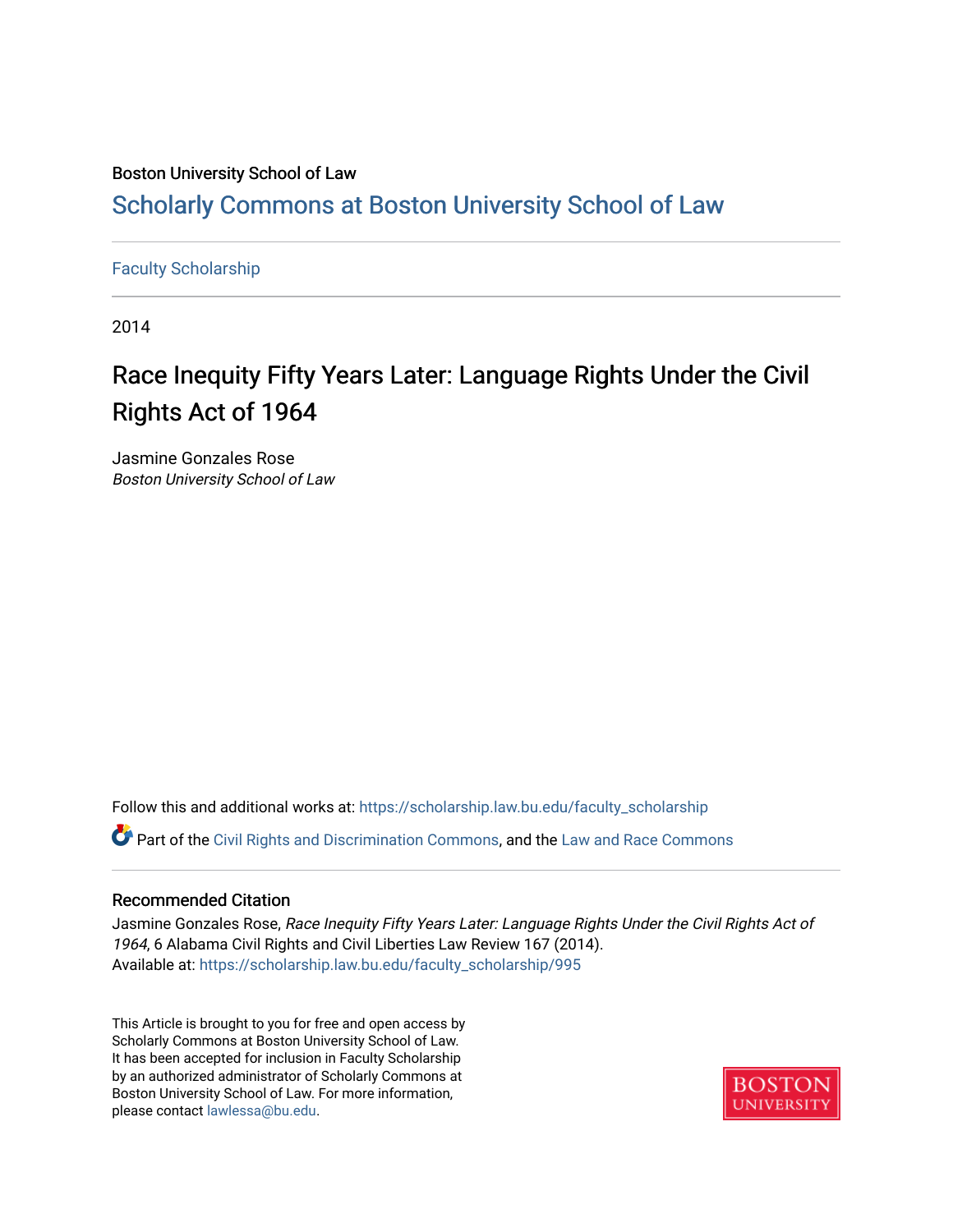# PITT LAW

UNIVERSITY OF PITTSBURGH

*Legal Studies Research Paper Series* **Working Paper No. 2015-22 July 2015**

## **Race Inequity Fifty Years Later: Language Rights Under the Civil Rights Act of 1964**

**Jasmine B. Gonzales Rose**

**University of Pittsburgh School of Law 3900 Forbes Avenue Pittsburgh, Pennsylvania 15260-6900**

> **[www.law.pitt.edu](http://www.law.pitt.edu/) 412.624.7946 E-mail: jrose@pitt.edu**

This paper can be downloaded without charge from the Social Science Research Network Electronic Paper Collection: http://ssrn.com/abstract=2627306

Electronic copy available at https://ssrn.com/abstract=262739906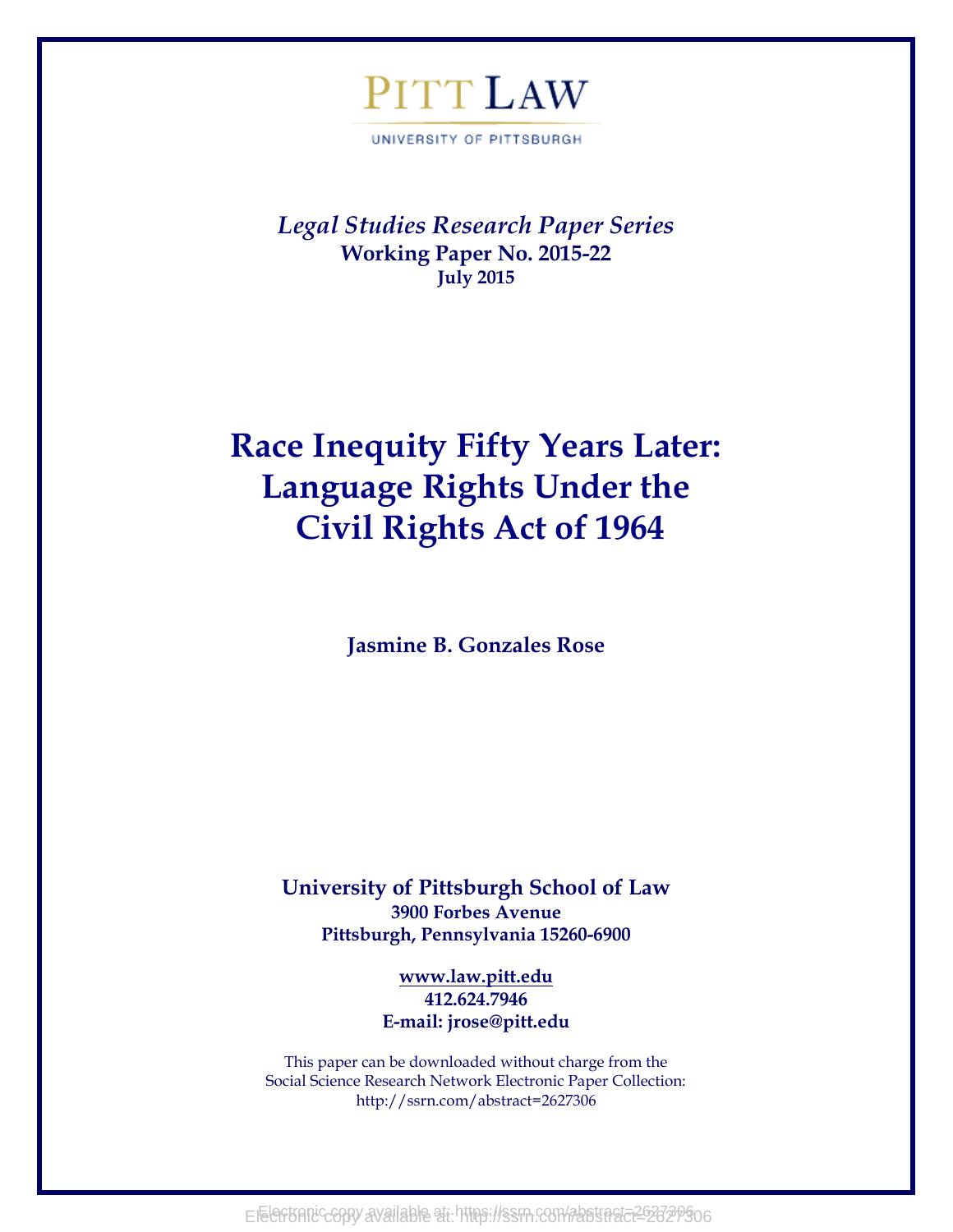#### **RACE INEQUITY FIFTY YEARS LATER: LANGUAGE RIGHTS UNDER THE CIVIL RIGHTS ACT OF 1964**

#### *Jasmine B. Gonzales Rose*\*

#### **INTRODUCTION**

The occasion of the fiftieth anniversary of the Civil Rights Act of 1964 gives pause to consider whether the Act has been effective in eradicating discrimination against people of color. Much has changed over the past fifty years. In 1964, it would have been difficult to imagine an African American president and the end of *de jure* racial restrictions in employment, education, voting, jury service, and places of public accommodation. However, as the old French expression goes: *plus ça change, plus c'est la même chose*—the more things change, the more they stay the same. $<sup>1</sup>$ </sup>

<span id="page-2-0"></span>Racial discrimination still exists in 2014, but it manifests itself differently. In view of this, it is imperative that the civil rights laws of yesterday are equipped to address the race problems of today. Over the past half-century, both racial demographics and the manner in which racism is expressed in the United States have changed. Expressions of racism have become more subtle and sophisticated.<sup>2</sup> Rather than explicitly barring someone from employment, education, public accommodations, and civic participation on the basis of his or her race, racially discriminatory exclusion is often couched in seemingly race-neutral terms.<sup>3</sup> Such racially discriminatory practices often go unremedied because current colorblind legal jurisprudence is increasingly formalistic and frequently refuses to look beyond the surface of inequitable acts to reveal the underlying discriminatory impetus.<sup>4</sup>

\* Assistant Professor of Law, University of Pittsburgh School of Law. I am grateful to the University of Pittsburgh School of Law's Derrick A. Bell Fund for Excellence Award and its Bell Fellow, Megan Block, for providing research assistance and support for this project. I am also indebted to Andrea Freeman, James Gonzales, Benjamin Minegar, and Grace Miclot for their feedback.

3 Johnson, *supra* note [2](#page-2-0), at 235.

<sup>1</sup> JEAN-BAPTISTE ALPHONSE KARR, LES GUÊPES (Jan. 1849).

<sup>2</sup> Kevin R. Johnson, *Driver's Licenses and Undocumented Immigrants: The Future of Civil Rights Law?*, 5 NEV. L.J. 213, 216 (2004); *see, e.g.*, Charles R. Lawrence III, *The Id, the Ego, and Equal Protection: Reckoning with Unconscious Racism*, 39 STAN. L. REV. 317, 331, 340–41 (1987).

<sup>4</sup> Adherents of "colorblindness" define racial discrimination as either on-its-face racial exclusion or racial classification or recognition of any kind, whether it be for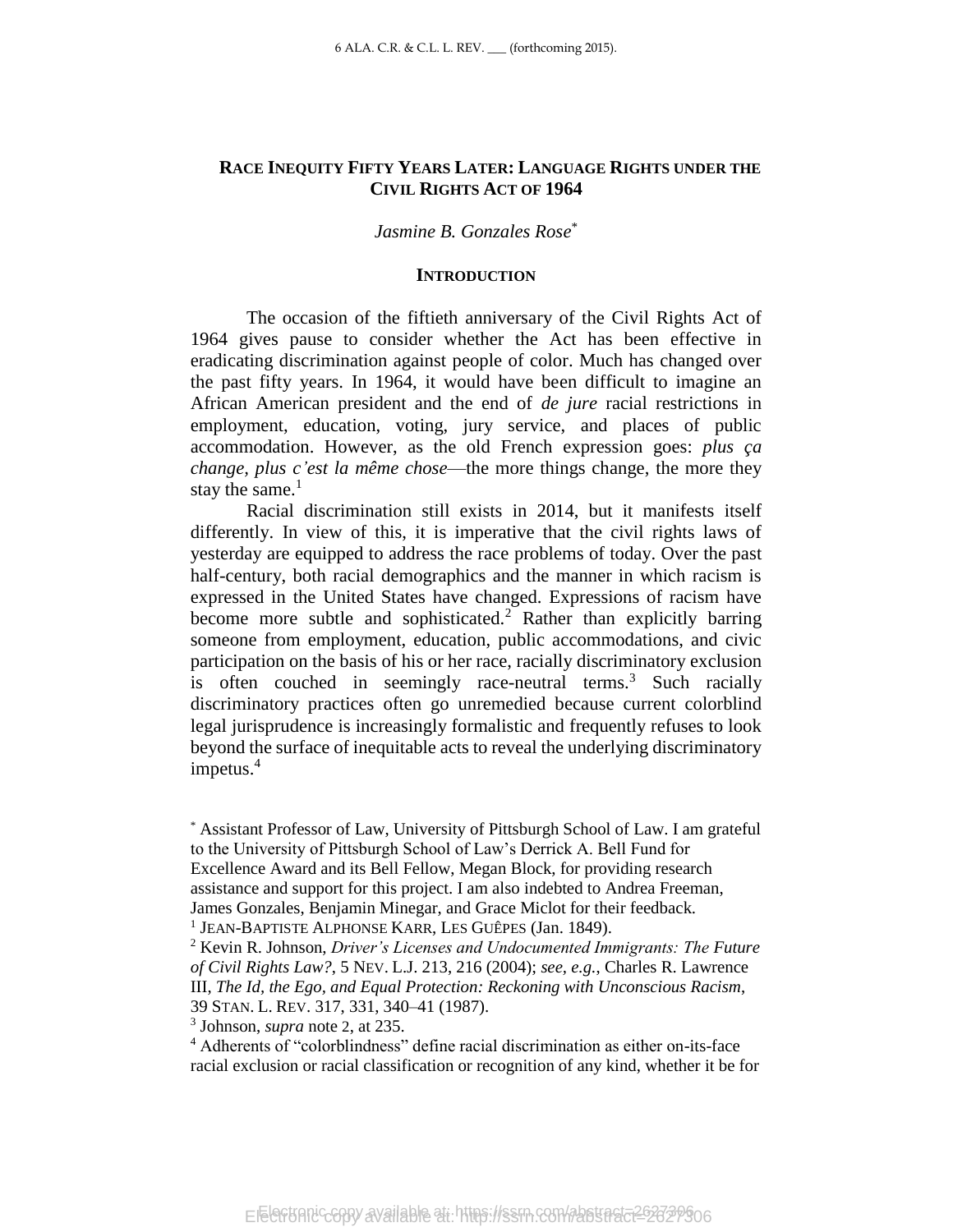<span id="page-3-0"></span>Another change is that, while in 1964 African Americans were the largest racial minority,<sup>5</sup> today Latinos constitute the largest racial minority population in the United States. 6 It is often assumed that antidiscrimination laws protect all racial groups equally. This Article questions that assumption and explores the competence of the Civil Rights Act of 1964, which was enacted to address racism against African Americans, in addressing racial discrimination against Latinos by examining the Act's treatment of language discrimination. Racial discrimination is often expressed differently against Latinos than it is against African Americans. Most notably, language discrimination, which includes discrimination on the basis of actual or *perceived* English-language ability, bilingualism, and accent, is a common method of subordinating Latinos.<sup>7</sup> For Latinos, language discrimination is not simply a linguistic issue; it is frequently a form of discrimination on the basis of race and national origin. Language discrimination is challenging to address in the courts because English-language requirements are often viewed as race-neutral, even when they serve to exclude or subordinate Latinos and other racial minorities.<sup>8</sup>

<span id="page-3-1"></span>This Article focuses on language discrimination in the areas that the Civil Rights Act of 1964 was primarily concerned with: employment, education, public accommodations, and civic participation—concentrating, in the latter respect, on jury participation. The Civil Rights Act, particularly Titles VI and VII, has been the primary federal law used to challenge

the purposes of race-based exclusion or affirmative action. Colorblind

jurisprudence imposes a literal "anti-differentiation principle" whereby "discrimination is defined so narrowly that it is virtually impossible to advance a constitutionally [or statutorily] cognizable claim of racial discrimination . . . ." Cedric Merlin Powell, *Schools, Rhetorical Neutrality, and the Failure of the Colorblind Equal Protection Clause*, 10 RUTGERS RACE & L. REV. 362, 378 (2008).

<sup>5</sup> Carlo A. Pedrioli, *Respecting Language as Part of Ethnicity: Title VII and Language Discrimination at Work*, 27 HARV. J. ON RACIAL & ETHNIC JUST. 97, 102 n.42 (2011).

<sup>6</sup> Jorge M. Chavez et al., *Sufren Los Niños: Exploring the Impact of Unauthorized Immigration Status on Children's Well-Being*, 50 FAM. CT. REV. 638, 638 (2012). <sup>7</sup> *See, e.g.*, Juan F. Perea, *Buscando América: Why Integration and Equal Protection Fail to Protect Latinos*, 117 HARV. L. REV. 1420, 1432–34 (2004) [hereinafter *Buscando América*].

<sup>8</sup> *See* Laura M. Goodall, Comment, *The "Otherized" Latino: Edward Said's Orientalism Theory and Reforming Suspect Class Analysis*, 16 U. PA. J. CONST. L. 835, 847 (2014) (quoting Andrew P. Averbach, *Language Classifications and the Equal Clause Protection Clause: When Is Language a Pretext for Race or Ethnicity*?, 74 B.U. L. REV. 481, 499 (1994)).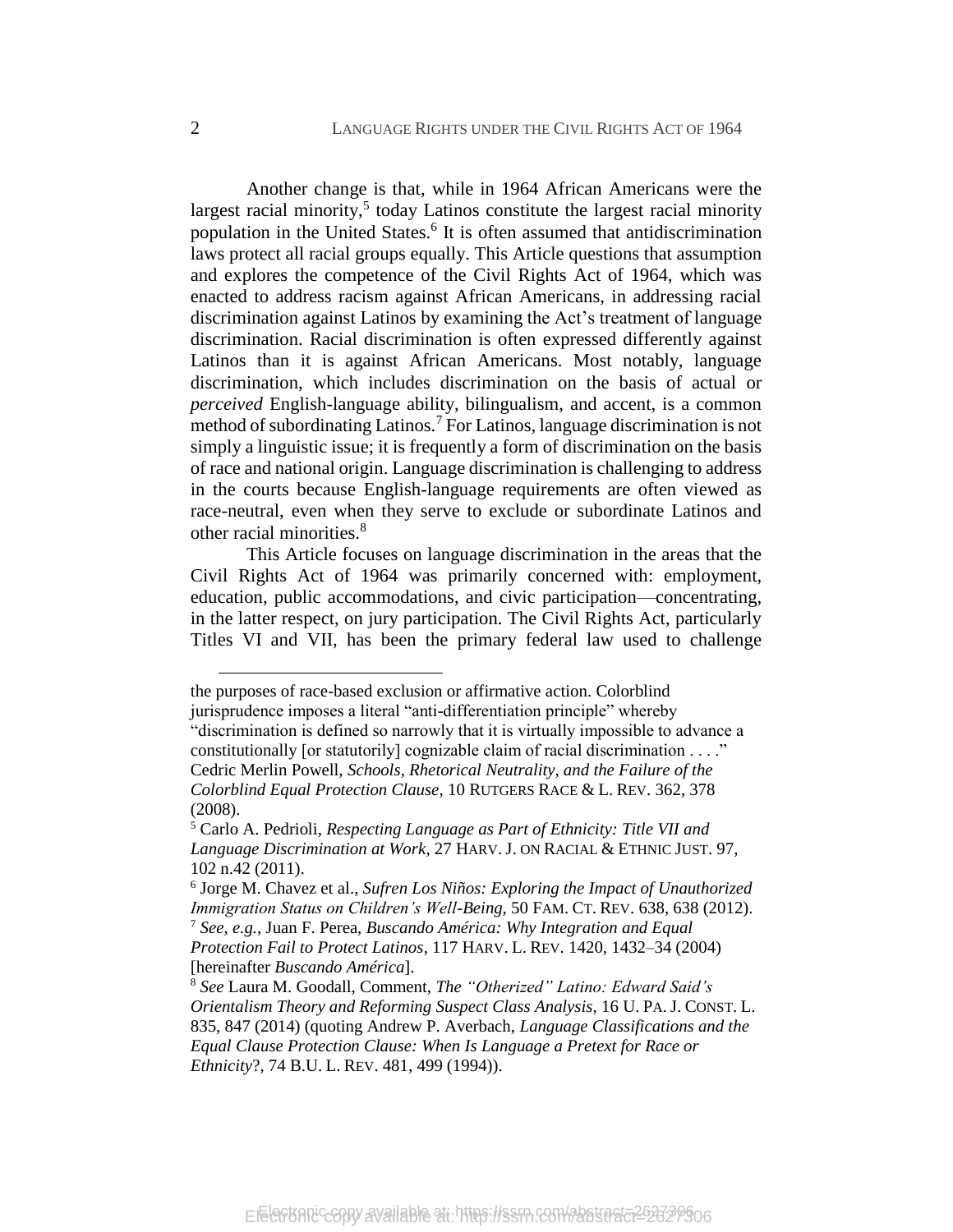<span id="page-4-0"></span>language discrimination in the United States. Regulations promulgated and cases decided under Title VI and VII have been ahead of constitutional jurisprudence in recognizing that language discrimination is a form of national origin and, at times, race discrimination. $9$  However, the Act has ultimately proved ineffectual in redressing language inequity for several reasons.

This Article examines the Civil Rights Act of 1964's treatment of language discrimination and suggests ways that the Act can better protect against such discrimination. Part I explores the differences and similarities between race discrimination in 1964 and today and looks at language discrimination as an example of contemporary race discrimination against Latinos. Part II examines language discrimination in the areas of employment; education; public accommodations; and the courts, particularly jury service; as well as the availability of protection against such discrimination under the Civil Rights Act of 1964. It evaluates both the Act's deficiencies and its untapped potential in combating language discrimination. Part III examines structural problems with the Act that have limited its effectiveness in eradicating language discrimination.

#### <span id="page-4-1"></span>**I. RACE & LANGUAGE DISCRIMINATION: YESTERDAY & TODAY**

In evaluating race inequity fifty years after the enactment of the Civil Rights Act of 1964, it is important to consider the changing face of racial discrimination and racial demographics in the United States. In 1964, the largest racial minority group was African Americans.<sup>10</sup> Jim Crow laws overtly discriminated against African Americans, relegating them to separate public schools and public facilities and denying opportunities to participate in democratic self-government activities, such as voting and jury service.<sup>11</sup> In 2014, Latinos are the largest racial minority.<sup>12</sup> Racial discrimination persists today but is less conspicuous. Rather than hanging signs that say "No Negros" or "No Mexicans," racial exclusions are doled out in "race-neutral" code. One example of these racially discriminatory but purportedly raceneutral exclusions is English-language requirements. Under current

<sup>9</sup> *See, e.g.*, Cristina M. Rodríguez, *Accommodating Linguistic Difference: Toward a Comprehensive Theory of Language Rights in the United States*, 36 HARV. C.R.- C.L. L. REV. 133, 190 (2001).

<sup>10</sup> Pedrioli, *supra* note [5](#page-3-0), at 102 n.42.

<sup>11</sup> *See* Delgado & Jean Stefancic, *The Racial Double Helix: Watson, Crick, and*  Brown v. Board of Education *(Our No-Bell Prize Award Speech)*, 47 HOW. L.J. 473, 483 (2004); Barbara Y. Welke, *Beyond* Plessy*: Space, Status, and Race in the Era of Jim Crow*, 2000 UTAH L. REV. 267, 273 (2000).

<sup>12</sup> Pedrioli, *supra* note [5](#page-3-0), at 102 n.42.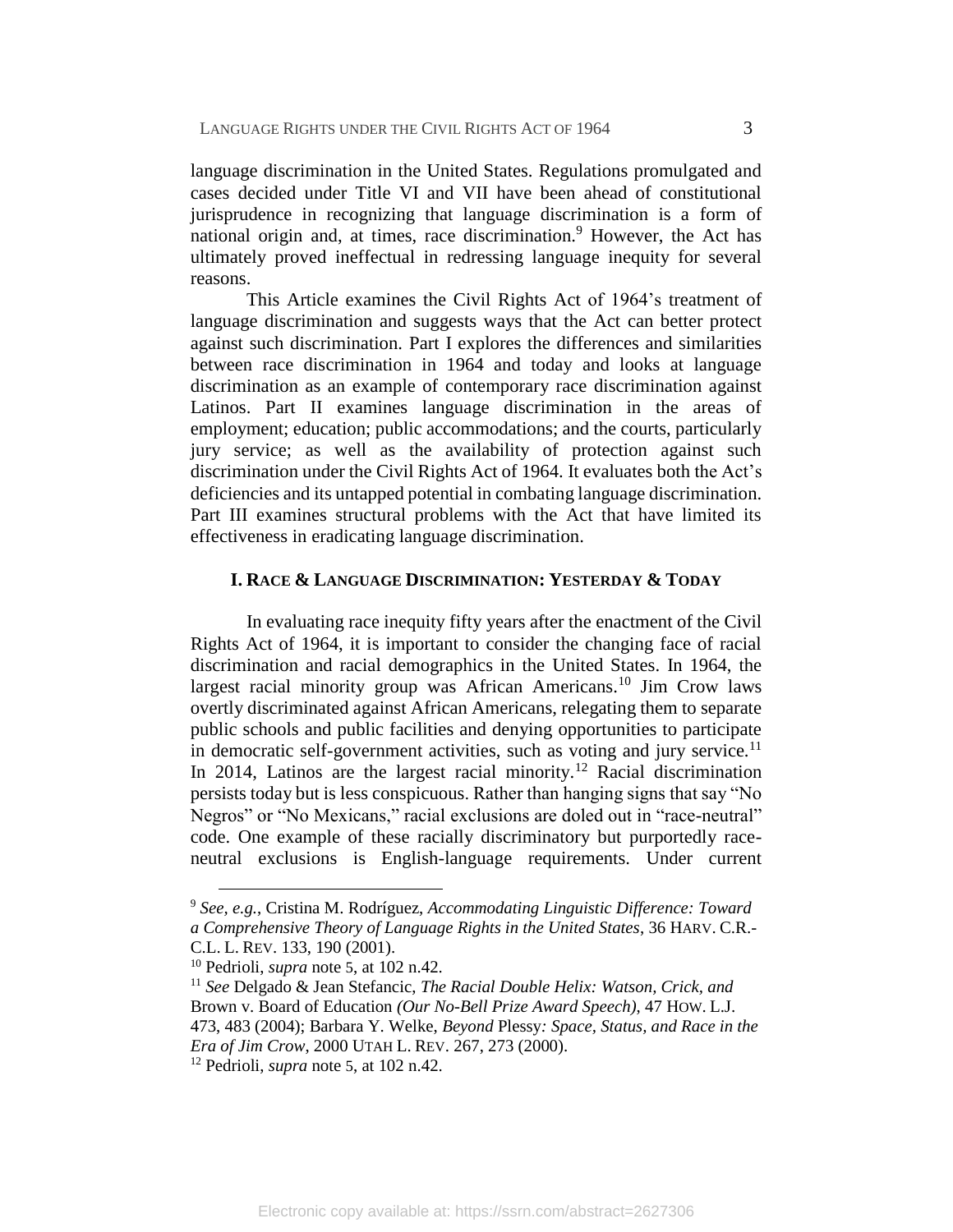<span id="page-5-0"></span>"colorblind" jurisprudence, a sign outside a restaurant stating "No Mexicans or Dogs Allowed" (as was prevalent in the Southwest in the 1950s and  $1960s$ <sup>13</sup> would be unlawful and condemned by the majority of Americans. However, a sign stating "English only," even when the common understanding is that in practice it means "No Spanish" and hence "No Latinos," may survive legal scrutiny and even be celebrated by many Americans as patriotic.<sup>14</sup> Similarly, prospective jurors could not overtly be excluded from service on the basis of their race,<sup>15</sup> but language ability (either limited English proficiency or full bilingual ability) can serve as a basis whereby Latino citizens and other minorities can be excluded.<sup>16</sup>

Language-based restrictions have long been a tool used to subordinate Latinos.<sup>17</sup> In the Jim Crow era, African Americans were segregated in schools throughout the South and other regions of the United States on the basis of their race.<sup>18</sup> Latinos were also subjected to race-based educational segregation, but this segregation was veiled under the pretext of language. For instance, in the Southwest, Mexican American children were segregated in separate "Mexican" schools or "Mexican" classrooms within white schools on the purported basis of their deficient English-language skills.<sup>19</sup> However, these students' English-language abilities and consequent assignment to a Mexican school or classroom were frequently determined not on the basis of linguistic skill, but rather simply on their Mexican appearance or Spanish

<span id="page-5-1"></span><sup>13</sup> *See* REYNALDO ANAYA VALENCIA ET AL., MEXICAN AMERICANS AND THE LAW 8 (Adela de la Torre ed., 2004); Antonia Castañeda, *Language and Other Lethal Weapons: Cultural Politics and the Rites of Children as Translators of Culture*, 19 CHICANO-LATINO L. REV. 229, 234 (1998); *see generally* CYNTHIA E. OROZCO, NO MEXICANS, WOMEN OR DOGS ALLOWED: THE RISE OF THE MEXICAN AMERICAN CIVIL RIGHTS MOVEMENT (2009).

<sup>14</sup> *See* Pedrioli, *supra* note [5](#page-3-0), at 102 n.42; Rodríguez, *supra* note [9](#page-4-0), at 220–21. <sup>15</sup> Strauder v. West Virginia, 100 U.S. 303, 310 (1879), *abrogated by* Taylor v.

Louisiana, 419 U.S. 522 (1975).

<sup>16</sup> Hernandez v. New York, 500 U.S. 352 (1991).

<sup>17</sup> *Buscando América*, *supra* note [7](#page-3-1), at 1432–34.

<sup>18</sup> Brown v. Bd. of Educ., 347 U.S. 483 (1954).

<sup>19</sup> *See* Mendez v. Westminster Sch. Dist., 64 F. Supp. 544 (S.D. Cal. 1946), *aff'd*, 161 F.2d 774 (9th Cir. 1947); Indep. Sch. Dist. v. Salvatierra, 33 S.W.2d 790 (Tex. Civ. App. 1930); Robert R. Álvarez, Jr., *The Lemon Grove Incident: The Nation's First Successful Desegregation Court Case*, 32 J. SAN DIEGO HIST. 116, 116 (1986), *available at* http://sandiegohistory.org/journal/86spring/lemongrove.htm (citing Petition for Writ of Mandate, Álvarez v. Lemon Grove Sch. Dist. (No. 66625) (1931)); *see also* Lupe S. Salinas, *Linguaphobia, Language Rights, and the Right of Privacy*, 3 STAN. J. C.R. & C.L. 53, 63–65 (2007) [hereinafter *Linguaphobia*].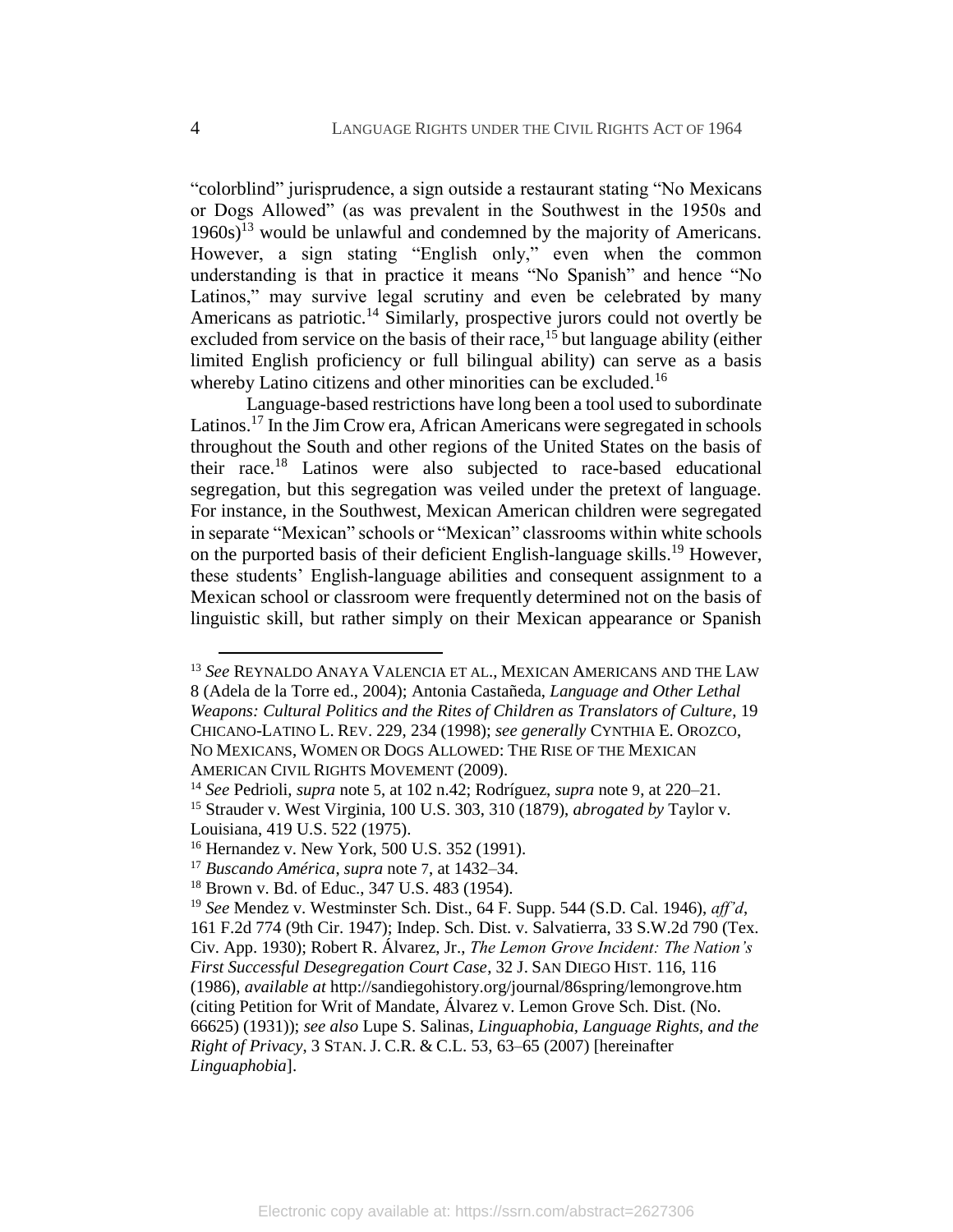surname.<sup>20</sup> The segregated Mexican schools or Mexican classrooms offered substandard facilities and instruction, $21$  and sometimes even lacked any teachers at all. $^{22}$ 

<span id="page-6-0"></span>Today, English-language requirements, although race-neutral on their face, are often prompted by racial animus against Latinos. English-only laws are habitually brought about in response to popular movements driven by a "mission[] of 'race betterment,'" "questions about the intelligence and values of Latin American immigrants," and a "fear of a Hispanic takeover."<sup>23</sup> However, despite racist, nativist, and xenophobic beginnings, legislative history and statutory language do not mention Latinos or the Spanish language. This is not surprising; overtly acknowledging the primary targets of the bill would be legally and politically objectionable. Nonetheless, there is frequently a common understanding that, in both original intent and application, "English-only" rules and statutes are often intended to be "No-Spanish" restrictions.<sup>24</sup> These rules are generally less about a genuine preference for English than a means to limit Spanish usage, exclude Spanish speakers, and make Latinos of all linguistic backgrounds feel unwelcome.<sup>25</sup>

<span id="page-6-1"></span>Language discrimination affects Latinos of diverse socioeconomic, citizenship, immigration, and language backgrounds. Latinos may be

 $\overline{a}$ 

<sup>23</sup> Philip C. Aka & Lucinda M. Deason, *Culturally Competent Public Services and English-Only Laws*, 53 HOW. L.J. 53, 85 n.207 (2009) (citing Thomas Ricento's research "based on examination of the internal documents, funding sources and written statements of leaders of the English-Only movement"); *see generally* Juan F. Perea, *Demography and Distrust: An Essay on American Languages, Cultural Pluralism, and Official English*, 77 MINN. L. REV. 269, 356–57 (1992) [hereinafter *Demography and Distrust*]; Lupe S. Salinas, *Immigration and Language Rights: The Evolution of Private Racist Attitudes into American Public Law and Policy*, 7 NEV. L.J. 895 (2007) [hereinafter *Immigration and Language Rights*]. <sup>24</sup> Braden Beard, Note, *No Mere "Matter of Choice": The Harm of Accent* 

*Preferences and English-Only Rules*, 91 TEX. L. REV. 1495, 1506–07 (2013) (citing Alfredo Mirandé, *"*En la Tierra del Ciego, El Tuerto es Rey*" ("In the Land of the Blind, the One Eyed Person is King"): Bilingualism as a Disability*, 26 N.M. L. REV. 75, 103 (1996)).

<sup>25</sup> Aka & Deason, *supra* note [23,](#page-6-0) at 85–86.

 $20$  Mendez, 64 F. Supp. at 550.

<sup>21</sup> Meaghan Field, *Voting Equality and Educational Equality: Is The Former Possible Without the Latter and Are Bilingual Ballots a Sensible Response to Education Discrimination?*, 17 WASH. & LEE J. CIVIL RTS. & SOC. JUST. 385, 389 n.21 (2011).

 $^{22}$  My grandfather, Rafael L. Gonzales, reports that in Southern Colorado, in some instances, white students were placed in Mexican classrooms, but only as a serious form of punishment. Interview with Rafael L. Gonzales, La Junta, Co. (July 14, 2014).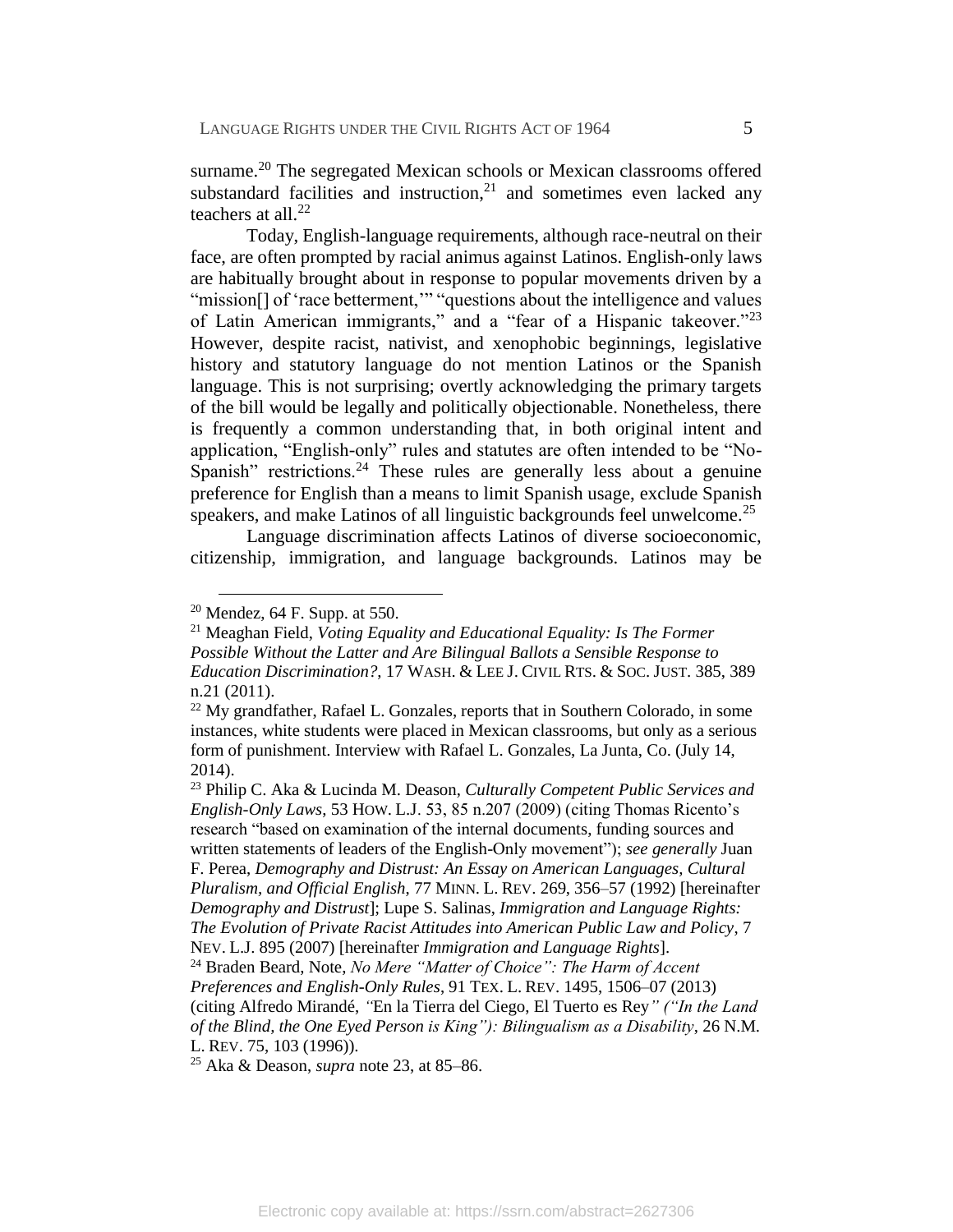discriminated against on the basis of being Limited English Proficient (LEP), fully Spanish-English bilingual, or having a Spanish/Hispanic accent. Further, due to the problem of perceived foreignness (viewing Latinos as foreign irrespective of the duration of their American ancestry or nationality), $26$  Latinos are often discriminated against when they are mistakenly perceived as LEP or bilingual or as having an accent even when they do not. For example, I come from a Chicano New Mexican family that never crossed any border. Rather, the border crossed my family when New Mexico became part of the United States pursuant to the Treaty of Guadalupe Hidalgo in 1848. I am a native English speaker who grew up in Oregon in an English-speaking household and learned Spanish primarily through classes and work abroad. However, throughout my life people have frequently assumed I am LEP or speak English with a Spanish accent. For instance, in third grade I was placed in special education classes for a nonexistent "accent." As an adult, in several professional settings, colleagues have described me as a person with a "heavy Spanish accent," though I speak English with an Oregon/Pacific Northwest accent that is a rather standard American accent unassociated with Hispanic background. This phenomenon of misperceiving an accent or English-language limitation based solely upon a Latina's physical appearance, surname, or ancestry indicates the close relationship between race and language for Latinos. Not only is language often central to one's internal Latino identity, $27$  it is also a key external racial identifier used by others to classify a person as Latino.<sup>28</sup>

<span id="page-7-0"></span>As the argument that language discrimination can be a form of race discrimination is an unfamiliar concept to many, it might be helpful to pause and consider the meaning of race and racism, and the intersection of race,

<sup>26</sup> *See* Delgado & Stefancic, *supra* note [11,](#page-4-1) at 490; Richard Delgado, *Derrick Bell's Toolkit–Fit to Dismantle That Famous House?*, 75 N.Y.U. L. REV. 283, 302 (2000).

<sup>27</sup> Christopher David Ruiz Cameron, *How the García Cousins Lost Their Accents: Understanding the Language of Title VII Decisions Approving English-Only Rules as the Product of Racial Dualism, Latino Invisibility, and Legal Indeterminacy*, 85 CAL. L. REV. 1347, 1364 (1997); Rodríguez, *supra* note [9](#page-4-0)*,* at 141 (noting that language "defines the essence of cultural identity"); *see* Hernandez v. New York, 500 U.S. 352, 364, 370 (1991) (Even Justices of the United States Supreme Court have acknowledged that, for many Latinos, Spanish language is used to "define the self," and "[l]anguage permits an individual to express both a personal identity and membership in a community"); J.A. Fishman, *Language and Ethnicity*, in LANGUAGE, ETHNICITY AND INTERGROUP RELATIONS 15, 25 (Howard Giles ed., 1977).

<sup>28</sup> *See* Yxta Maya Murray, *The Latino-American Crisis of Citizenship*, 31 U.C. DAVIS L. REV. 503, 548 (1998).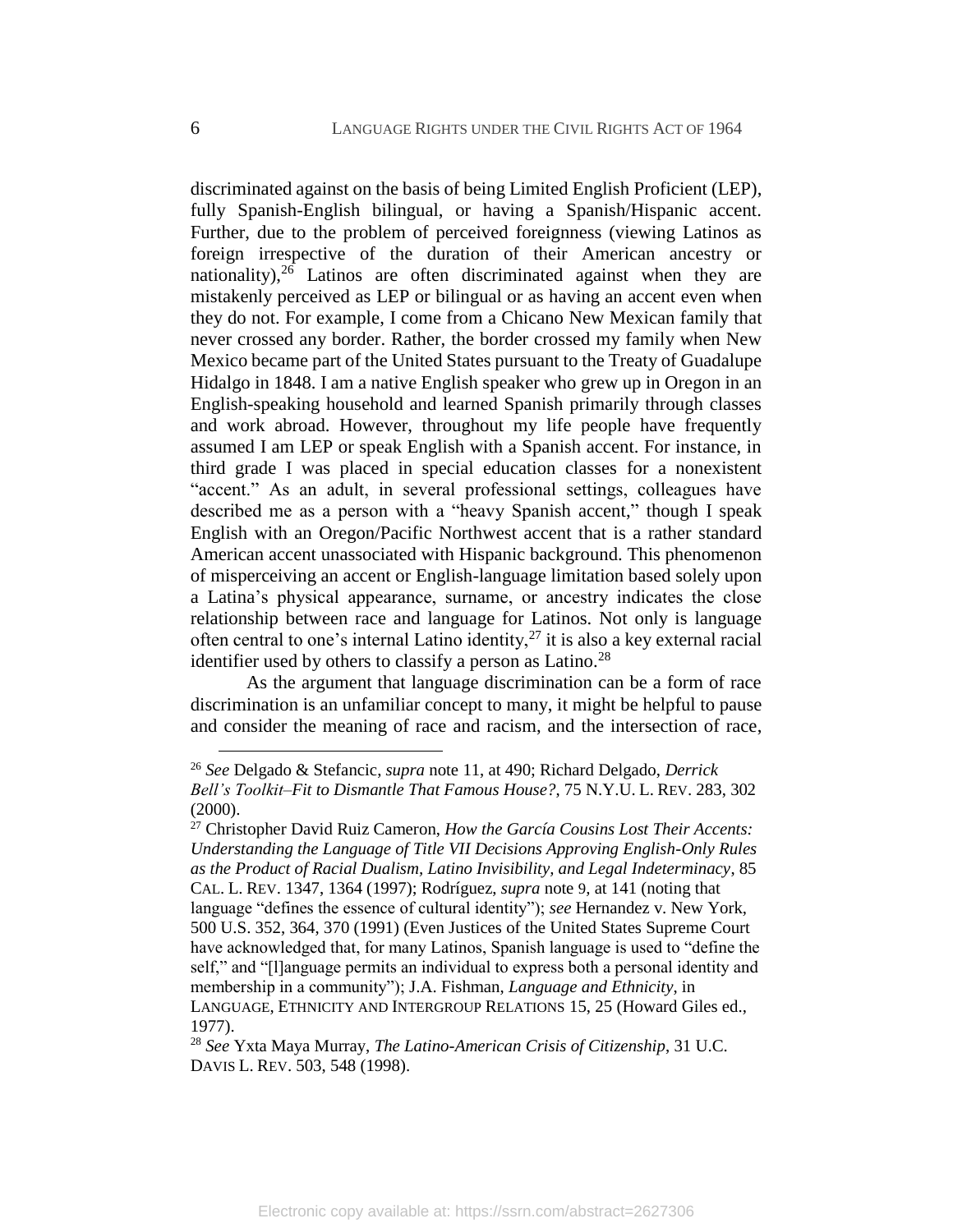<span id="page-8-0"></span>racism, and the Spanish language for Latinos. In our society, racial groups are defined by certain physical or cultural characteristics.<sup>29</sup> This differs from national origin (the country of one's or one's ancestor's origination) because diverse populations are lumped together in broad classifications such as white, black, Asian, or Latino instead of recognizing the diversity of national origin and other backgrounds of the individuals and their ancestors.<sup>30</sup> Racial prejudice is the attribution of negative qualities to these identifying characteristics.<sup>31</sup> Racism is racial prejudice plus power.<sup>32</sup> We often see this with skin color, hair texture, and phenotype.<sup> $33$ </sup> For instance, people with dark skin, kinky or curly hair, and certain facial characteristics may be racially classified as "black" without regard to their unique ancestry. Racism materializes when negative qualities are associated with physical (or cultural) traits. An example of this distinction would be when someone sees a person with the aforementioned physical characteristics and classifies them as "black" and then, without any basis, perceives them to be dangerous, intimidating, dishonest, or criminally inclined. The first assumption is one about race; the second is racism.

For Latinos, in addition to physical characteristics, Spanish language or accent are attributes used to designate the individuals as a racialized collective group of Latinos, Hispanics, or "Mexicans" despite their multiplicity of ancestry and other background traits.<sup>34</sup> Racism steps into play when the use of Spanish is perceived to hold innately negative qualities, such as being "dirty," un-American, abusive, foul, threatening, uneducated, or offensive. These racist perceptions about the negative qualities of Spanish are then used as a justification for imposing English-only rules. Racism is also present when Spanish language or accent is used as a racial proxy to exclude or subject the speaker to less favorable treatment. Throughout this Article, we will see examples of how Spanish language is used as a proxy for race and how Spanish is perceived to possess inherently negative qualities that are, in turn, employed to justify English-only policies.

Language discrimination affects many Americans. LEP<sup>35</sup> persons are

<sup>29</sup> Jasmine B. Gonzales Rose, *Language Disenfranchisement in Juries: A Call for Constitutional Remediation*, 65 HASTINGS L.J. 811, 835 (2014).

<sup>30</sup> *Id.* at 828.

<sup>31</sup> *Id.* at 835–40.

<sup>32</sup> Beverly Daniels Tatum, *Defining Racism: "Can We Talk?*,*"* RACE, CLASS, AND GENDER IN THE UNITED STATES: AN INTEGRATED STUDY 127 (Paula S. Rothenberg ed., 6th ed. 2001).

<sup>33</sup> Gonzales Rose, *supra* note [29,](#page-8-0) at 835–40.

<sup>34</sup> *Id.* at 826.

<sup>35</sup> In this essay, a LEP individual is defined as one who "[does] not speak English as their primary language and [has] a limited ability to read, speak, write, or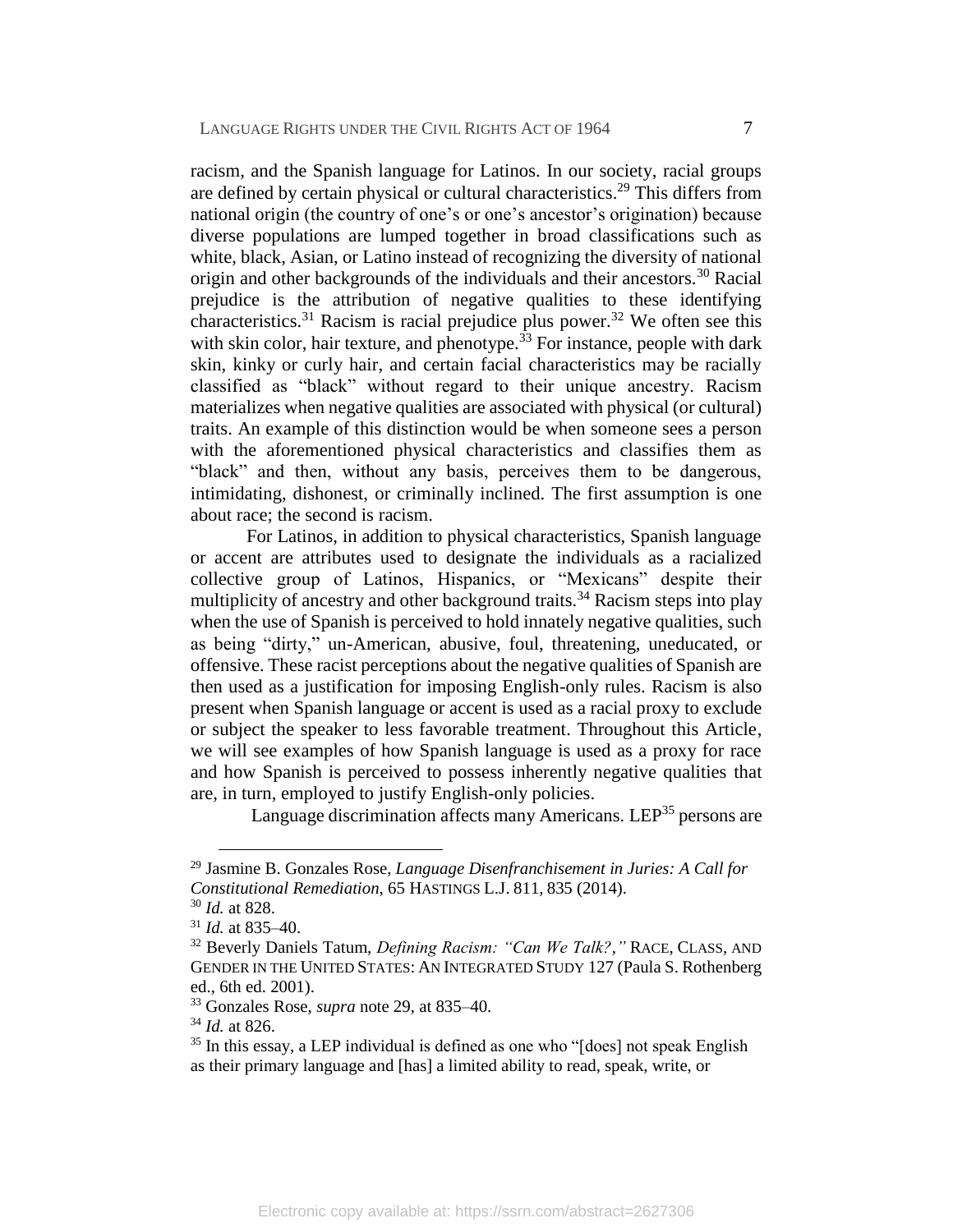the group most frequently and severely affected by language discrimination. LEP individuals comprise a significant percentage of the population and are predominately people of color, particularly Latinos.<sup>36</sup> Nearly ten percent of the population in the United States is LEP.<sup>37</sup> That is approximately 29.5 million people.<sup>38</sup> There is a tremendous correlation between race and English-speaking ability in the United States. The vast majority, 87 percent, of LEP individuals are people of color.<sup>39</sup> That is about 25.67 million people of color, of which an estimated 21 million are Latino.<sup>40</sup> Despite popular perceptions to the contrary, many LEP individuals are United States citizens. A conservative estimate is that 13 million United States citizens are LEP.<sup>41</sup>

English-language requirements and preferences exclude and subordinate LEP people, particularly Spanish-speaking Latinos, in a variety of contexts, including employment, education, domestic relations, access to healthcare and public services, and participation in democracy. For example, private employers have increasingly imposed "English-only" rules in workplaces, which have been applied to humiliate, discipline, and fire workers, as well as exclude LEP customers, especially Latinos.<sup>42</sup> In public

INDIVIDUALS IN THE UNITED STATES: NUMBER, SHARE, GROWTH, AND LINGUISTIC DIVERSITY 6 (Dec. 6, 2011), *available at* 

<span id="page-9-0"></span>understand English . . . ." *Limited English Proficiency (LEP)*, LEP.GOV, http://www.lep.gov/faqs/faqs.html (last visited June 9, 2015).

<sup>36</sup> MIGRATION POLICY INST., DATA BRIEF: LIMITED ENGLISH PROFICIENT

http://migrationpolicy.org/sites/default/files/publications/LEPdatabrief.pdf ("Most LEP individuals speak Spanish. Spanish-speaking LEP individuals accounted for 66 percent of the total US LEP population in 2010.").

<sup>37</sup> *Id.* at 1.

<sup>38</sup> *Id.*

<sup>39</sup> PEW HISPANIC CTR., TABLE 20: LANGUAGE SPOKEN AT HOME & ENGLISH-SPEAKING ABILITY, BY AGE, RACE AND ETHNICITY: 2009 (2011), *available at*  http://www.pewhispanic.org/2011/02/17/statistical-portrait-of-hispanics-in-theunited-states-2009/2009-statistical-portrait-23/.

<sup>40</sup> Gonzales Rose, *supra* note [29,](#page-8-0) at 814.

<sup>41</sup> *Id.*

<sup>42</sup> *See* Garcia v. Gloor, 618 F.2d 264, 266 (5th Cir. 1980). Garcia, a bilingual employee, was fired for speaking Spanish in an English-only workplace. The Fifth Circuit upheld the "English-only" rule, finding it did not impose hardship upon Garcia because he was bilingual and capable of speaking English. *Id. See also*  Pedrioli, *supra* note [5](#page-3-0), at 97; Juan F. Perea, *Ethnicity and Prejudice: Reevaluating "National Origin" Discrimination Under Title VII*, 35 WM. & MARY L. REV. 805, 826–27 (1994) [hereinafter *Ethnicity and Prejudice*] (discussing how courts of appeal fail to recognize language restrictions in the workplace as a form of national origin discrimination).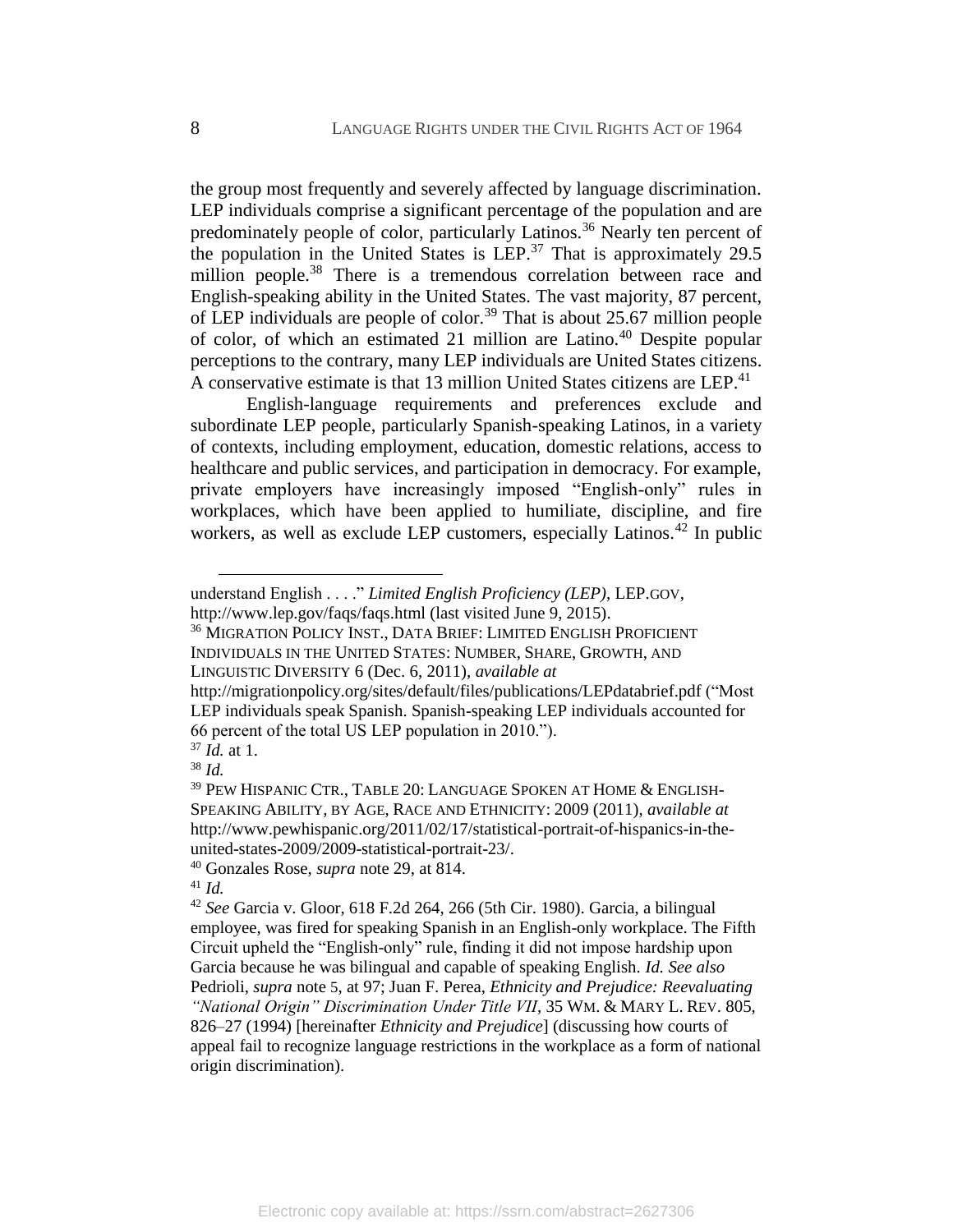schools, students' violations of English-only rules have resulted in Latino students being sent to "Spanish detention" or suspended simply for speaking Spanish on school grounds.<sup>43</sup> Some courts have even found speaking Spanish at home to be a form of child abuse and have threatened to remove custody from Latino parents unless they speak English to their children.<sup>44</sup> Furthermore, LEP individuals face significant barriers when it comes to accessing healthcare and public services. $45$  Even the ability to exercise the fundamental right to vote can be inhibited when accommodations are not provided to LEP citizens.<sup>46</sup> Further, LEP citizens are routinely excluded from jury service in most jurisdictions.<sup>47</sup>

LEP individuals are not the only people subject to language discrimination. Bilingual persons, particularly bilingual Latinos, are also affected. A recent study revealed that 38 percent of Latinos in the United States are "Spanish dominant, 38 percent are bilingual and 24 percent are English dominant." <sup>48</sup> This is not merely an immigrant issue. Nearly half of United States-born Latinos are not English dominant.<sup>49</sup> Widespread LEP language-based exclusions, coupled with accent and bilingualism discrimination, affect a large number of Latinos and other people of color in the United States but are often left out of discussions about race discrimination. In pondering whether the Civil Rights Act of 1964 has been effective in curtailing race discrimination, it is important that the topic of language discrimination finds a place in the discussion.

#### **II. THE CIVIL RIGHTS ACT OF 1964 & LANGUAGE DISCRIMINATION**

The Civil Rights Act of 1964, most notably Titles VI and VII, is the primary source of law utilized to challenge English-only policies and other

<sup>43</sup> *Buscando América*, *supra* note [7](#page-3-1), at 1443; Mirandé, *supra* note [24,](#page-6-1) at 103.

<sup>44</sup> *Buscando América*, *supra* note [7](#page-3-1), at 1445.

<sup>45</sup> Siddharth Khanijou, Note, *Rebalancing Healthcare Inequities: Language Service Reimbursement May Ensure Meaningful Access to Care for LEP Patients*, 9 DEPAUL J. HEALTH CARE L. 855, 857 (2005).

<sup>46</sup> Jocelyn Friedrichs Benson, *¡Su Voto Es Su Voz! Incorporating Voters of Limited English Proficiency into American Democracy*, 48 B.C. L. REV. 251 (2007). <sup>47</sup> Gonzales Rose, *supra* note [29,](#page-8-0) at 815.

<sup>48</sup> PEW HISPANIC CENTER, WHEN LABELS DON'T FIT: HISPANICS AND THEIR VIEWS OF IDENTITY 4 (2012) *available at*

http://www.pewhispanic.org/files/2012/04/PHC-Hispanic-Identity.pdf.  $49 \tilde{I}$ d.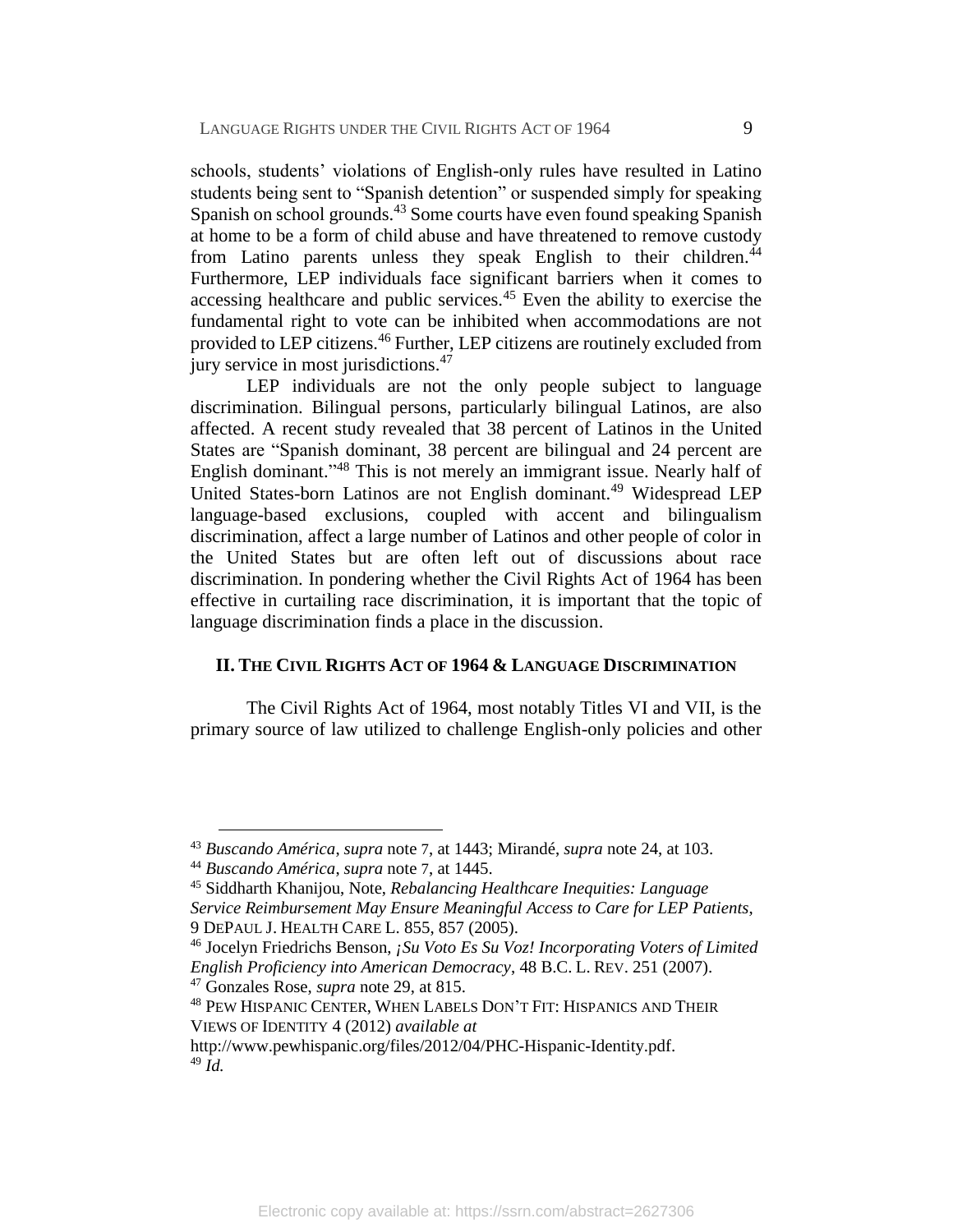forms of language discrimination.<sup>50</sup> Another section of the Act, Title II,<sup>51</sup> which addresses discrimination in places of public accommodation, has not been used to tackle language discrimination, but it could be.<sup>52</sup> The Act was primarily concerned with addressing racial restrictions in employment, education, places of public accommodation, and full participation in democracy; thus, in evaluating the Act's efficacy in combating language discrimination, it is appropriate to focus on these areas.<sup>53</sup> In recent years, there appears to have been an upsurge in language discrimination in workplaces, public schools, and restaurants. <sup>54</sup> This section discusses the current state of language discrimination jurisprudence under the Act and how the Act can be better utilized to promote language equality.

#### <span id="page-11-2"></span><span id="page-11-1"></span><span id="page-11-0"></span>*A. Language Discrimination in Employment*

The majority of language discrimination litigation has arisen in the employment context. Language discrimination in the workplace can occur in a variety of ways, such as denying employment or promotion based upon English-language ability, non-English usage, or accent.<sup>55</sup> Policies that are frequently challenged are English-only workplace rules.<sup>56</sup> These rules prohibit workers from speaking languages other than English on the job and have become increasingly common in the past few decades.<sup>57</sup> Challenges to employee-firings as a result of a violation of English-only workplace rules are most often evaluated under Title VII of the Civil Rights Act of 1964.<sup>58</sup> Title VII prohibits employment discrimination based on race, color, religion, sex, and national origin.<sup>59</sup> Prohibiting employees from speaking non-English languages at work has been found to constitute national origin discrimination

<sup>50</sup> *See* James Leonard, *Bilingualism and Equality: Title VII Claims for Language Discrimination in the Workplace*, 38 MICH. J.L. REFORM 57, 70 (2004); *see generally* Rodríguez, *supra* note [9](#page-4-0).

 $51$  42 U.S.C. § 2000a(a) (2012).

<sup>52</sup> *Id*.

<sup>53</sup> Civil Rights Act, Pub. L. No. 88-352 (1964).

<sup>54</sup> *See, e.g.*, Beard, *supra* note [24,](#page-6-1) at 1501, 1503–05; Michael DiChiara, Note, *A Modern Day Myth: The Necessity of English as the Official Language*, 17 B.C. THIRD WORLD L.J. 101, 129–30 (1997).

<sup>55</sup> Beard, *supra* note [24,](#page-6-1) at 1496, 1503–05.

<sup>56</sup> Mirandé, *supra* note [24,](#page-6-1) at 76.

<sup>57</sup> Cristina M. Rodríguez, *Language Diversity in the Workplace*, 100 NW. U. L. REV. 1689, 1689 (2006).

<sup>58</sup> Deborah F. Buckman, *Requirement That Employees Speak English in Workplace as Violative of Federal Constitutional and Statutory Law*, 24 A.L.R. Fed. 2d 587. <sup>59</sup> 42 U.S.C. § 2000e (2012).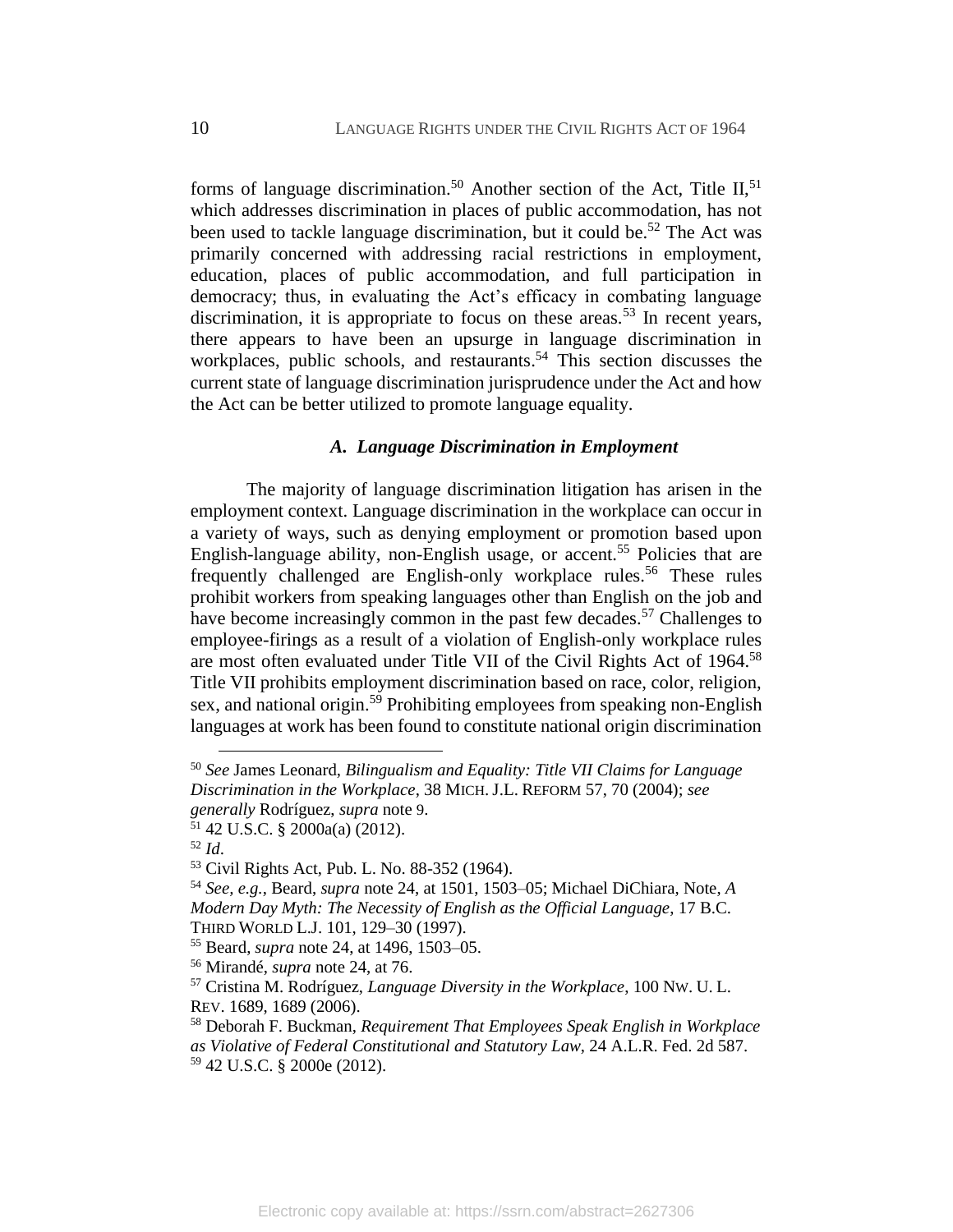in violation of Title VII.<sup>60</sup>

The term "national origin" is not defined in the Act.<sup>61</sup> However, national origin has been defined by the United States Supreme Court as "refer[ing] to the country where a person was born or, more broadly, the country from which his or her ancestors came."<sup>62</sup> For Title VII purposes, the Equal Employment Opportunity Commission (EEOC) has delineated national origin discrimination as including "the denial of equal employment opportunity because of an individual's, or his or her ancestor's place of origin; or because an individual has the physical, cultural or linguistic characteristics of a national origin group."<sup>63</sup> The EEOC has also declared that an "essential national origin characteristic" is the "primary language of an individual." <sup>64</sup> These guidelines are forward-thinking and recognize the reality that one's native language is a part of his or her national origin and that discrimination on the basis of language or background can amount to national origin discrimination under the Act.

The EEOC presumes that rules requiring employees to speak English at all times in the workplace, including breaks, violate Title VII because such rules amount to burdensome terms and conditions of employment and can foster a hostile work environment.<sup>65</sup>

The primary language of an individual is often an essential national origin characteristic. Prohibiting employees at all times, in the workplace, from speaking their primary language or the language they speak most comfortably, disadvantages an individual's employment opportunities on the basis of national origin. It may also create an atmosphere of inferiority, isolation[,] and intimidation based on national origin which could result in a discriminatory working environment.<sup>66</sup>

When English-only rules are only applied at certain times, the rules

<sup>60</sup> *See, e.g.*, EEOC v. Premier Operator Servs., Inc., 113 F. Supp. 2d 1066 (N.D. Tex. 2000); Saucedo v. Bros. Well Serv., Inc., 464 F. Supp. 919 (S.D. Tex. 1979). However, while it is well-settled that English-only workplace rules may potentially violate Title VII, in the majority of Title VII cases challenging such rules the courts have found that the rules were justified by business necessity and do not violate Title VII. *See* Buckman, *supra* note [58.](#page-11-0)

<sup>61</sup> *See* 42 U.S.C. § 2000e (noting the lack of a definition for "natural origin").

<sup>62</sup> Espinoza v. Farah Mfg. Co., 414 U.S. 86, 88 (1973).

<sup>63</sup> 29 C.F.R. § 1606.1 (1980).

<sup>64</sup> *Id.* § 1606.7.

<sup>65</sup> *Id.* § 1606.7(a).

<sup>66</sup> *Id.*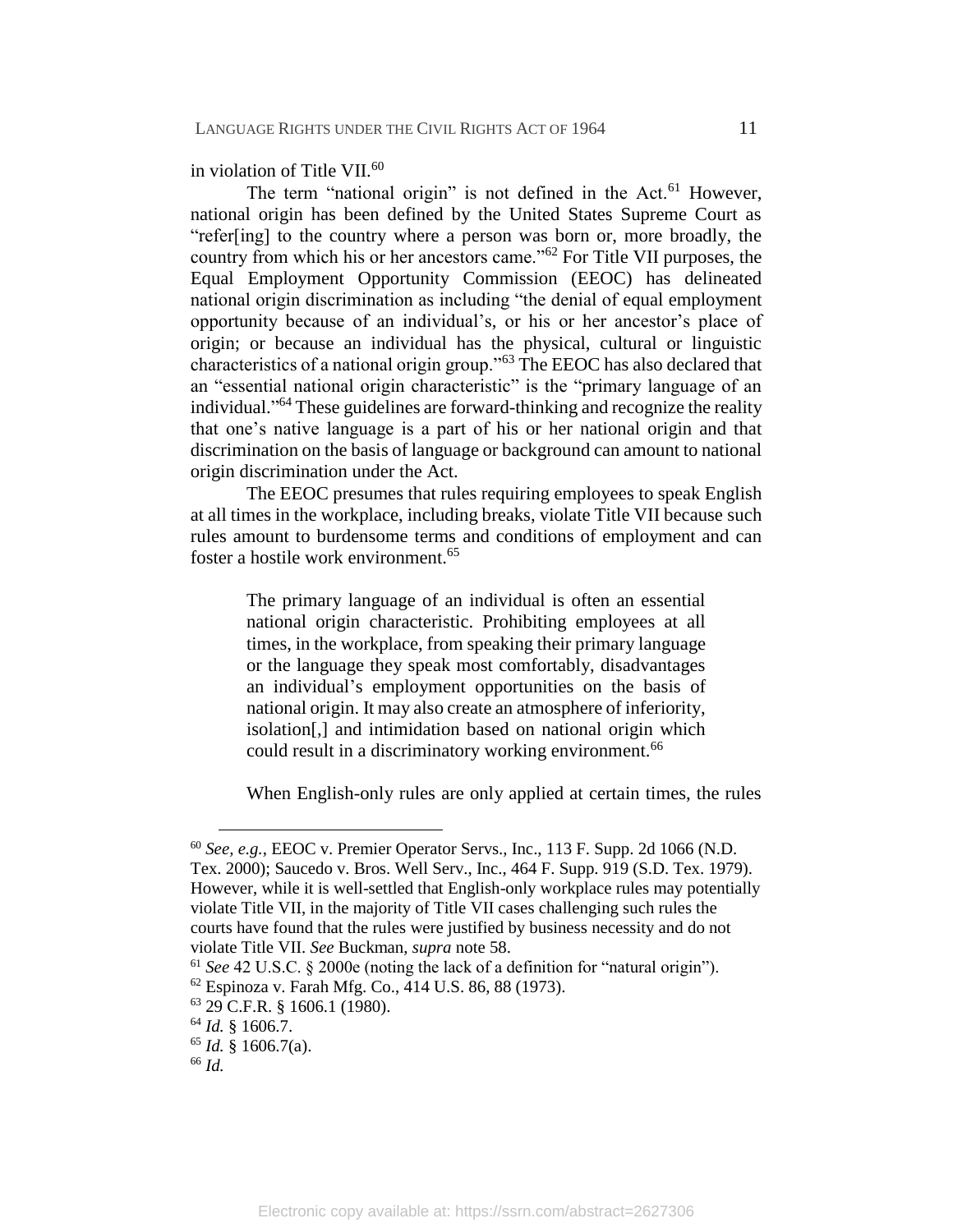must be justified by business necessity.<sup>67</sup> Recognized business necessities include safety, where all communications in a common language of English enable employees to understand the dangerous task at hand,<sup>68</sup> and serving monolingual English-speaking customers.<sup>69</sup> The EEOC acknowledges that "[i]t is common for individuals whose primary language is not English to inadvertently change from speaking English to speaking their primary language."<sup>70</sup> As such, employers who believe they have a business necessity justifying an English-only rule must provide notice to the employees outlining the "general circumstances when speaking only in English is required and of the consequences of violating the rule.<sup>"71</sup> Failure to provide such notice is considered evidence of discrimination on the basis of national origin.<sup>72</sup> However, it should be noted that the courts have not uniformly followed the EEOC guidelines. $73$ 

A distinction has been made in the courts between employees who are fully bilingual and those who are LEP. The courts' treatment of bilingual employees is troubling. Many courts have found that employees who are fully bilingual in English and another language should be able to comply with the employer's language policy and thus are less able to attack it because they can choose to speak only English.<sup>74</sup> This emphasis on language "choice" is problematic for at least two key reasons. First, bilingual people often involuntarily speak their native language, so it is not always an actual choice. Second, emphasis on the bilingual employee's choice of language obfuscates the employer's discrimination.

As noted above in the EEOC regulations, bilingual people often inadvertently speak in their native language. "[A]dhering to an English-only requirement is not simply a matter of preference for Hispanics, or other persons who are bilingual speakers, but . . . such restraints can be virtually impossible in many cases[,]" particularly when speaking with members of

<sup>67</sup> *Id.* § 1606.7(b).

<sup>68</sup> Montes v. Vail Clinic, Inc., 497 F.3d 1160 (10th Cir. 2007).

<sup>69</sup> Garcia v. Gloor, 618 F.2d 264 (5th Cir. 1980).

<sup>70</sup> 29 C.F.R. § 1606.7(c) (1980).

<sup>71</sup> *Id.*

<sup>72</sup> *Id.*

<sup>73</sup> *See. e.g.*, Garcia v. Spun Steak Co*.*, 998 F.2d 1480 (9th Cir. 1993) (rejecting the notion that an across-the-board English-only workplace rule presumptively establishes a *prima facie* case of disparate impact based on national origin discrimination).

<sup>74</sup> Gonzalez v. Salvation Army, 985 F.2d 578 (11th Cir. 1993); Jurado v. Eleven-Fifty Corp*.*, 813 F.2d 1406 (9th Cir. 1987); *Gloor*, 618 F.2d 264.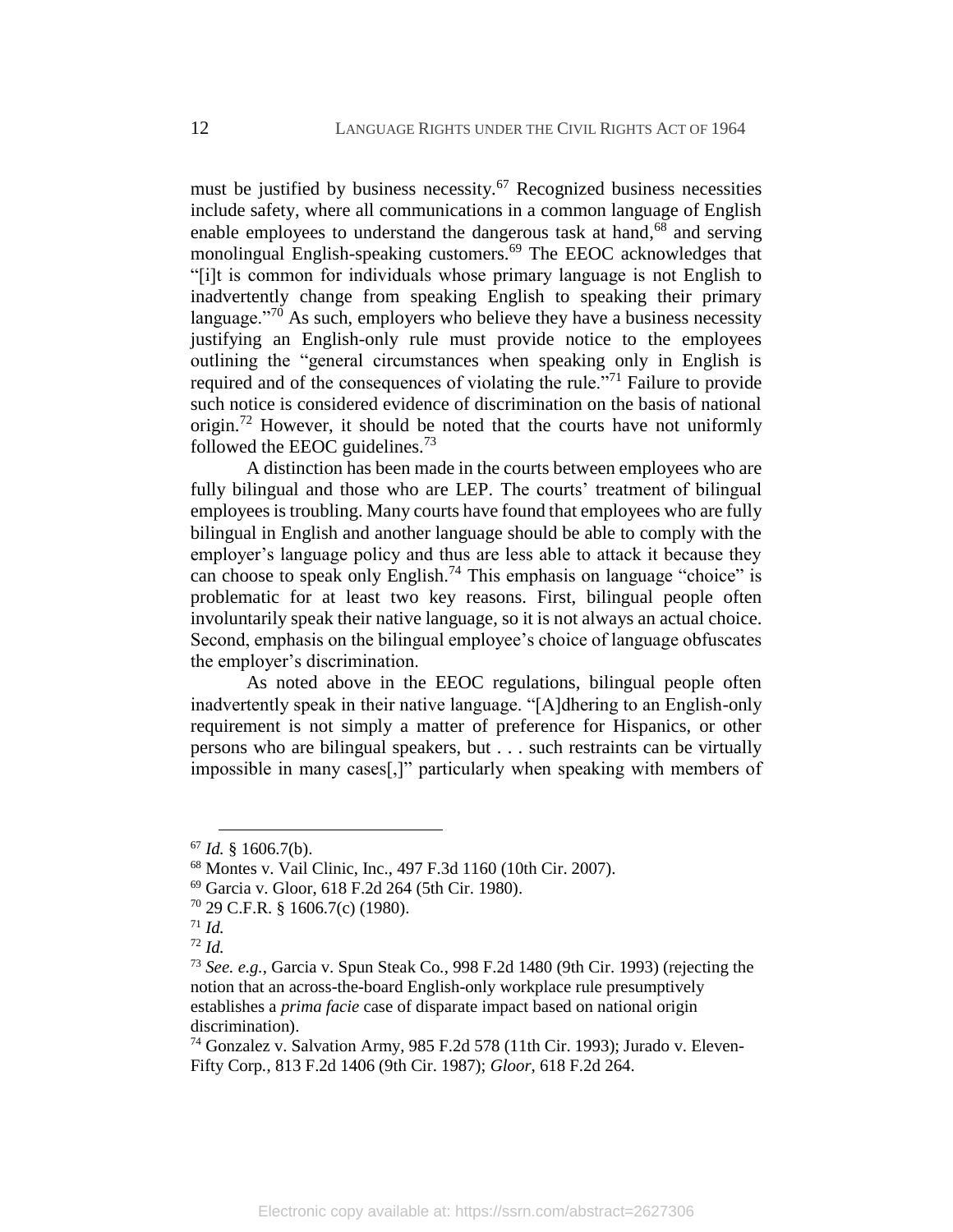their own cultural group.<sup>75</sup> Many Title VII language discrimination cases arise after Latino employees were fired for briefly speaking to a fellow Latino Spanish-speaking coworker.<sup>76</sup> For instance, in the case of *Garcia v. Gloor*, Gloor Lumber Supply had an English-only rule prohibiting employees from speaking Spanish at work unless they were communicating with Spanishspeaking customers or on break.<sup>77</sup> Gloor Lumber Supply is located in Brownsville, Texas, and a majority of both their employees and customers are Spanish-speaking Latinos. Hector Garcia, a bilingual Mexican American salesperson, was fired when another Mexican American employee asked him a question concerning a product requested by a customer and Garcia responded in Spanish that the item was not available.<sup>78</sup>

The United States Court of Appeals for the Fifth Circuit held that this enforcement of the employer's "speak-only-English" rule did not amount to national origin discrimination or otherwise violate Title VII because Mr. Garcia was bilingual and thus chose to speak Spanish on that occasion.<sup>79</sup> Like many bilingual employees, Mr. Garcia did not actively *choose* to violate a workplace rule. His Spanish response to a fellow Latino coworker's question was not an act of insubordination or even conscious choice at that moment; it was simply an involuntary slip of the tongue. The fact that bilingual speakers often inadvertently revert back to their native language when speaking with persons from their cultural group demonstrates how Englishlanguage requirements can be an unfair burden in employment, and also how deeply-rooted native language is in a person's communication and identity.

Focusing on bilingual speakers' "choice" of language obscures the racism and xenophobia behind English-only rules. In the *Gloor* case, Mr. Garcia's Spanish reply to a Latino coworker did not harm the employer's business in any way. However, the employer's English-only policy and termination for violation of this policy was a significant harm to Mr. Garcia. As the EEOC has explained, one's native language is core to one's national origin.<sup>80</sup> Penalizing an employee for—or preventing an employee from expressing this essential element of his or her national origin when there is

<sup>75</sup> EEOC v. Premier Operator Servs., Inc., 113 F. Supp. 2d 1066, 1070 (N.D. Tex 2000) (discussing the testimony of expert witness, Dr. Susan Berk-Selingson). <sup>76</sup> *See, e.g*., Saucedo v. Bros. Well Servs., Inc. 464 F. Supp. 919, 922 (S.D. Tex. 1979) (Mexican American discharged for saying two words in Spanish about where to place an item to his coworker); *Gloor*, 618 F.2d at 266 (Mexican American discharged for responding to a coworker's question in Spanish about whether an item requested by a customer was available).

<sup>77</sup> 618 F.2d 264 (5th Cir. 1980).

<sup>78</sup> *Id.* at 266.

<sup>79</sup> *Id.* at 271.

<sup>80</sup> 29 C.F.R. § 1606.7 (1980).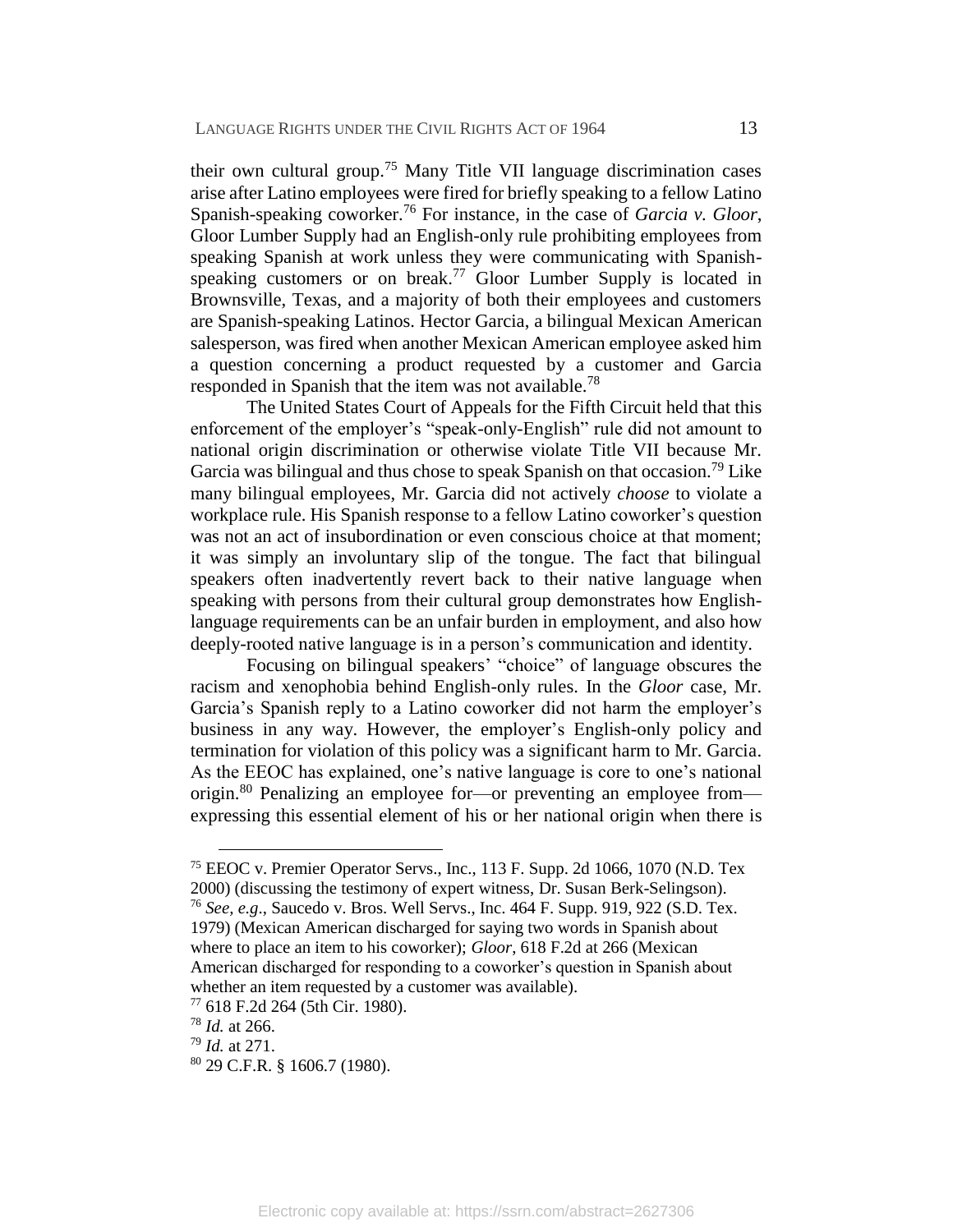no genuine business necessity is inherently discriminatory. It is a direct attack on the employee's national origin as well as race.

The discriminatory nature of English-only rules is striking when compared with discrimination on the basis of religion, which is also a protected characteristic under Title VII. Absent undue hardship on the employer, it would be unlawful for an employer to discharge a Sikh man who refused to remove his turban or a Catholic woman who refused to remove her crucifix necklace at work.<sup>81</sup> Technically, a Sikh could choose to remove his turban and a Catholic could choose to remove her crucifix. However, the law recognizes that conditioning employment and its terms and conditions on such activity is discriminatory in itself. $82$  Although the employee theoretically could choose to forgo key aspects of expressing his or her religion, the employer's unnecessary requests would result in dignitary harm, and acquiescence would carry a heavy cost for the employee. Arbitrary Englishlanguage requirements are similar. Even if bilingual employees could abstain from speaking their native language, requiring them to do so absent business necessity amounts to a tremendous dignitary harm, as well as an attack on their national origin and possibly their racial background. However, the courts have too often treated English-language requirements as akin to general grooming and dress-code requirements without recognizing the connection between native language and national origin, ethnicity, and race.<sup>83</sup>

Prohibiting a bilingual employee from speaking her native language is demanding her to give up a key attribute of her protected national origin, and often racial, identity. $84$  Firing an employee for speaking his native or cultural language, absent actual business necessity, is discrimination against that employee's national origin (and frequently race) even if the employee

 $82$  42 U.S.C. § 2000e-2 (2012).

<sup>81</sup> *See* EEOC, *Religious Garb and Grooming in the Workplace: Rights and Responsibilities*, EEOC.GOV,

http://www.eeoc.gov/eeoc/publications/qa\_religious\_garb\_grooming.cfm (last visited June 9, 2015); *but see* Dawinder S. Sidhu, *Out of Sight, Out of Legal Recourse: Interpreting and Revising Title VII to Prohibit Workplace Segregation Based on Religion*, 36 N.Y.U. REV. L. & SOC. CHANGE 103 (2012) (discussing how discriminatory employers have devised ways to get around Title VII's provisions).

<sup>83</sup> Mirandé, *supra* note [24,](#page-6-1) at 76; Roman Amaguin, Garcia v. Spun Steak Company*: Has the Judicial Door Been Shut on English-Only Plaintiffs?,* 16 U. HAW. L. REV. 351, 363 n.104 (1994) (noting how the *Garcia* court compared the employer's "English-only policy to grooming codes or length of hair"). <sup>84</sup> *See* Ruiz Cameron, *supra* note [27,](#page-7-0) at 1366 ("To suppress the speaking of Spanish is to suppress an essential, if not the essential, component of Latino identity.").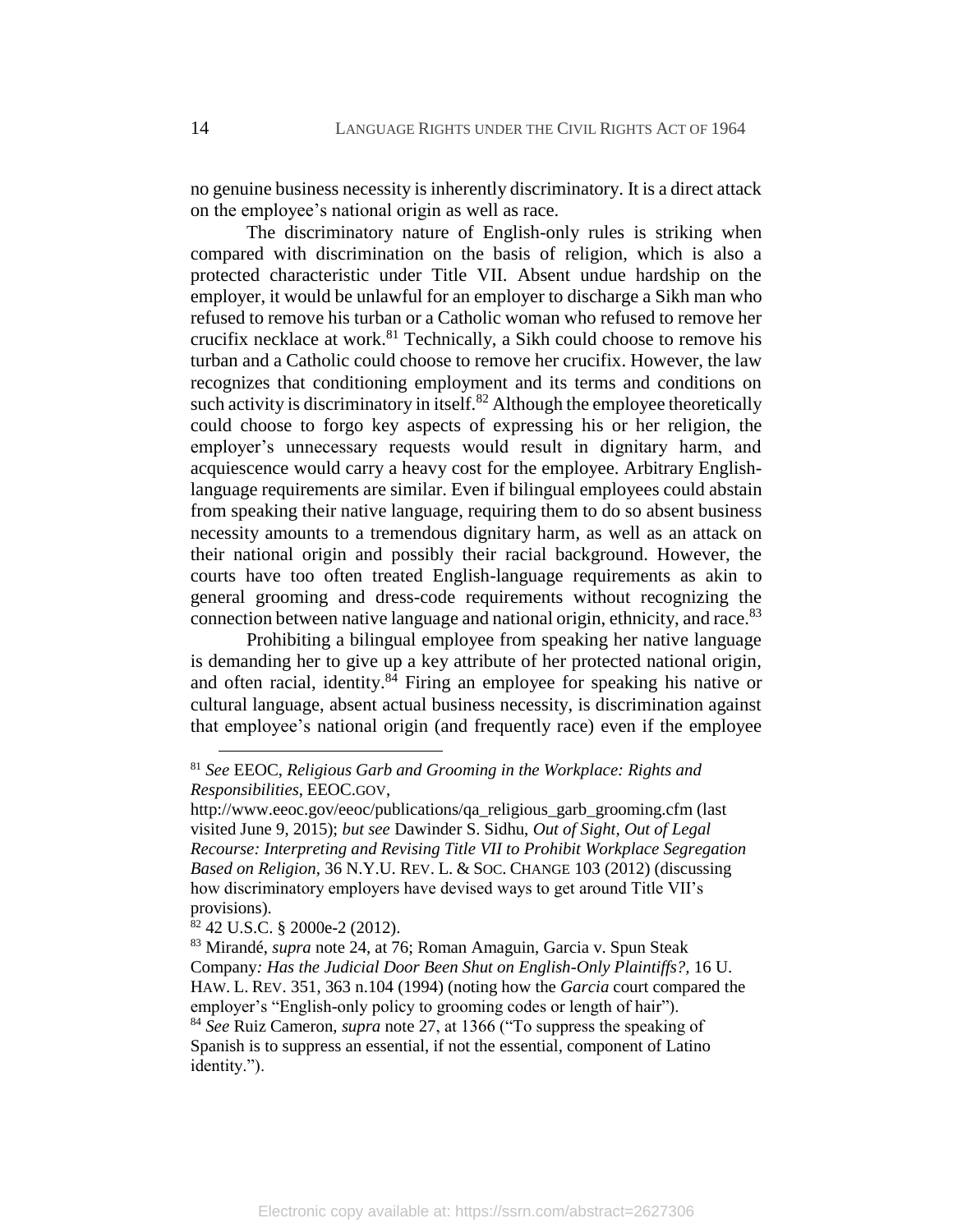technically could choose to speak English. Like religion, language is, at least to some extent, a mutable characteristic. However, the fact that a protected trait can be changed should not determine whether legal protection is warranted. Rather, legal scrutiny should focus on the necessity of the employer's requirement that an employee change a protected characteristic, not on whether the protected characteristic could be changed.

<span id="page-16-0"></span>Scholars have frequently written about English-only workplace rules and their impact on employees. An important yet largely overlooked point is the impact of English-only workplace policies on consumers. In addition to employees' interests, the effect of workplace rules on customers and the broader public should be considered. English-only workplace rules vary.<sup>85</sup> Some allow (and even encourage) Spanish-speaking employees to serve customers in Spanish,<sup>86</sup> while others prohibit bilingual employees from speaking Spanish to consumers even if it is the customers' primary or preferred language. $87$  In fact, customer service jobs are the types of jobs most likely to have English-only workplace policies.<sup>88</sup> Thus, many consumers are affected by English-only rules.

The impact of English-only workplace rules on consumers is important for many reasons. First, English-only workplace rules can restrict the availability of goods and services to minorities. Second, examining the effect of such rules on customers reveals the discriminatory animus behind such rules. English-only rules are frequently instituted in restaurants and hotels.<sup>89</sup> When English-only rules are introduced and enforced in these and other places of public accommodation, Title II may also be implicated. Accordingly, in evaluating the impact of English-only workplace policies on consumers, it is appropriate to examine Title II's potential to protect consumers who are subject to language discrimination. Like English-only requirements in schools (discussed below), English-only demands in

<sup>85</sup> *See* Kelley Holland, *When English Is the Rule at Work*, N.Y. TIMES, Jan. 27, 2008, *available at* http://www.nytimes.com/2008/01/27/jobs/27mgmt.html?\_r=0. <sup>86</sup> *See, e.g.*, Long v. First Union Corp. of Va., 894 F. Supp. 933, 933 (E.D. Va. 1995) (upholding a policy that forbade employees from speaking Spanish except where a Spanish speaking customer required assistance); *Garcia*, 618 F.2d at 266. <sup>87</sup> *See, e.g.*, Holland, *supra* not[e 85.](#page-16-0)

<sup>88</sup> Rodríguez, *supra* note [57,](#page-11-1) at 1690.

<sup>89</sup> *See, e.g.*, *id.* at 1736–37 (discussing the EEOC settlement with Melrose Hotel); Complaint, EEOC v. Melrose Hotel Co., No. 04 CV 7514 (S.D.N.Y. Sept. 23, 2004); EEOC v. Melrose Hotel Co., No. 04 CV 7514 (S.D.N.Y Sept. 23, 2004) (consent decree prohibiting the defendant from enforcing its English-only policy); EEOC v. Brown Derby Rest., No. 92-2940, at 3–4 (C.D. Cal. Dec. 23, 1992) (consent decree prohibiting the defendant from enforcing its English-only policy).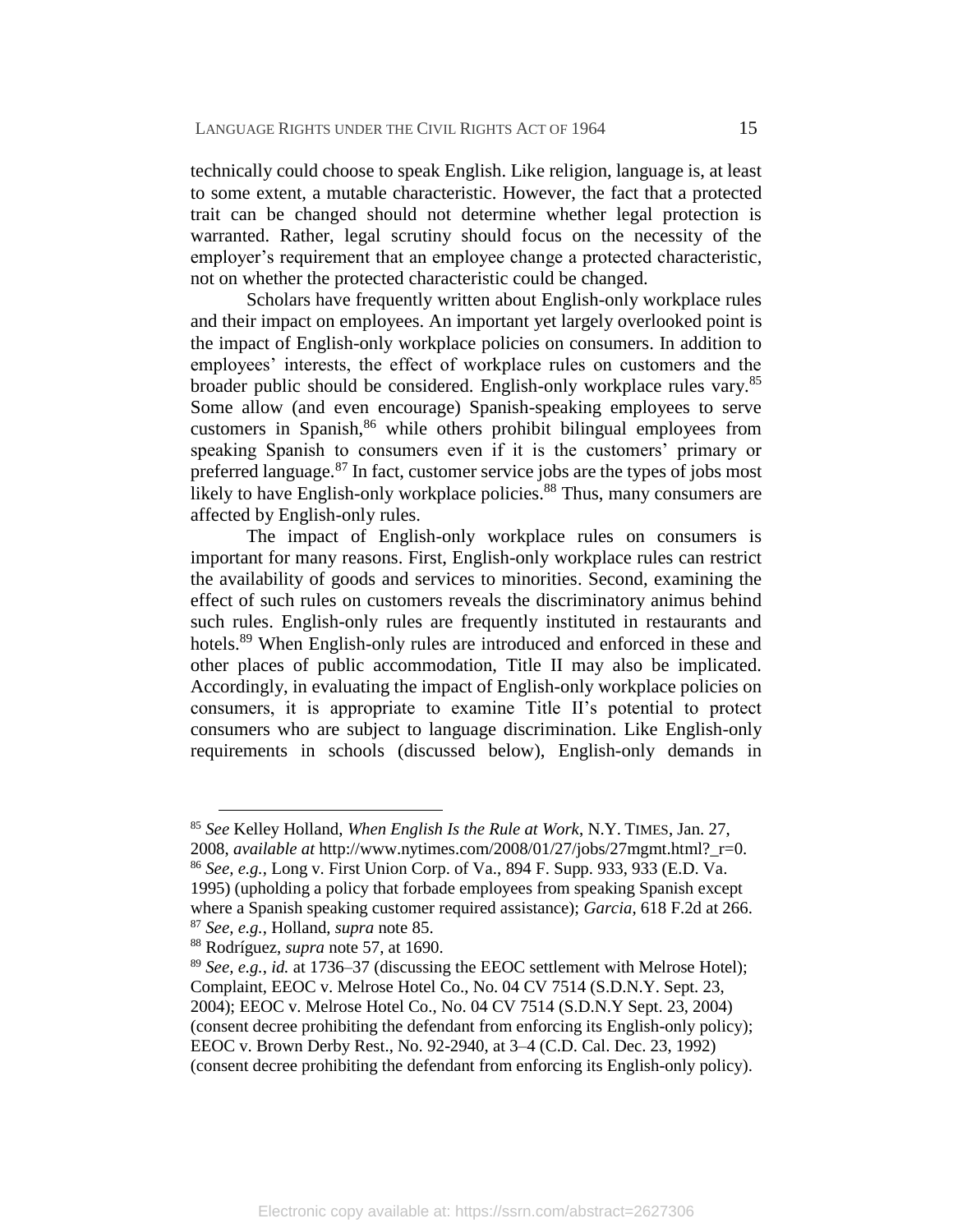restaurants have seen a revival in recent decades.<sup>90</sup>

#### *B. Language Discrimination in Public Accommodations*

Title II of the Civil Rights Act of 1964 provides, "All persons shall be entitled to the full and equal enjoyment of the goods, services, facilities, privileges, advantages, and accommodations of any place of public accommodation, as defined in this section, without discrimination or segregation on the ground of race, color, religion, or national origin."<sup>91</sup> Establishments that qualify as places of public accommodation within the meaning of Title II include hotels, restaurants, lunch counters, gas stations, and places of public entertainment such as theatres, concert halls, and sports stadiums.<sup>92</sup>

Title II was prompted by the refusal of private business owners to serve African Americans in the South and the protests against this discrimination. Pushing for equal access to public accommodations and responding to demonstrations at lunch counters in the South, President John F. Kennedy gave a speech to Congress in support of the Civil Rights Act, stating, "Surely, in 1963, [one hundred] years after Emancipation, it should not be necessary for any American citizen to demonstrate in the streets for the opportunity to stop at a hotel, or to eat at a lunch counter in the very department store in which he is shopping, or to enter a motion picture house, on the same terms as any other customer."<sup>93</sup> The legislative history of Title II reveals that the fundamental object of Title II was to vindicate "the deprivation of personal dignity that surely accompanies denials of equal access to public establishments."<sup>94</sup>

<sup>90</sup> *See* Steven W. Bender, *Silencing Cultures and Culturing Silence: A* 

*Comparative Experience of Centrifugal Forces in the Ethnic Studies Curriculum*, 33 U. MICH. J. L. REFORM 329, 330 n.25 (2000) (citing Steven W. Bender, *Direct Democracy and Distrust: The Relationship between Language Law Rhetoric and the Language Vigilantism Experience*, 2 HARV. LATINO L. REV. 145, 170–72 (1997) (discussing civil rights litigation seeking redress from enforcement of English-only policies by restaurants and taverns against Spanish-speaking patrons)); DiChiara, *supra* note [54,](#page-11-2) at 130 ("[W]hen Florida's English-only bill was enacted, shopkeepers and restaurant owners denied services to non-Englishspeaking patrons simply because of their language.") (citing Robert Robison, *English-Only Policy Would Hinder, Not Help, Assimilation*, COLUMBUS DISPATCH, Nov. 16, 1995, at 15A)).

 $91$  42 U.S.C. § 2000a(a) (2012).

<sup>92</sup> *Id*. § 2000a(b).

<sup>93</sup> S. REP. NO. 88-872, at 8–9 (1964), *reprinted in* 1964 U.S.C.C.A.N. 2355, 2362.

<sup>94</sup> Heart of Atlanta Motel, Inc. v. United States, 379 U.S. 241, 250 (1964).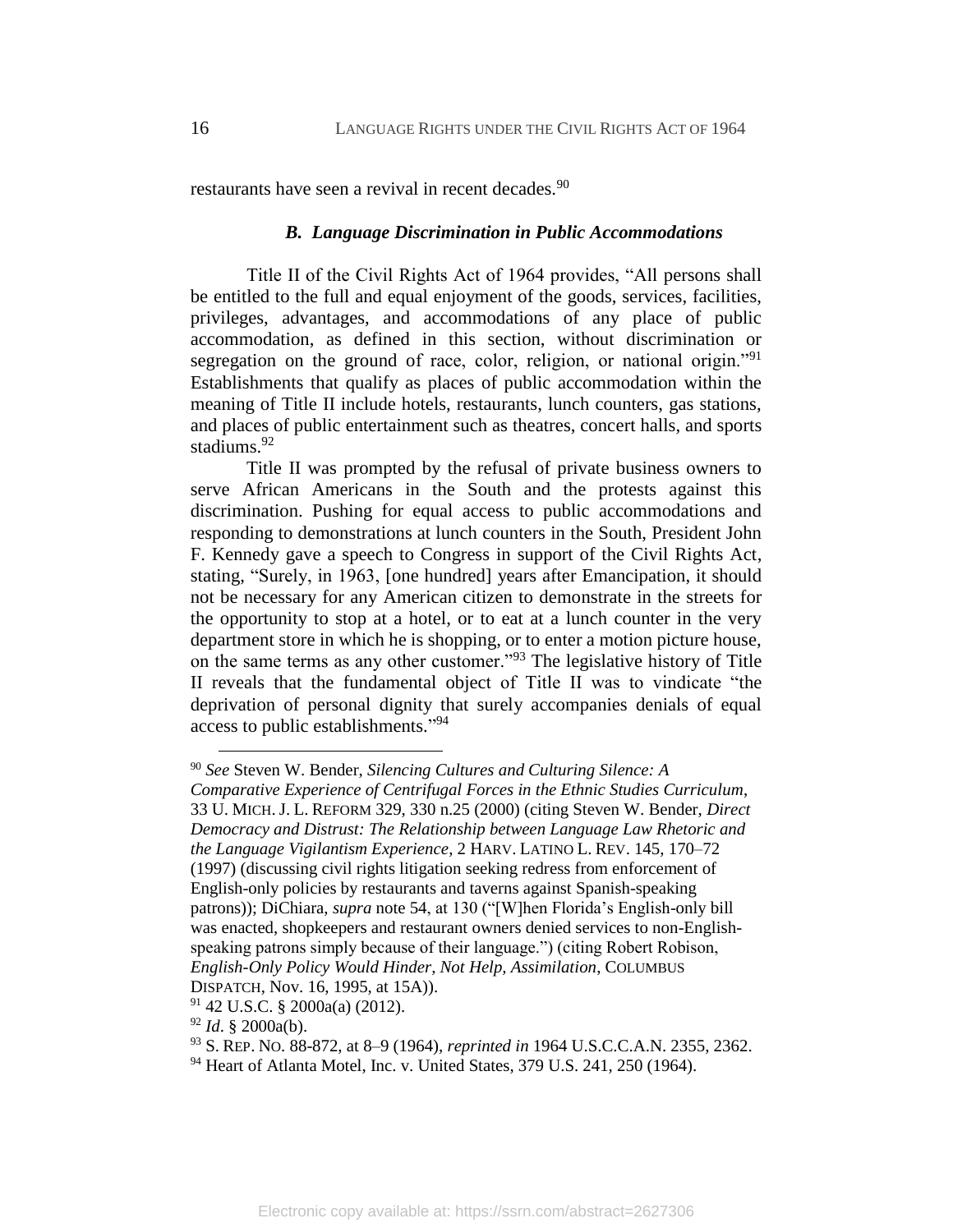During the age of Jim Crow, in the Southwest, racial discrimination in and exclusion from places of public accommodation were common for Mexican Americans. Restaurant owners hung signs outside their establishments proclaiming "[N]o Mexicans or dogs allowed."<sup>95</sup> Mexican Americans were excluded from restaurants, could only sit in racially segregated balcony seats in movie theaters, and were only allowed to swim in public pools on "Mexican Day"—the day before the pool was drained and cleaned and made suitable for white patrons.<sup>96</sup> In recent years, there seems to be a resurgence of excluding racial minorities, particularly Latinos, from places of public accommodation.<sup>97</sup> However, in these colorblind times, signs proclaim "English only" instead of "No Mexicans." The term "English only" has become racialized code. Despite the different wording, the result and underlying aim is basically the same: Latinos are refused entry on the basis of their race and national origin or, at a minimum, are made to feel unwelcome. Even if Latino patrons can speak English and will be served, they are being asked to abandon or distance themselves from a core attribute of their cultural, national origin, and racial groups. Even when this does not amount to an actual inconvenience, it can still be an indignity.

<span id="page-18-0"></span>Examining English-only requirements in places of public accommodation demonstrates how such rules are not race-neutral. Englishonly rules do not merely have a disparate impact on Latinos and other racial and national origin minorities; rather, there is also often discriminatory intent behind these rules. Modern racism has abandoned the racial epithets of old and now uses racial and racist code words.<sup>98</sup> One example is the English-only ordering policy at Philadelphia's famous cheesesteak restaurant, Geno's Steaks. In 2006, the owner placed a sign stating, "This is America: When Ordering Speak English."<sup>99</sup> The owner of the establishment stated that he

<sup>95</sup> Castañeda, *supra* note [13,](#page-5-0) at 234.

<sup>96</sup> STEVEN W. BENDER, GREASERS AND GRINGOS: LATINOS, LAW, AND THE AMERICAN IMAGINATION 144–45 (2003); Ariela J. Gross, *"The Caucasian Cloak": Mexican Americans and the Politics of Whiteness in the Twentieth-Century Southwest*, 95 GEO. L.J. 337, 382 (2007).

<sup>97</sup> Keith Aoki et al., *(In)visible Cities: Three Local Government Models and Immigration Regulation*, 10 OR. REV. INT'L L. 453, 521 (2008) ("Recently, activists sought prohibitions on the use of non-English languages for restaurant patrons and urged private employers to impose English-only rules on their employees.").

<sup>98</sup> *See generally* IAN HANEY LÓPEZ, DOG WHISTLE POLITICS: HOW CODED RACIAL APPEALS HAVE REINVENTED RACISM & WRECKED THE MIDDLE CLASS (2014).

<sup>99</sup> Michelle García, *Wit Cheese, Not Con Queso*, WASH. POST, June 18, 2006, at A2.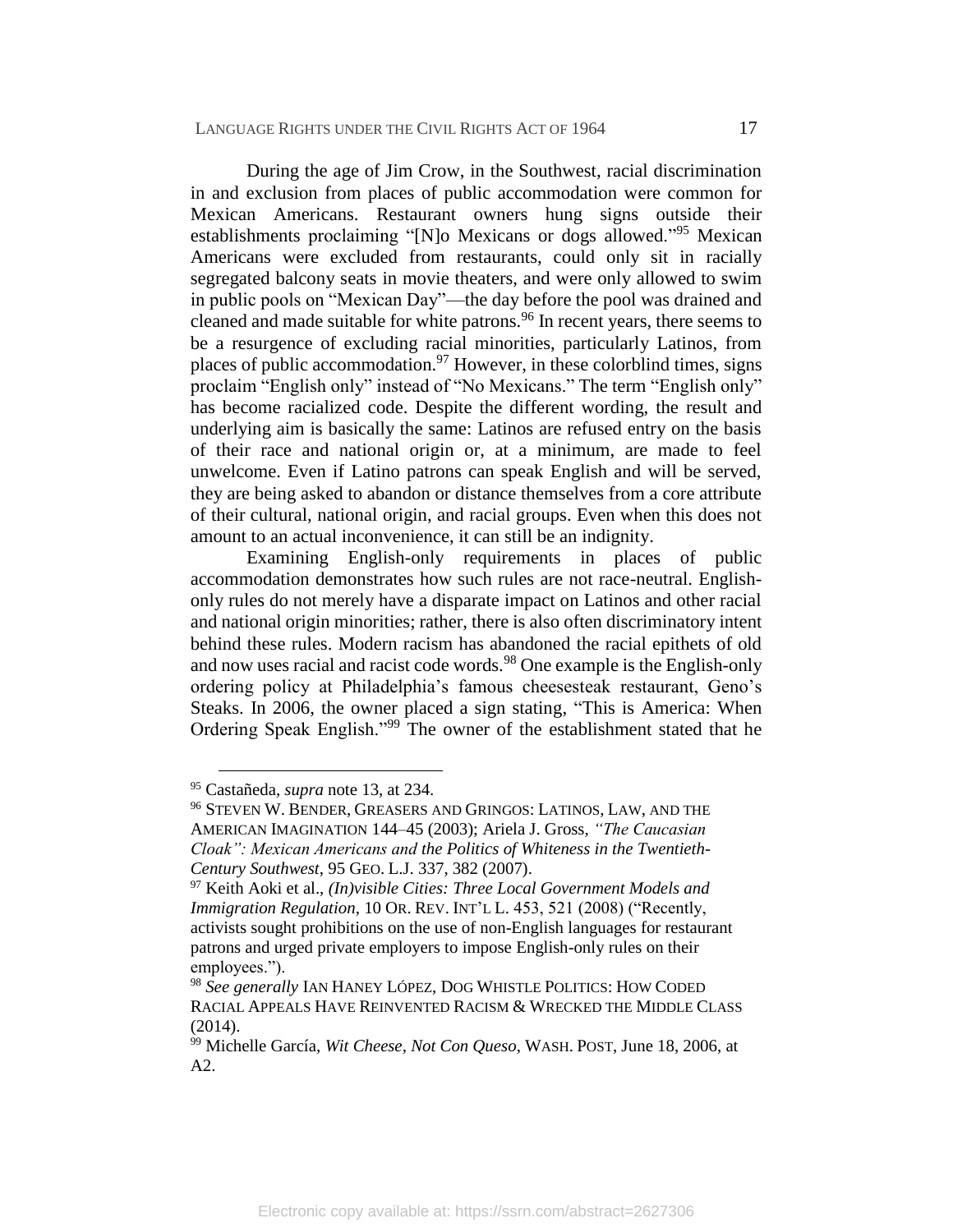posted the sign in response to the debate on immigration reform and the number of people in the area who are unable to order in English.<sup>100</sup> This statement is revealing because, when he made it, the historically Italian community where this restaurant is located had seen an increase of immigrants from Latin America.<sup>101</sup> Additionally, "immigration" and "immigrant" are racially coded words synonymous with Latinos.<sup>102</sup> The owner also placed a sign stating, "I am Mad as Hell! I want My Country Back!"<sup>103</sup> The idea that white Americans want "their country back" is commonly a response to the presence of Latinos, both native born and immigrant. $104$ 

However, current colorblind formalistic jurisprudence ignores these indicators of racial animus. Despite the racist and xenophobic motivation behind Geno's Steaks' English-only sign, the Philadelphia Commission on Human Relations found the sign was not discriminatory because it "did not convey a message that service would be refused to non-English speakers."<sup>105</sup> In response, the restaurant owner thanked the Commissioner for "making him a hero."<sup>106</sup> Although the owner has since died, the sign remains posted to honor his "dying wish" that it be preserved.<sup>107</sup>

Similarly, in 2011, the Reedy Creek Family Diner in Greensboro,

<sup>100</sup> *Philadelphia's Geno's Steaks Adopts English-Only Ordering Policy*, FOX NEWS (June 8, 2006), *available at* 

http://www.foxnews.com/story/2006/06/08/philadelphia-geno-steaks-adoptsenglish-only-ordering-policy/.

 $^{101}$ *Id.* 

<sup>102</sup> Leila Higgins, *Immigration and the Vulnerable Worker: We Built this Country on Cheap Labor*, 3 AM. U. LAB. & EMP. L.F. 522, 526 (2013); Mary Romero, *Are Your Papers in Order?: Racial Profiling, Vigilantes, and "America's Toughest Sheriff*,*"* 14 HARV. LATINO L. REV. 337, 350 (2011); *see generally* LÓPEZ, *supra* note [98.](#page-18-0)

<sup>103</sup> *Geno's Joey Vento Dead at 71*, PHILLYMAG.COM (Aug. 24, 2011, 1:18 A.M.) http://www.phillymag.com/foobooz/2011/08/24/genos-joey-vento-dead-at-71/. <sup>104</sup> DeWayne Wickham, *In Ethnic Pandering, Obama Can't Top Reagan*, USA TODAY, June 19, 2012, at 7A.

<sup>105</sup>Andrew Maykuth, *Ruling: "Speak English" Sign at Cheesesteak Shop Not Discriminatory*, PHILLY.COM (Mar. 20, 2008), http://articles.philly.com/2008-03- 20/news/24989499\_1\_english-sign-geno-s-steaks-philadelphia-commission. <sup>106</sup> *Id.*

<sup>107</sup> Victor Fiorillo, *Joey Vento's Dying Wish: Keep "Speak English" Sign at Geno's*, PHILLYMAG.COM (Aug. 30, 2013, 12:07 PM),<http://www.phillymag.com/> foobooz/2013/08/30/joey-ventos-dying-wish-keep-the-speak-english-sign-atgenos/.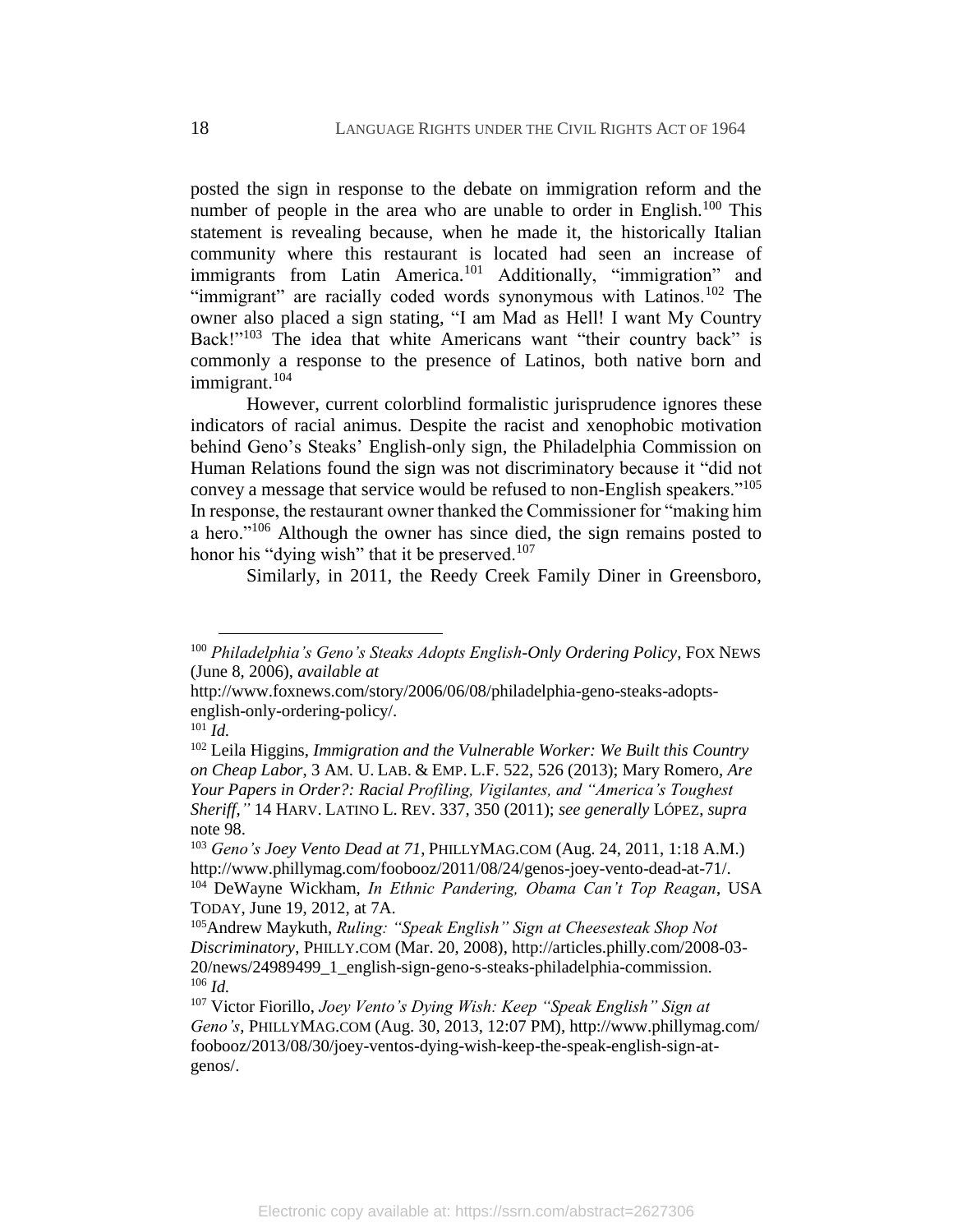<span id="page-20-0"></span>North Carolina displayed a sign stating: "No Speak English. No Service."<sup>108</sup> Another line of the sign read, "We only speak and understand American."<sup>109</sup> The owner says he placed the sign in response to "several Latino customers that came in and weren't able to speak or read English."<sup>110</sup> He reported it was frustrating for him and the customers, and although he did not know enough Spanish to assist them with their order, he did know enough to understand he was being cursed at and put down.<sup>111</sup> After placing the sign outside his business, he reported that he received an outpouring of positive feedback.<sup>112</sup> He stated that he received supportive telephone calls from people in every state and eight foreign countries, was interviewed by politically conservative talk show hosts Rush Limbaugh and Glenn Beck, and, perhaps most importantly, tripled his business.<sup> $113$ </sup> The signs were so popular that he claims he printed 1,700 copies and gave away all but one.<sup>114</sup>

Pro English, a group who advocates for "Official English" and English-only reform, contacted the owner of Reedy Creek Family Diner offering to represent him in any legal proceedings that might result from the English-only policy.<sup>115</sup> Although legal action challenging such language requirements has not been brought, Title II could be an effective tool to address this type of language discrimination. Title II allows private actions for injunctive relief,<sup>116</sup> and prevailing parties are generally entitled attorney  $fees.$ <sup>117</sup>

#### **1. The Negative Impact of English-Only Rules on Consumers**

Whether the English-only requirements directly target patrons or indirectly affect customers when employees are prohibited from speaking

<sup>108</sup> David Bodenheimer, *'English Only' Sign Back Up to Stay at Diner, Owner Says*, THE DISPATCH, http://www.the-dispatch.com/article/20110519/NEWS/30 5199978 (last modified, May 19, 2011, 2:30 P.M.); *see also* Fox News Insider, *"English Only" Sign Triples Diner's Business,* YOUTUBE (May 23, 2011)

https://www.youtube.com/watch?v=OPB-7XesVrg.

<sup>109</sup> Bodenheimer, *supra* note [108,](#page-20-0) at 1.

<sup>110</sup> Fox News Insider, *supra* note [108.](#page-20-0)

 $^{111}$  *Id.* 

<sup>112</sup> *Id.*

<sup>113</sup> *Id.*

<sup>114</sup> *Id.*

<sup>115</sup> *Id.*

<sup>116</sup> Civil Rights Act of 1964, §§ 204(a), 206, 42 U.S.C. §§ 2000a-3(a), 2000a-5 (2012).

<sup>&</sup>lt;sup>117</sup> Reasonable attorney's fees are available to prevailing Title II plaintiffs under  $\S$ 204(b) of the Civil Rights Act of 1964, within the discretion of the court. 42 U.S.C. § 2000a-3(b) (2012).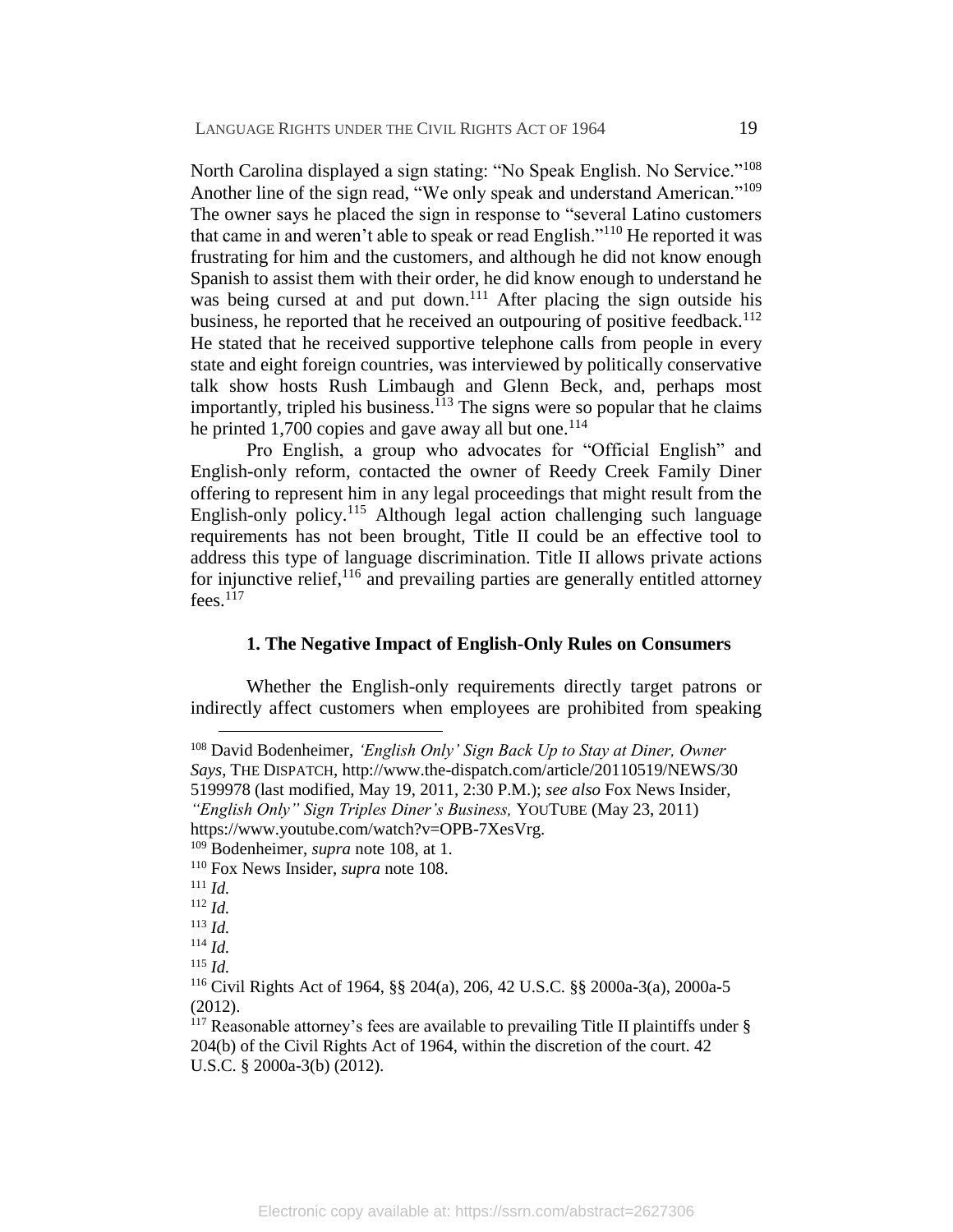non-English languages to customers, they negatively impact consumers and reveal the discriminatory animus behind such requirements. English-only requirements serve to exclude national origin and racial minorities, especially Latinos. This discriminatory exclusion produces both tangible and intangible injuries. Tangibly, these minorities are deprived of goods and services available to others. They also suffer intangible injuries, such as the dignitary harm that results when a business chooses to prohibit—or at least strongly discourage—people from their cultural, national origin, and racial group from being served by the establishment. These types of deprivations are matters about which the Civil Rights Act of 1964 is centrally concerned.

The effects of English-only workplace rules—restricting the availability of goods and services and denying dignity to employees and customers who speak other languages—reveal the discriminatory animus underlying them. English-only rules "appear most often in the consumer services sector<sup>[1]<sup>118</sup> Most EEOC complaints deal with the prohibition of</sup> Spanish language, and many of the workplaces at issue in these cases are located in areas with a significant Spanish-speaking Latino community.<sup>119</sup> Rules prohibiting employees from speaking Spanish in consumer services result in decreased services for Spanish-speaking Latino customers.<sup>120</sup> Although Latino employees are directly constrained by English-only rules, in many circumstances it may be the customers who are also indirectly targeted. As mentioned above, in some instances, Latino employees are prohibited from speaking Spanish with Spanish-speaking customers, even when those customers are monolingual.<sup>121</sup> Moreover, as discussed above, some businesses may limit their customer pool even further by requiring that customers speak only English in order to receive service.

There seem to be two primary reasons a business would choose to limit its customer pool by excluding national origin and racial minorities, and both indicate discriminatory impetus. The business either wants to profit from discrimination by appealing to intolerant customers, or it prefers discrimination over making a profit. The first is a reason business owners frequently expressed after the enactment of the Civil Rights Act of 1964, when establishments that excluded African Americans claimed that serving black people was economically detrimental to their businesses.<sup>122</sup> This "while"

<sup>118</sup> Rodríguez, *supra* note [57,](#page-11-1) at 1690.

<sup>119</sup> *Id.* at 1700.

<sup>120</sup> *See* DiChiara, *supra* note [54,](#page-11-2) at 125 (explaining how "English-only" rules lead to miscommunication by preventing non-native English speakers from communicating with the United States government).

<sup>121</sup> *See, e.g.*, Holland, *supra* note [85.](#page-16-0)

<sup>122</sup> *See, e.g.*, Katzenbach v. McClung, 379 U.S. 294 (1964) (rejecting a restaurant's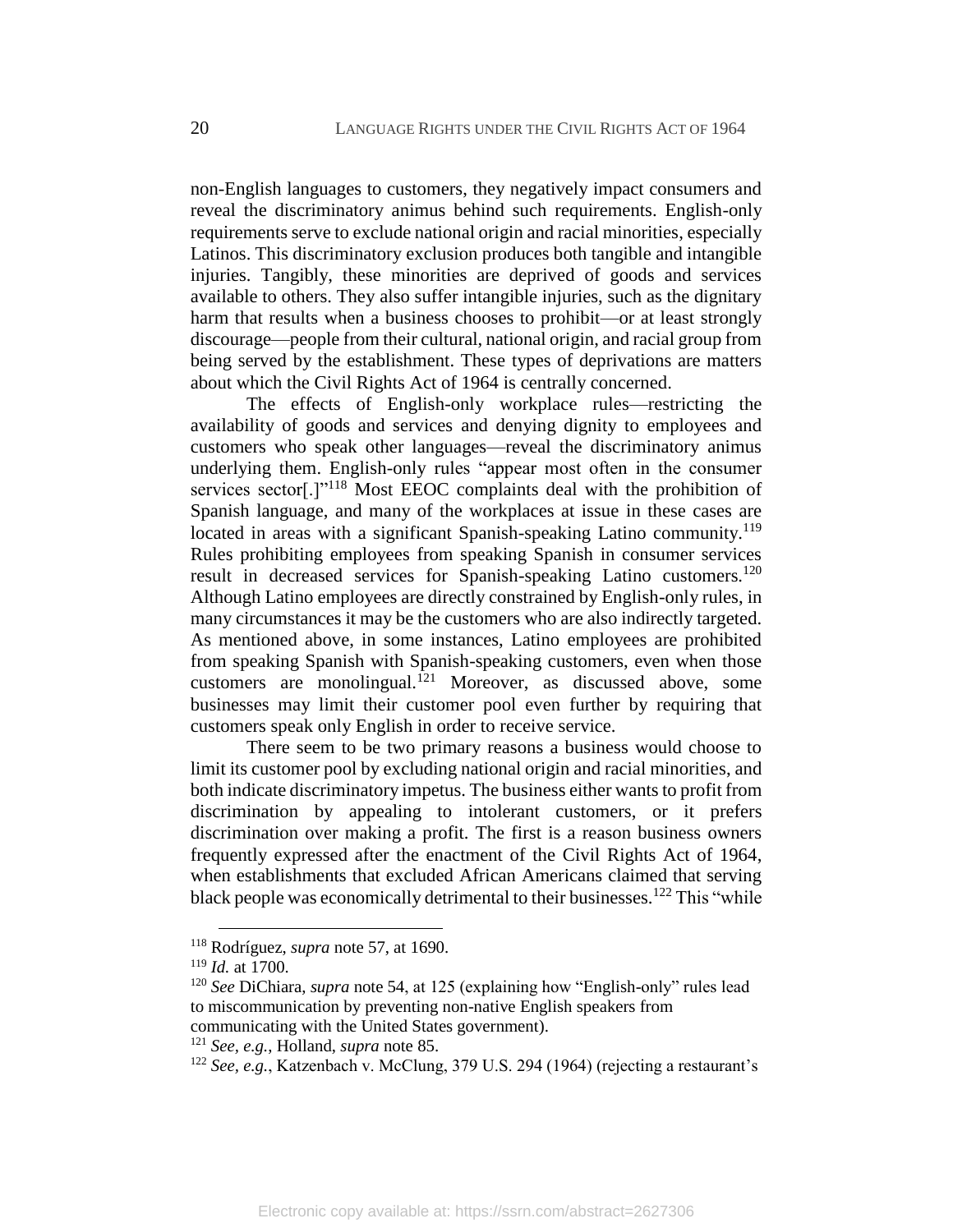I don't mind black people, my customers do" attitude is itself discriminatory because the business owner is supporting and propagating societal prejudice. Conformity to discriminatory customer preference is not a legally permissible basis upon which to discriminate against employees or customers.<sup>123</sup>

If excluding minorities is not lucrative, then discriminatory intent may be indicated by the business's failure to act rationally. Ambitious businesses would likely seek Spanish-speaking employees to cater to a Spanish-speaking clientele to be locally competitive, or utilize bilingual signs, or at a minimum simply refrain from taking steps to actively discourage speakers of languages other than English from spending money at their establishment. A rational business person would be eager to have employees who speak Spanish or try to otherwise accommodate LEP customers to maximize profits, especially if it came at no additional investment. Conversely, discriminatory businesses intentionally seek to limit their service to this group of customers. Discriminatory intent should be inferred from the failure to act like a rational economic actor.

#### *C. Title VI: Public Programs Receiving Federal Funding*

Title VI of the Civil Rights Act of 1964 and its corresponding regulations provide protection against language discrimination and require in many instances that LEP individuals be provided language interpretation in order to meaningfully participate in public programs and activities. Title VI provides that, "No person in the United States shall, on the ground of race, color, or national origin, be excluded from participation in, be denied the benefits of, or be subjected to discrimination under any program or activity receiving Federal financial assistance."<sup>124</sup> Despite the lack of specific textual reference or mention of language in its legislative history, similar to the interpretation of Title VII, language discrimination has been recognized as a form of national origin and race discrimination under Title VI.<sup>125</sup> The most

<sup>123</sup> *See, e.g.*, Fernandez v. Wynn Oil Co., 653 F.2d 1273, 1276–77 (9th Cir. 1981) (holding that an employer cannot refuse to hire women solely on customer

argument that it would lose a substantial amount of business if it were required to serve African Americans); Williams v. Connell, 9 Race Rel. L. Rep. 1427 (D.C. Fla. 1964) (arguing that African Americans could not be served in the restaurant because that would be detrimental to its business).

preference to conduct business with men); Diaz v. Pan Am. World Airways, Inc., 442 F.2d 385, 389 (5th Cir. 1971); Wilson v. Sw. Airlines Co., 517 F. Supp. 292 (N.D. Tex. 1981).

<sup>124</sup> 42 U.S.C. § 2000d (2012).

<sup>125</sup> Lau v. Nichols, 414 U.S. 563 (1974).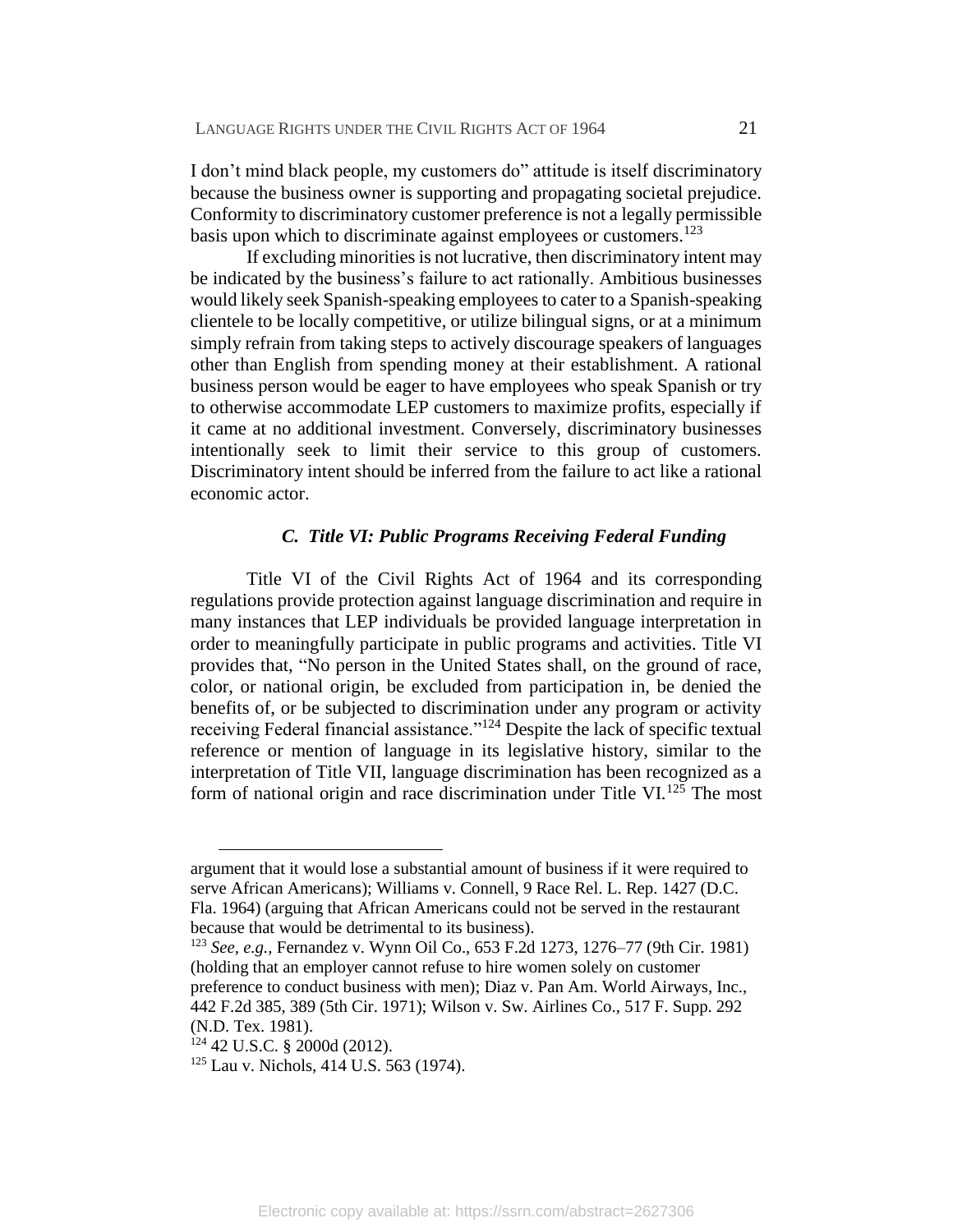famous instance is the United States Supreme Court case *Lau v. Nichols.*<sup>126</sup> In *Lau*, LEP children of Chinese ancestry claimed that San Francisco public schools failed to provide them with English as a Second Language (ESL) instruction in violation of Title VI and the Equal Protection Clause of the Fourteenth Amendment.<sup>127</sup> The Court found that the failure to provide ESL instruction to these students prevented their access to a meaningful education.<sup>128</sup> The Court concluded that the Chinese-speaking LEP students had been denied a federally funded educational benefit on the basis of their national origin or race in violation of Title VI.<sup>129</sup> Having decided the case on statutory grounds, the Court declined to reach the Equal Protection claim.<sup>130</sup>

On August 11, 2000, President William J. Clinton issued Executive Order 13166, "Improving Access to Services for Persons with Limited English Proficiency.<sup>"131</sup> Executive Order 13166 requires federal agencies to examine the services they provide, identify the need for these services to LEP persons, and develop an approach so that LEP persons have meaningful access to these services.<sup>132</sup> The Order also requires that federal agencies make efforts to ensure that recipients of federal financial assistance also provide meaningful access to their services.<sup>133</sup> Specifically, federal agencies are required to: (1) develop a plan that provides LEP individuals meaningful access to the agency's programs and/or services; (2) issue agency-specific guidance to bring the agency's programs/recipients of federal funds into compliance with Title VI, if the agency has not already done so; and (3) ensure that LEP individuals have input throughout the process.<sup>134</sup> Both Title VI protection against language discrimination and the requirement that language interpretation be provided to LEP individuals have been applied to ensure access to the courts.

#### **1. Language Discrimination in the Courts: Access & Jury Service**

In response to Executive Order 13166, the Department of Justice (DOJ) issued its own LEP Guidance regulations.<sup>135</sup> The DOJ's LEP

 $\overline{a}$ <sup>126</sup> *See id.*

<sup>127</sup> *See id*. at 564.

<sup>128</sup> *Id.* at 566.

 $129$  *Id.* at 566–69.

<sup>130</sup> *Id.* at 566.

<sup>131</sup> Exec. Order No. 13166, 65 Fed. Reg. 50121 (Aug. 11, 2000).

<sup>132</sup> *Id.*

<sup>133</sup> *Id.* <sup>134</sup> *Id.*

<sup>135</sup> 67 Fed. Reg. 41455, 41459 (June 18, 2002).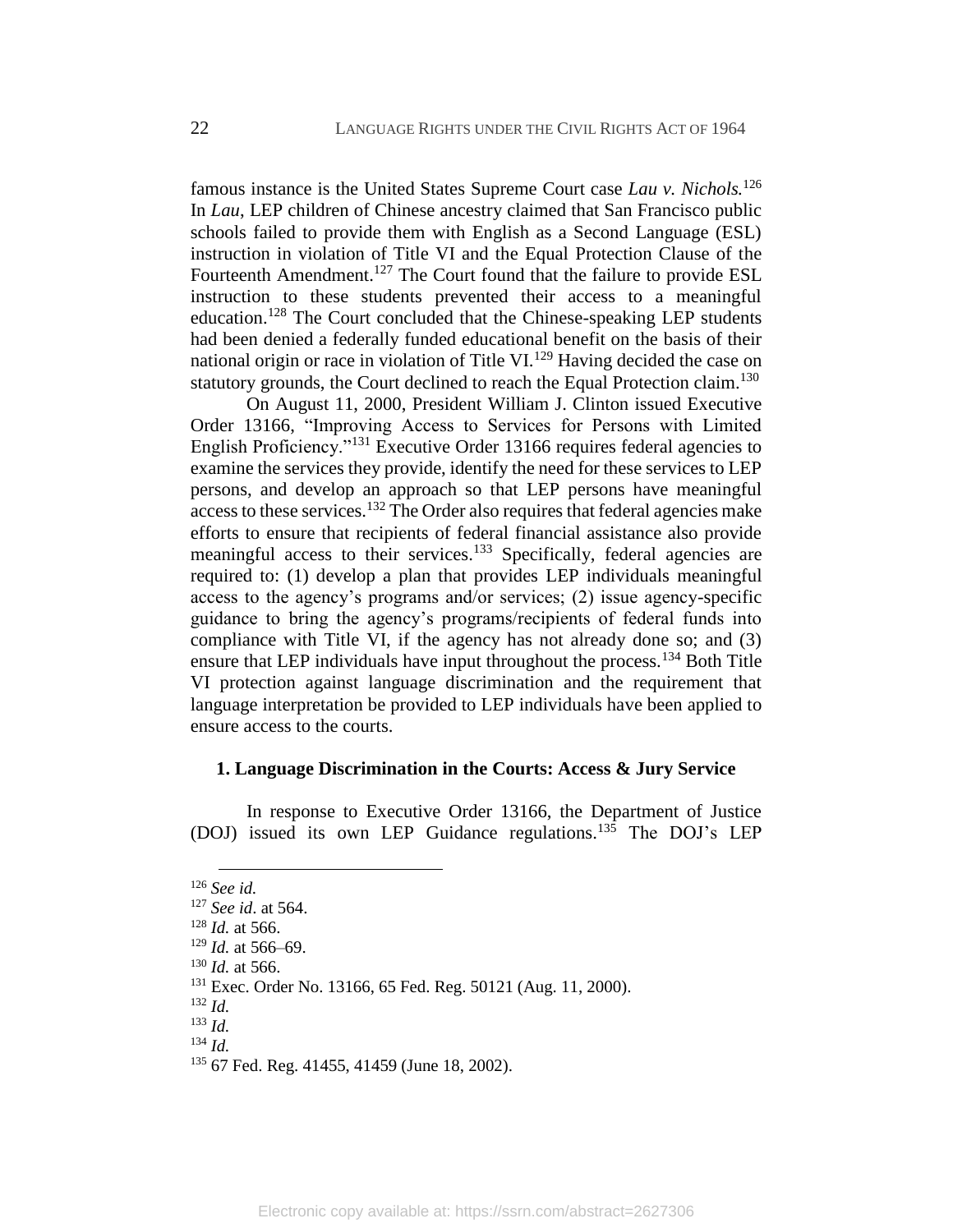regulations were designed to direct funding recipients "to ensure that the programs and activities they normally provide in English are accessible to LEP persons and thus do not discriminate on the basis of national origin in violation of Title VI of the Civil Rights Act of 1964."<sup>136</sup> Executive Order 13166 and the DOJ's LEP Guidance have been applied in the court context and confirm that most courts are required to provide language services to LEP persons who participate in the courts.<sup>137</sup>

<span id="page-24-0"></span>Relying in part on *Lau v. Nichols*, <sup>138</sup> the DOJ's LEP Guidance reiterates that "failure to ensure that LEP persons can effectively participate in or benefit from Federally assisted programs and activities may violate the [national origin] prohibition under Title VI of the Civil Rights Act of 1964 . . . and the Title VI regulations against national origin discrimination."<sup>139</sup> Recipients of federal funding must consider four factors when determining what language assistance is necessary to provide meaningful access to its programs:

(1) The number or proportion of LEP persons eligible to be served or likely to be encountered by the program or grantee; (2) the frequency with which LEP individuals come in contact with the program; (3) the nature and importance of the program, activity, or service provided by the program to people's lives; and (4) the resources available to the grantee/recipient and costs.<sup>140</sup>

After weighing these factors, recipients of federal funding must determine the extent of language assistance they should provide. However, the LEP Guidance specifies that this flexibility "does not diminish, and should not be used to minimize" the agency's obligations under Title VI.<sup>141</sup> Thus, if certain programs are "more important . . . and/or have greater impact on or contact with LEP persons," more language assistance will be

 $137$  67 Fed. Reg. 41455, 41459 (specifying that courts are covered entities); LAURA K. ABEL, BRENNAN CTR. FOR JUSTICE, LANGUAGE ACCESS IN STATE COURTS (2009) [hereinafter BRENNAN CTR. REPORT], *available at*

http://www.brennancenter.org /publication/language-access-state-courts. <sup>138</sup> 414 U.S. 563 (1974).

<sup>139</sup> Guidance to Federal Financial Assistance Recipients Regarding Title VI Prohibition Against National Origin Discrimination Affecting Limited English Proficient Persons, 67 Fed. Reg. 41455, 41457 (June 18, 2002). <sup>140</sup> *Id.* at 41459.

<sup>136</sup> Exec. Order No. 13166, 65 Fed. Reg. 50121 (Aug. 11, 2000).

<sup>141</sup> *Id.*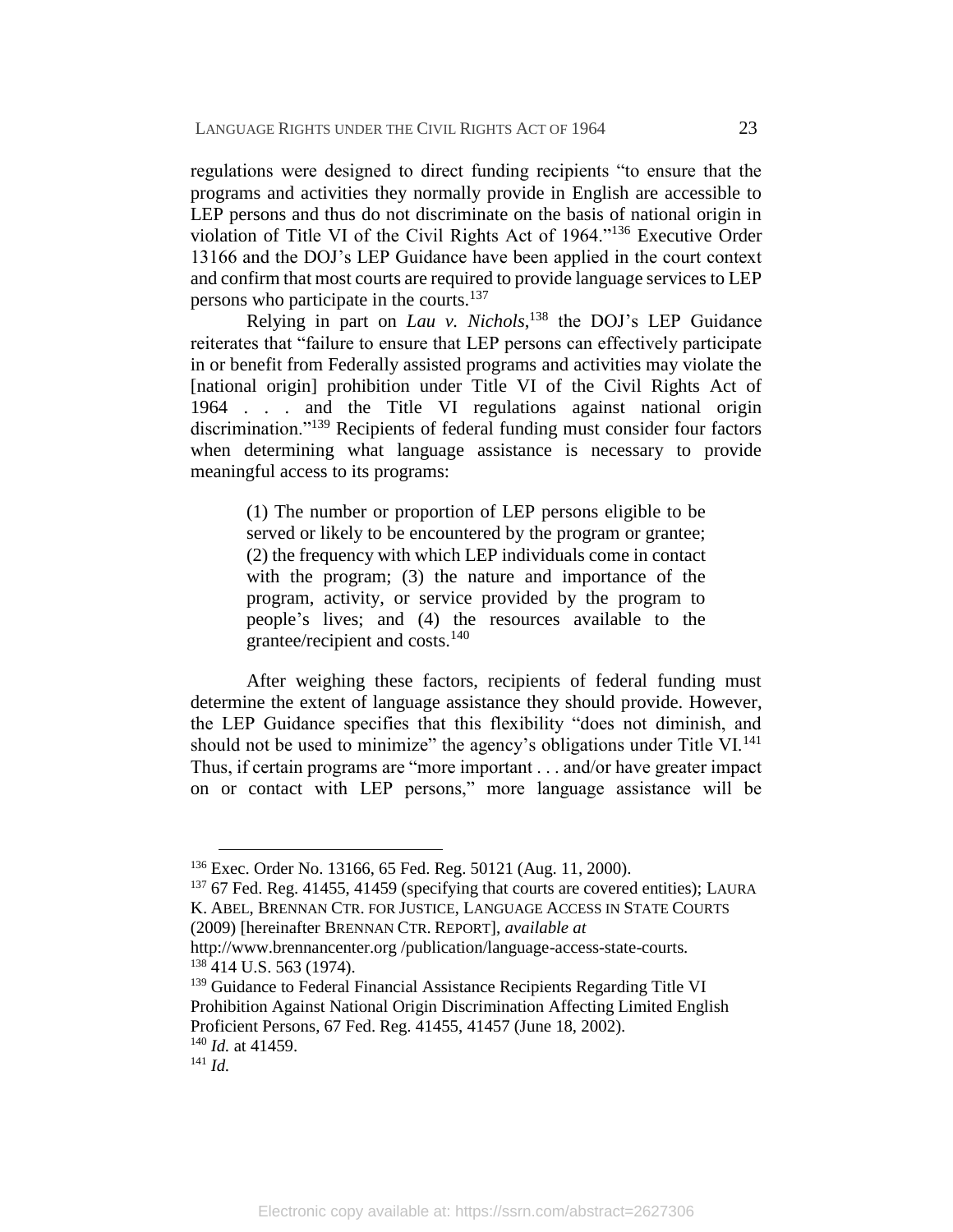#### required.<sup>142</sup>

Applied to the courts, this four-factor test requires, among other things, that recipient courts ensure that LEP litigants and witnesses receive language assistance. $143$ 

At a minimum, every effort should be taken to ensure competent interpretation for LEP individuals during all hearings, trials, and motions during which the LEP individual must and/or may be present. When a recipient court appoints an attorney to represent an LEP defendant, the court should ensure that either the attorney is proficient in the LEP person's language or that a competent interpreter is provided during consultations between the attorney and the LEP person.<sup>144</sup>

The DOJ LEP regulations mention how some courts have adopted certification procedures for court interpreters and instruct courts to consider carefully the qualifications of court interpreters who are not certified.<sup>145</sup> These regulations also specify that informal interpreters, such as family members, are inappropriate.<sup>146</sup>

The issue of providing language accommodation to enhance court participation among LEP beneficiaries and participants has focused primarily on litigants.<sup>147</sup> But the exclusion of LEP citizens from jury service, and the attendant denial of juror language accommodation (interpretation for jurors), is also an underexplored language-rights issue with significant racial and national origin implications. Elsewhere, I have argued that English-language juror requirements and the failure to provide juror language accommodation violates the Fair Cross-Section requirement of the Sixth Amendment and raises serious Equal Protection concerns.<sup>148</sup> Here, I explore how the failure to allow LEP jurors to serve with juror language accommodation may violate Title VI.

<span id="page-25-0"></span>Many people simply assume that LEP individuals are not competent to serve on a jury because of their lack of English-language skills. However,

<sup>146</sup> *Id.*

 $\overline{a}$ <sup>142</sup> *Id.*

<sup>143</sup> *Id.* at 41471.

<sup>144</sup> *Id.*

<sup>145</sup> *Id.*

<sup>147</sup> Gonzales Rose, *supra* note [29,](#page-8-0) at 862.

<sup>148</sup> *Id.* at 831, 848; Jasmine B. Gonzales Rose*, The Exclusion of Non-English-Speaking Jurors: Remedying a Century of Denial of the Sixth Amendment in the Federal Courts of Puerto Rico*, 46 HARV. C.R.-C.L. L. REV. 497 (2011)*.*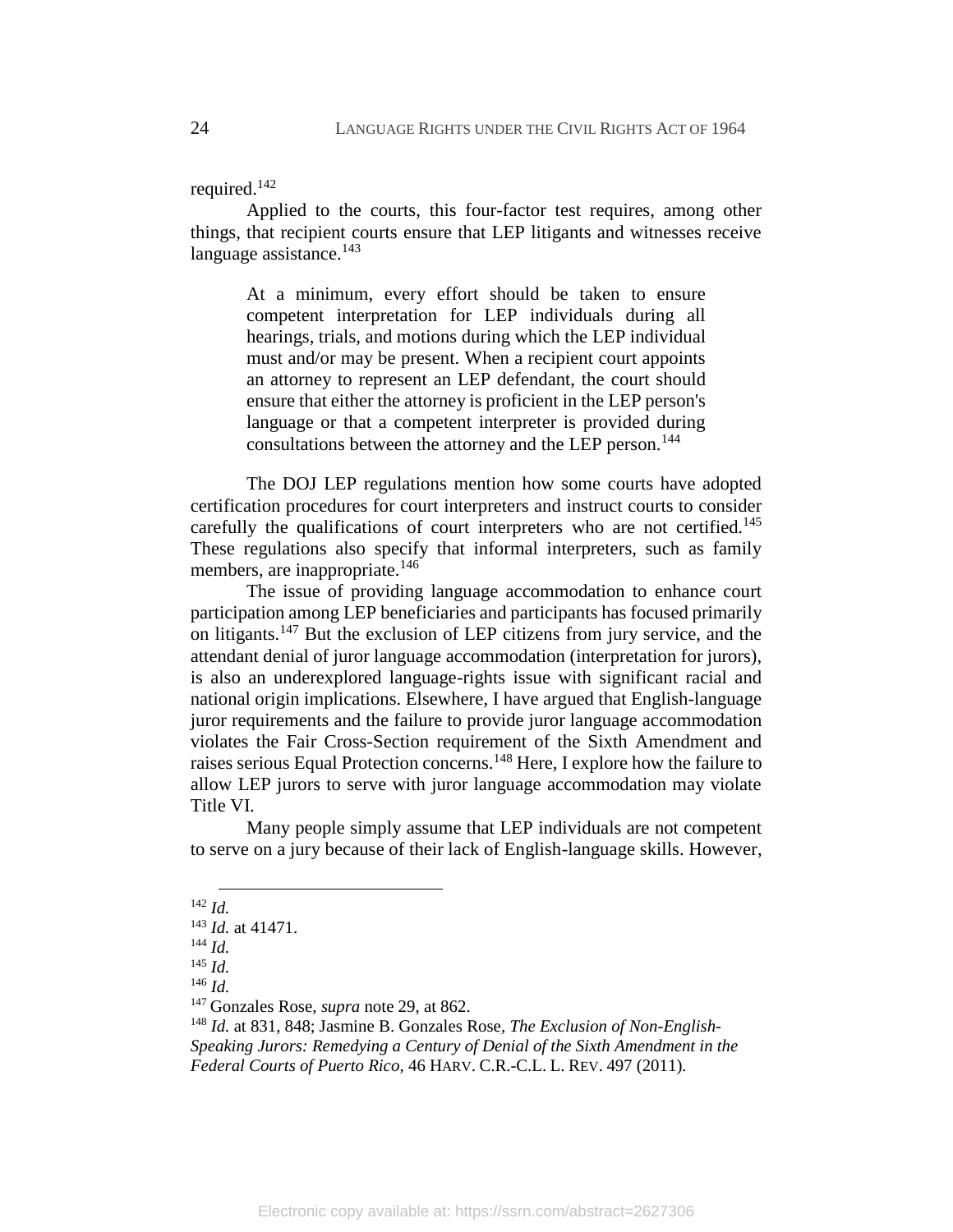this ignores the possibility of allowing a juror to serve with the assistance of language interpreters. Juror language accommodation is not a new idea. It has an extensive, centuries-old history in the United States and Anglo-American legal systems. <sup>149</sup> Further, juror language accommodation has long been employed in the state courts of New Mexico<sup>150</sup> and is currently provided in most courts for hard of hearing, deaf, and blind jurors.<sup>151</sup>

All federal courts<sup>152</sup> and most state courts<sup>153</sup> require English-language proficiency as a prerequisite to serve on juries. Although the focus of Title VI analysis has been on litigants, jurors are also participants within the meaning of Title VI of the Civil Rights Act of 1964. As such, the exclusion of LEP jurors on the basis of their English-language ability could run afoul of Title VI. If otherwise eligible, LEP citizens could be made competent to serve on juries with language accommodation. Thus, in communities with significant numbers of LEP citizens, denying LEP citizens juror language accommodation could amount to unlawful discrimination on the basis of national origin or race under Title VI.

While no notable Title VI litigation has occurred on the issue, it seems clear that jurors should be considered participants in court programs pursuant to Title VI. Under similarly worded statutes like the Rehabilitation Act of 1973 (RHA) and Americans with Disabilities Act of 1990 (ADA), jurors have

 $\overline{a}$ 

<sup>149</sup> Hiroshi Fukari & Darryl Davies, *Affirmative Action in Jury Selection: Racially Representative Juries, Racial Quotas, and Affirmative Juries of the Hennepin Model and the Jury* De Medietate Linguae, 4 VA. J. SOC. POL'Y & L. 645, 654–56 (1997) ("At various times between 1674 and 1911, a number of states—including Kentucky, Maryland, Massachusetts, Pennsylvania, New York, Virginia, and South Carolina—each provided for juries *de medietate linguae*."); *see* Deborah A. Ramirez, *The Mixed Jury and the Ancient Custom of Trial by Jury* De Medietate Linguae*: A History and a Proposal for Change*, 74 B.U. L. REV. 777, 790 (1994). <sup>150</sup> N.M. CONST. art. VII, § 3 (providing, "The right of any citizen of the state to vote, hold office or sit upon juries, shall never be restricted, abridged or impaired on account of religion, race, language or color, or inability to speak, read or write the English or Spanish languages . . . ."); State v. Samora, 307 P.3d 328, 330–31 (N.M. 2013) (holding that the district court's excusal of a LEP Spanish-speaking prospective juror violated the juror's state constitutional rights to serve on a jury). <sup>151</sup> Americans with Disabilities Act of 1990, 42 U.S.C. § 12132 (2012).

<sup>152</sup> Jury Selection and Service Act of 1968, 28 U.S.C. §§ 1861, 1865(b)(2) (2012) (providing that a person is not qualified for jury service if she does not speak English or "is unable to read, write, and understand the English language with a degree of proficiency sufficient to fill out satisfactorily the juror qualification form").

<sup>153</sup> *See* Gonzales Rose, *supra* note [29,](#page-8-0) 817–822 (providing an overview of state court English-language juror requirements.).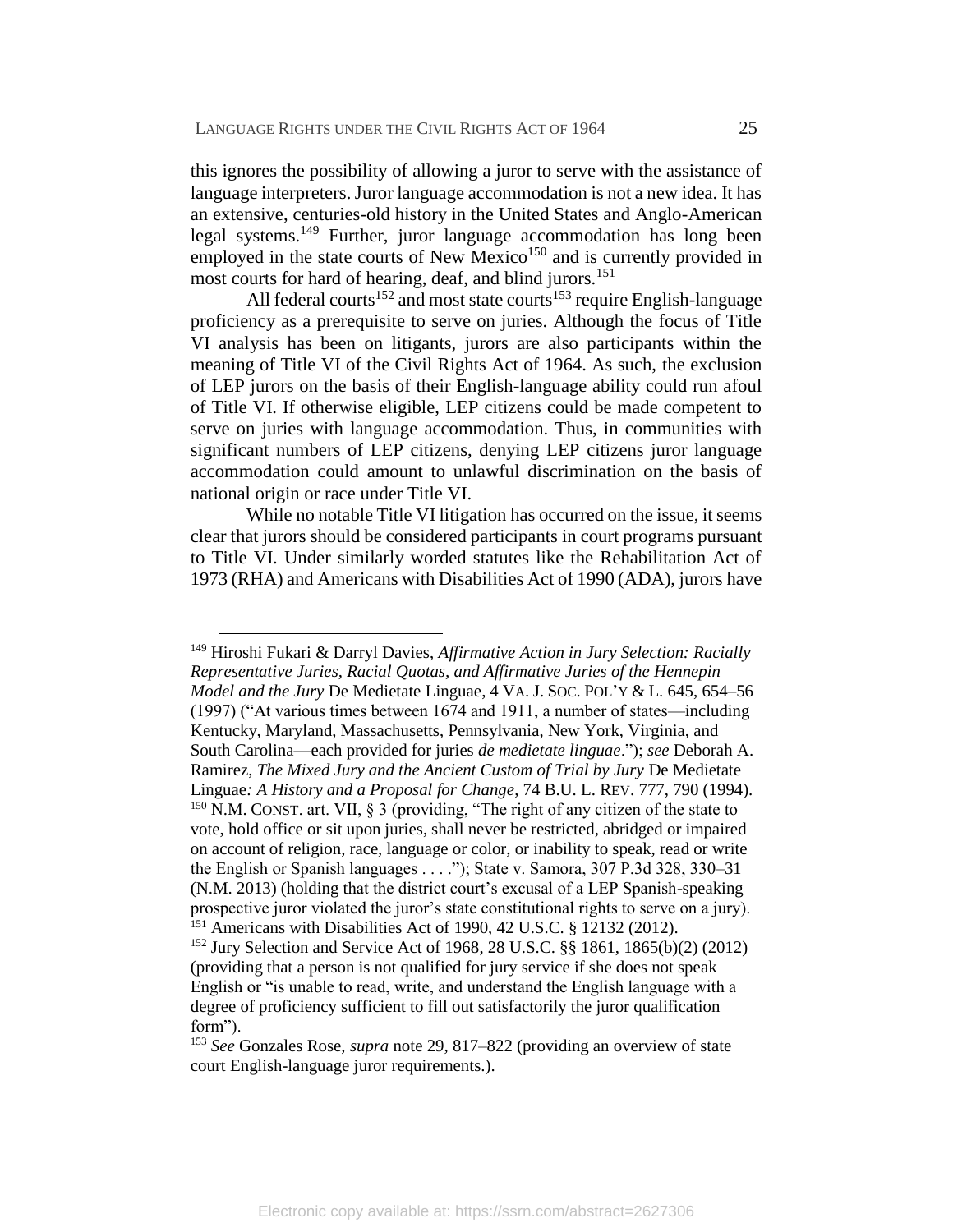been deemed "participants" in court proceedings.<sup>154</sup> When initially looking to draft a piece of civil rights legislation for persons with disabilities, Congress turned to Title VI of the Civil Rights Act to craft § 504 of the RHA, the precursor to the ADA.<sup>155</sup> While Title VI provides that no person shall on the basis "of race, color or national origin, *be excluded from participation in, be denied the benefits of, or be subjected to discrimination under any program or activity receiving Federal financial assistance*," <sup>156</sup> the RHA with the same wording provides that no qualified individual with a disability shall "*be excluded from participation in, be denied the benefits of, or be subjected to discrimination under any program or activity receiving Federal financial assistance*."<sup>157</sup>

In cases interpreting this RHA provision, once it is decided that jury service is a federally funded program, it is then accepted that persons with disabilities serving as jurors must not be denied that participation. For example, in *Galloway v. Superior Court*, the United States District Court for the District of Columbia interpreted the RHA's language to conclude that it was "readily apparent" that the jury system fell within the purview of the statute such that Mr. Galloway, a blind man who previously had been dismissed categorically due to his blindness, must be allowed participation so long as he was "otherwise qualified."<sup>158</sup> Similarly, although not as explicitly, in *People v. Caldwell*, the Criminal Court in the City of New York concluded that because summarily dismissing persons with disabilities from the jury selection process violated the ADA, jury service must be a "program" contemplated under the statute in which persons with disabilities were entitled to participate.<sup>159</sup> This presupposes that jurors are participants in the court program.

When a program participant is excluded from a federally funded program on the basis of being LEP, the DOJ has set forth four factors that should be considered to determine whether language assistance is required. The first two factors are the "number or proportion of LEP persons eligible to be served or likely to be encountered by the program or grantee" and "the frequency with which LEP individuals come in contact with the

<sup>154</sup> Galloway v. Superior Court, 816 F. Supp. 12 (D.D.C. 1993).

<sup>&</sup>lt;sup>155</sup> RUTH COLKER, THE DISABILITY PENDULUM: THE FIRST DECADE OF

AMERICANS WITH DISABILITIES ACT (2005).

<sup>156</sup> 42 U.S.C. § 2000d (2012) (emphasis added).

<sup>157</sup> 29 U.S.C. § 794(a) (2012) (emphasis added).

<sup>158</sup> *Galloway*, 816 F. Supp. at 15.

<sup>159</sup> 603 N.Y.S. 2d 713, 715 (N.Y. Crim. Ct.1993), *aff'd*, 661 N.Y.S. 2d 436 (N.Y. App. Term 1997).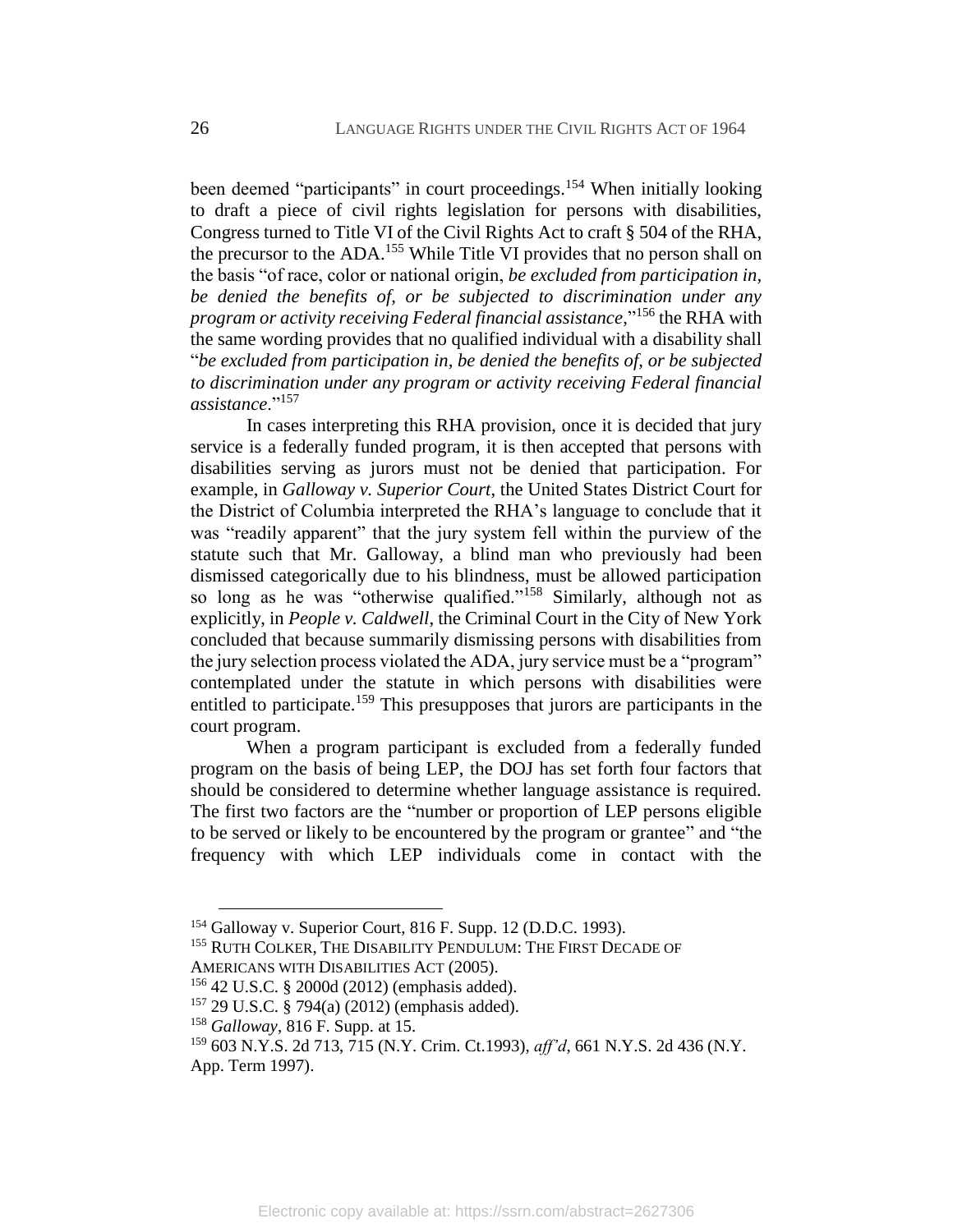program<sup>[.]"160</sup> In many areas of the country, there are significant numbers of LEP persons, especially Spanish-speaking Latinos. Nationally, Englishlanguage requirements result in the juror disenfranchisement of almost 13 million United States citizens.<sup>161</sup> Some communities, particularly those in urban areas or located near the southern border, have notably high populations of LEP residents.<sup>162</sup> These populations tend to be geographically concentrated. Half of LEP persons reside in three states: New York, Texas, and California.<sup>163</sup> In California and Texas there are several cities where LEP persons comprise over a quarter of the population. For instance, in Texas, 56 percent of Laredo's residents are LEP, in El Paso it is 33 percent, and in McAllen it is 32 percent.<sup>164</sup> In California, 31 percent of the residents of Salinas are LEP, 29 percent in El Centro, and 25 percent in greater Los Angeles.<sup>165</sup> There are many other jurisdictions throughout the United States, including Puerto Rico, where LEP citizens make up a significant portion of the community.<sup>166</sup> As different regions have varying concentrations of LEP persons, the need for juror language accommodation must be evaluated specifically in each court's jurisdiction. Since the majority of LEP persons are Spanish-speaking,  $167$  Spanish-language interpretation services are particularly needed.

The third factor presented by the DOJ to determine whether language interpretation should be provided is "the nature and importance of the program, activity, or service provided by the program" to people's lives.<sup>168</sup> Serving on a jury is an important responsibility of citizenship. When a person is excluded from this central function of democracy on the basis of their English-language ability, they are lumped together with the other groups of persons ineligible to serve: former felons, "infants,"<sup>169</sup> non-citizens, and

 $\overline{a}$ 

<sup>165</sup> *Id.*

<sup>160</sup> 67 Fed. Reg. 41455, 41459 (June 18, 2002).

<sup>161</sup> *See* Gonzales Rose, *supra* note [29,](#page-8-0) at 814 (showing that the number of LEP persons, irrespective of citizenship, is about twice as much).

<sup>162</sup> Jean Batalova & Monica Whatley, *Limited English Proficient Population of the United States*, MIGRATION POLICY INSTITUTE (July 25, 2013), http://www.

migrationpolicy.org/article/limited-english-proficient-population-united-states#6. <sup>163</sup> *Id.*

<sup>164</sup> *Id.*

<sup>&</sup>lt;sup>166</sup> In Puerto Rico, approximately 90 percent of the age-eligible population is excluded from federal jury service due to the federal English-language juror requirement. Gonzales Rose, *supra* not[e 148,](#page-25-0) at 528–29.

<sup>167</sup> Jeanne Batalova et al., *Limited English Proficient Individuals in the United States: Number, Share, Growth, and Linguistic Diversity*, MIGRATION POLICY INSTITUTE, LEP DATA BRIEF, Dec. 2011, 6.

<sup>168</sup> 67 Fed. Reg. 41455, 41459 (June 18, 2002).

<sup>169</sup> Defined here as persons who have not reached the age of majority. *See*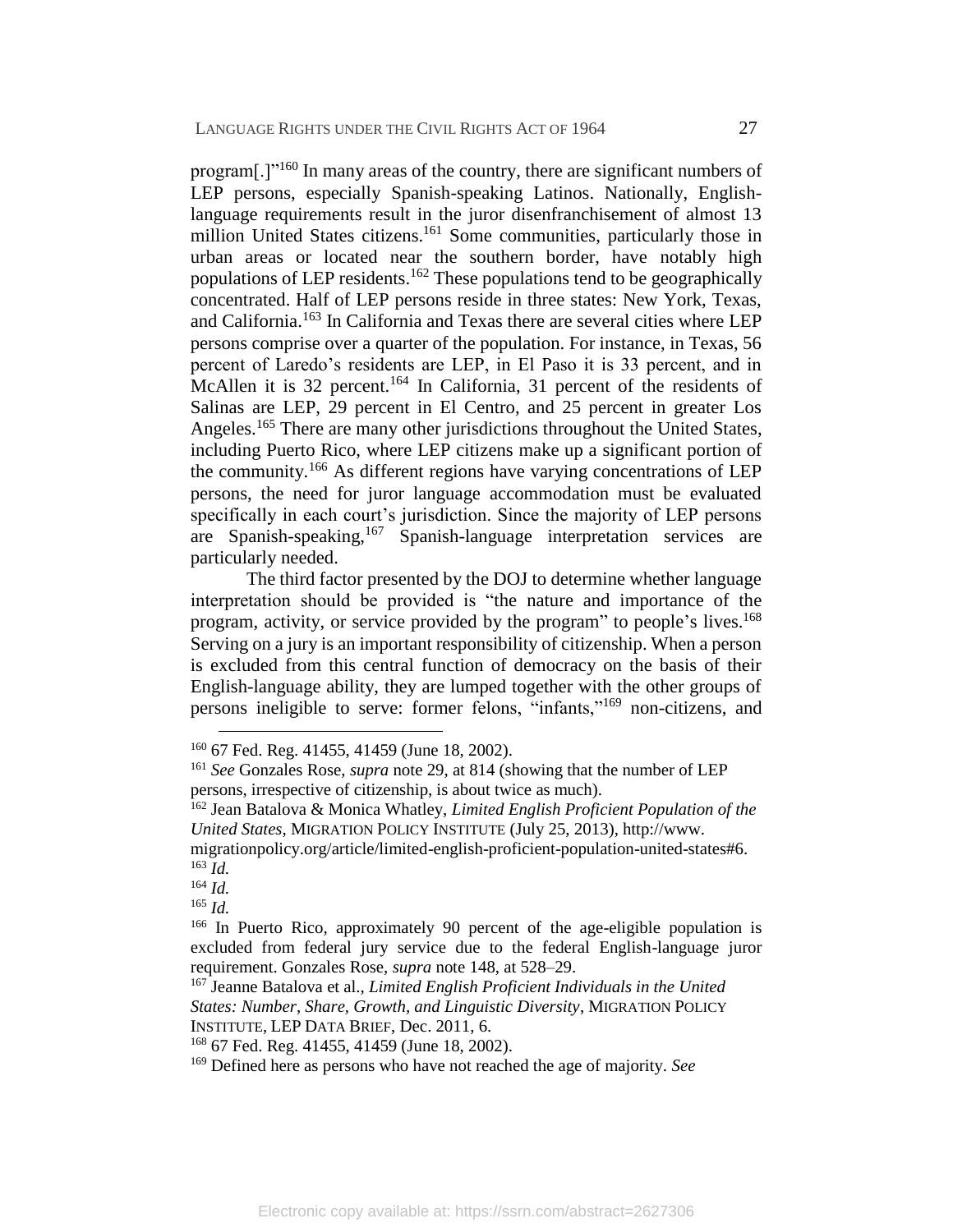those deemed to have poor moral character.<sup>170</sup> This results in tremendous dignitary harm as well as second-class status for LEP citizens.

English-language juror requirements also negatively impact criminal defendants. An estimated 11.3 million of the United States citizens precluded from jury service on the basis of English-language ability are people of color.<sup>171</sup> In certain communities, English-language requirements can result in jury pools that are not racially representative of the community.<sup>172</sup> Juries that are not representative of the community can have serious consequences for criminal defendants, who are often disproportionately people of color.<sup>173</sup> These criminal defendants may be denied a "jury of their peers" or their fundamental Sixth Amendment right to a jury selected from a "fair crosssection of the community."<sup>174</sup> The purposes of having juries selected from a fair cross-section of the community are to:

<span id="page-29-0"></span>(1) "guard against the exercise of arbitrary power" ensuring that the "commonsense judgment of the community" will act as "a hedge against the overzealous or mistaken prosecutor," (2) preserving "public confidence in the fairness of the criminal justice system," and (3) implementing our belief that "sharing in the administration of justice is a phase of civic responsibility."<sup>175</sup>

Looking to this last purpose of having a representative jury pool, it is important to emphasize that when juries are not representative of the community, this can undercut the actual and perceived legitimacy and fairness of the courts and legal system.<sup>176</sup> The majority of Americans believe that jury decisions reached by racially diverse juries are fairer than decisions

 $\overline{a}$ 

Louisiana, 419 U.S. 522, 530–31 (1970)).

BLACK'S LAW DICTIONARY 793 (8th ed. 2004).

<sup>170</sup> *See* 28 U.S.C. § 1865 (2012).

<sup>171</sup> Gonzales Rose, *supra* note [29,](#page-8-0) at 814.

<sup>172</sup> *Id.* at 816.

<sup>&</sup>lt;sup>173</sup> MICHELLE ALEXANDER, THE NEW JIM CROW: MASS INCARCERATION IN THE AGE OF COLORBLINDNESS 16 (2010).

<sup>174</sup> Gonzales Rose, *supra* note [29,](#page-8-0) at 848–56 (discussing how the exclusion of LEP jurors denies Latino criminal defendants the right to a "jury of their peers" or, more specifically, a jury selected from a "fair cross section of the community"). <sup>175</sup> *See* Lockhart v. McCree, 476 U.S. 162, 174 (1986) (quoting Taylor v.

<sup>176</sup> Nancy J. King, *Postconviction Review of Jury Discrimination: Measuring the Effects of Juror Race on Jury Decisions*, 92 MICH. L. REV. 63, 77 (1993).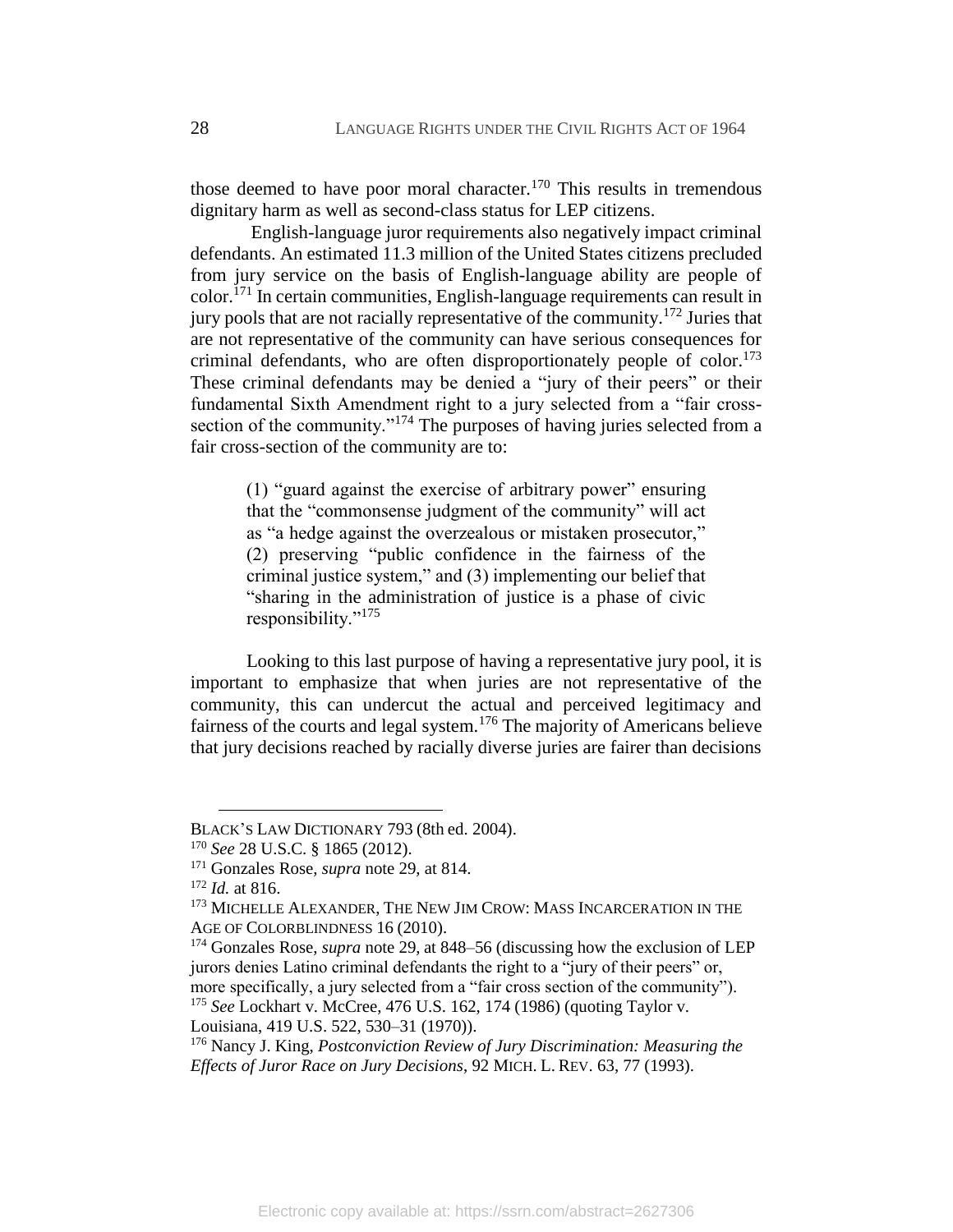reached by non-diverse juries.<sup>177</sup> This belief is well-founded, as studies have revealed that racially homogenous white juries generally do not spend as much time deliberating, are less likely to consider diverse perspectives, and are more likely to commit errors or exhibit racism than racially diverse juries.<sup>178</sup> By contrast, racially diverse juries lessen racist manifestations, consider more varied perspectives, deliberate more thoroughly, and ultimately commit fewer errors.<sup>179</sup>

<span id="page-30-0"></span>The fourth and final factor in determining whether language assistance is warranted is the resources available to the federal funding recipient (here the courts) and costs.<sup>180</sup> The main resistance to providing interpretation to litigants and jurors are concerns about cost and accuracy.<sup>181</sup> These two concerns are closely related. Accuracy of interpretation can only be guaranteed if the interpreters are highly trained and certified. However, certified interpreters are in limited supply and require considerable financial investment.<sup>182</sup> It is significant, however, that the limited supply of certified interpreters is itself a result of language discrimination. The majority of LEP persons are Spanish speakers.<sup>183</sup> Thus, Spanish-language interpreters are in the greatest demand. If bilingual education was embraced rather than "No-Spanish" and English-only policies in schools, there would be a larger pool of educated bilingual English-Spanish Americans, as well as speakers of other languages, who could train to become certified court interpreters. Any challenges to securing certified court interpreters should be scrutinized with the understanding that the shortage or cost obstacles (since presumably costs would be lower if there were a larger supply) have actually been brought about by discriminatory language policies.

<sup>&</sup>lt;sup>177</sup> HIROSHI FUKURAI & RICHARD KOOTH, RACE IN THE JURY BOX: AFFIRMATIVE ACTION IN JURY SELECTION 128 (2003).

<sup>178</sup> *See* BRUCE EVAN BLAINE, UNDERSTANDING THE PSYCHOLOGY OF DIVERSITY 101–04 (2d ed. 2013) (summarizing racial bias in jury deliberations and verdicts when juries are not sufficiently diverse); EDITH GREENE ET AL., WRIGHTSMAN'S PSYCHOLOGY AND THE LEGAL SYSTEM, *Jury Trials I: Jury Representativeness and Selection* 305 (6th ed. 2007); Neil Vidmar, *The North Carolina Racial Justice Act: An Essay on Substantive and Procedural Fairness in Death Penalty* 

*Litigation*, 97 IOWA L. REV. 1969, 1980 (2012).

<sup>179</sup> *See* GREENE, *supra* note [178,](#page-30-0) at 305.

<sup>180</sup> 67 Fed. Reg. 41455, 41459 (June 18, 2002).

<sup>181</sup> Gonzales Rose, *supra* note [29,](#page-8-0) at 859.

<sup>182</sup> *Id.* at 862.

<sup>183</sup> Jeanne Batalova et al., *Limited English Proficient Individuals in the United States: Number, Share, Growth, and Linguistic Diversity*, MIGRATION POLICY INSTITUTE, LEP DATA BRIEF, Dec. 2011, 6.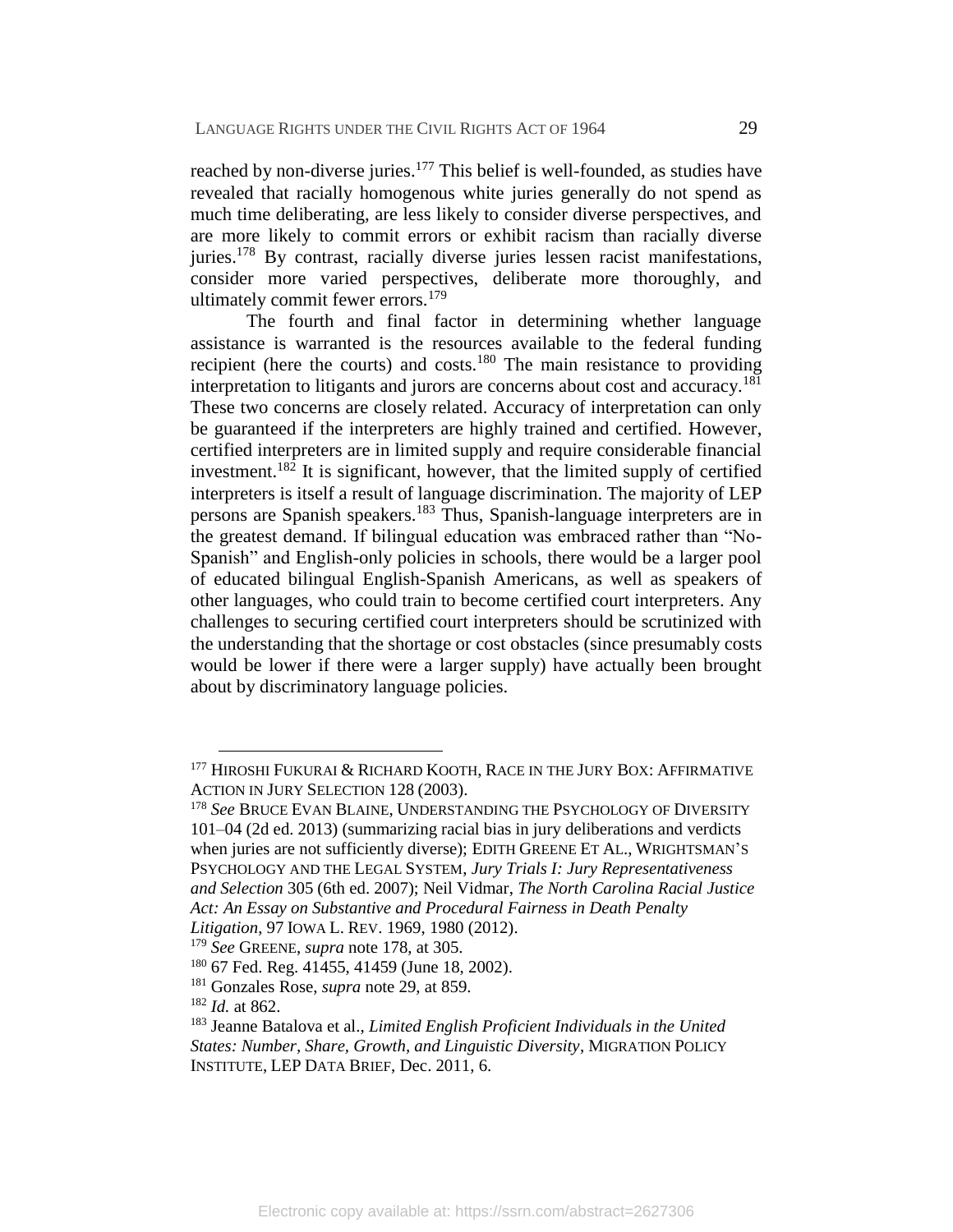<span id="page-31-0"></span>Concerns about the accuracy and possible intrusive effect of juror language accommodation are valid but not insurmountable. There is a need to have qualified and certified interpreters such as the ones employed in the New Mexico state courts, <sup>184</sup> and there is much that can be learned from the New Mexico interpretation system. Studies of LEP jurors in New Mexico state courts conducted by Lysette Chavez and Markus Kemmelmeir of the University of Nevada-Reno Department of Social Psychology have shown that not only is juror language accommodation possible, it is actually preferable.<sup>185</sup> Archival research and mock jury studies demonstrate that LEP jurors and interpreters do not compromise deliberation outcomes.<sup>186</sup> Further, additional studies have shown that jurors who served alongside LEP jurors receiving juror accommodation actually viewed future jury service more positively than those jurors who had not served with a LEP juror.<sup>187</sup>

The Civil Rights Act of 1964 was centrally concerned about race and national origin discrimination in key functions of democratic involvement.<sup>188</sup> The Act took a bold stance against discrimination that excluded people on the basis of their race and relegated them to second-class citizenship. Judicial and administrative agency interpretation of Title VI has taken a realist approach to recognizing that language discrimination can be a form of national origin or race discrimination. In the last quarter century, efforts have been made to increase interpretation services for LEP litigants in the courts, and it has been recognized that the failure to do so could amount to a Title VI violation.<sup>189</sup> However, Title VI has not been sufficiently utilized to challenge juror language exclusion. English-language juror requirements are generally viewed as race and national origin neutral. But these requirements are not race and national origin neutral because they do not take into account how juror language accommodation can make Latino and other minority LEP citizens eligible to serve.

This is not the only manner in which these language requirements are viewed in isolation. Too often policy makers and jurists do not look at the systemic nature of juror language discrimination. Excluding citizens from jury service on the basis of LEP removes people of color from the jury pool

<sup>184</sup> *See generally* Edward L. Chávez, *New Mexico's Success with Non-English Speaking Jurors*, 1 J. CT. INNOVATION 303 (2008).

<sup>185</sup> Gonzales Rose, *supra* note [29,](#page-8-0) at 863.

<sup>186</sup> *Id.*

<sup>187</sup> *Id.*

<sup>188</sup> ALEXANDER, *supra* note [173,](#page-29-0) at 38.

<sup>189</sup> *See* Guidance to Federal Financial Assistance Recipients Regarding Title VI Prohibition Against National Origin Discrimination Affecting Limited English Proficient Persons, 67 Fed. Reg. 41455, 41459 (June 18, 2002).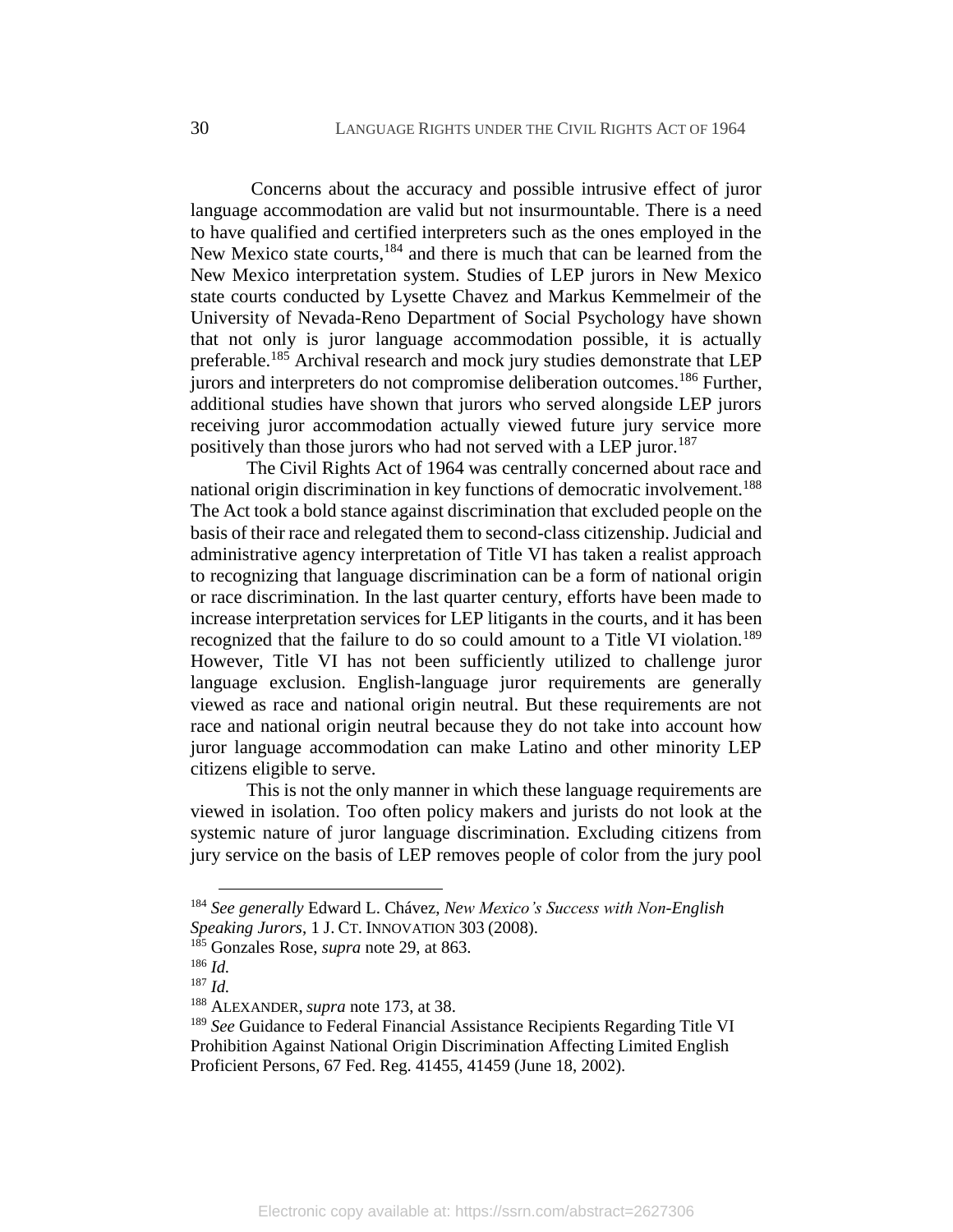and can result in unrepresentative juries. The perceived shortage of court interpreters is a result, at least in part, of English-only school policies and a lack of bilingual education. Further, the notion that a LEP person could fully participate on a jury if they learned English is a fallacy since bilingual jurors can be struck from jury service merely on the basis of their bilingual ability.<sup>190</sup>

Too quickly the courts and society discount LEP citizens' ability to serve with the assistance of interpreters. Centuries of historical practice of juror language accommodation as well as the experience of New Mexico state courts are ignored.<sup>191</sup> Refusal to provide language accommodation to LEP jurors may violate Title VI in jurisdictions with significant numbers of LEP persons. Title VI should be employed to remedy this inequality and to reveal the discriminatory nature behind seemingly race-neutral English- language requirements.

#### **2. Language Discrimination in Education**

As the United States Supreme Court decision in *Lau v. Nichols* demonstrated, language discrimination in public schools can violate the national origin and race provisions of Title VI.<sup>192</sup> Any school, public or private, that receives federal funds falls under the purview of Title VI.<sup>193</sup> There is a long history of language discrimination in schools in the United States.<sup>194</sup> Some states banned the teaching of foreign languages, and teachers who taught in foreign languages faced possible prosecution.<sup>195</sup> However, these linguistic hostilities against German and Japanese were short lived.<sup>196</sup> The targeting of both the Spanish language and Latino Spanish-speakers has persisted over the years and experienced a revival in the past several decades as hostility against Latino immigrants has heightened.<sup>197</sup>

There is a long history of public schools in the Southwest imposing "No-Spanish" rules on Latino students.<sup>198</sup> Such rules were particularly prevalent in the 1950s and 1960s, increasing when Mexican American

<sup>190</sup> Hernandez v. New York, 500 U.S. 352, 371 (1991) (plurality opinion).

<sup>191</sup> *See generally* Chávez, *supra* note [184.](#page-31-0)

<sup>&</sup>lt;sup>192</sup> Lau v. Nichols, 414 U.S. 563, 566 (1974).

<sup>193</sup> *See* 42 U.S.C. § 2000d (2012).

<sup>194</sup> VALENCIA ET AL., *supra* note [13,](#page-5-0) at 81–82.

<sup>195</sup> *See, e.g*., Meyer v. Nebraska, 262 U.S. 390 (1923); Farrington v. Tokushige, 273 U.S. 284 (1927).

<sup>196</sup> VALENCIA ET AL., *supra* note [13,](#page-5-0) at 82.

<sup>197</sup> *Id.* at 85–86.

<sup>&</sup>lt;sup>198</sup> DENNIS BARON, THE ENGLISH-ONLY QUESTION: AN OFFICIAL LANGUAGE FOR AMERICANS 166 (1990).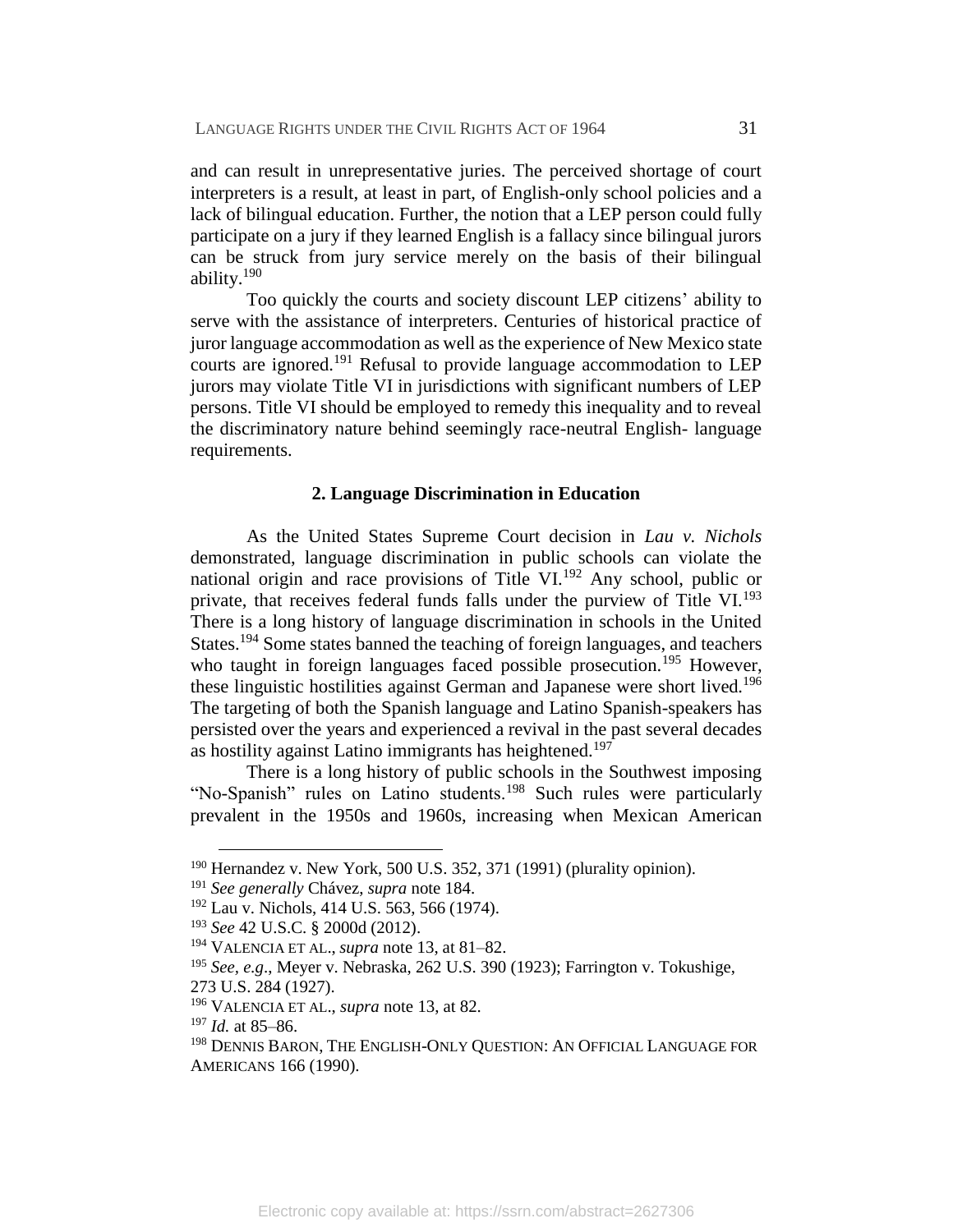children were allowed to integrate into previously racially segregated schools.<sup>199</sup> Punishment for violating English-only school rules has varied in severity from humiliation, "Spanish detention," or corporal punishment, to suspension or expulsion.<sup>200</sup> Punishment for speaking Spanish was often designed to humiliate and imply that the Spanish language and those who speak it lack intelligence.<sup>201</sup> Labor leader César Chávez long remembered and recounted instances where, in elementary school, he was placed with a dunce cap and a sign that said, "I am a clown, I speak Spanish."<sup>202</sup> Children were sometimes asked to write, "I will not speak Spanish on school grounds" hundreds of times on the blackboard, $2^{03}$  or were simply beaten for speaking a "dirty language."<sup>204</sup> The embarrassment of this punishment was undoubtedly amplified when a student had to explain to her parents that she had been disciplined for speaking their home language. $205$ 

No-Spanish rules are highly damaging to Latino children and their ability to learn. In the late 1960s, the United States Commission on Civil Rights conducted the "Mexican American Education Study" to research the crisis of deficient Latino educational attainment.<sup>206</sup> The Commission found that many school districts enforced No-Spanish rules and these policies were detrimental to the students' personal and academic development.<sup>207</sup> No-Spanish rules inflict psychological harm and diminish Latino children's selfesteem, which in turn lessens learning outcomes.<sup>208</sup> In response to No-Spanish school rules, many Latino families felt pressured to make sure their

EDUCATIONAL NEGLECT 97–98 (1970)) [hereinafter *Arizona's Desire to Eliminate Ethnic Studies Programs*].

<span id="page-33-0"></span><sup>199</sup> *Buscando América*, *supra* note [7](#page-3-1), at 1443–45.

<sup>200</sup> *Id.* at 1443; Mirandé, *supra* note [24,](#page-6-1) at 102–3; BARON, *supra* note 198, at 166. <sup>201</sup> *See Buscando América*, *supra* note [7](#page-3-1), at 1444–45.

<sup>202</sup> RICHARD GRISWOLD DEL CASTILLO & RICHARD A. GARCIA, CESAR CHAVEZ: A TRIUMPH OF SPIRIT 13 (1997).

<sup>203</sup> *See* Lupe Salinas, *Arizona's Desire to Eliminate Ethnic Studies Programs: A Time to Take the "Pill" and to Engage Latino Students in Critical Education About Their History*, 14 HARV. LATINO L. REV. 301, 315, n.105 (2011) (citing THOMAS P. CARTER, MEXICAN AMERICANS IN SCHOOL: A HISTORY OF

<sup>204</sup> *Immigration and Language Rights*, *supra* note [23,](#page-6-0) at 910.

<sup>205</sup> Salinas, *supra* note 203, at 315 n.105.

<sup>206</sup> *Id.* at 314 (citing UNITED STATES COMM'N ON CIVIL RIGHTS, THE EXCLUDED STUDENT 5 (1972)).

<sup>207</sup> *Id.* at 315.

<sup>208</sup> *See Linguaphobia*, *supra* note [19,](#page-5-1) at 66; Bethany Li, *From Bilingual Education to OELALEAALEPS: How the No Child Left Behind Act Has Undermined English Language Learners' Access to a Meaningful Education*,14 GEO. J. ON POVERTY L. & POL'Y 539, 549–50 (2007).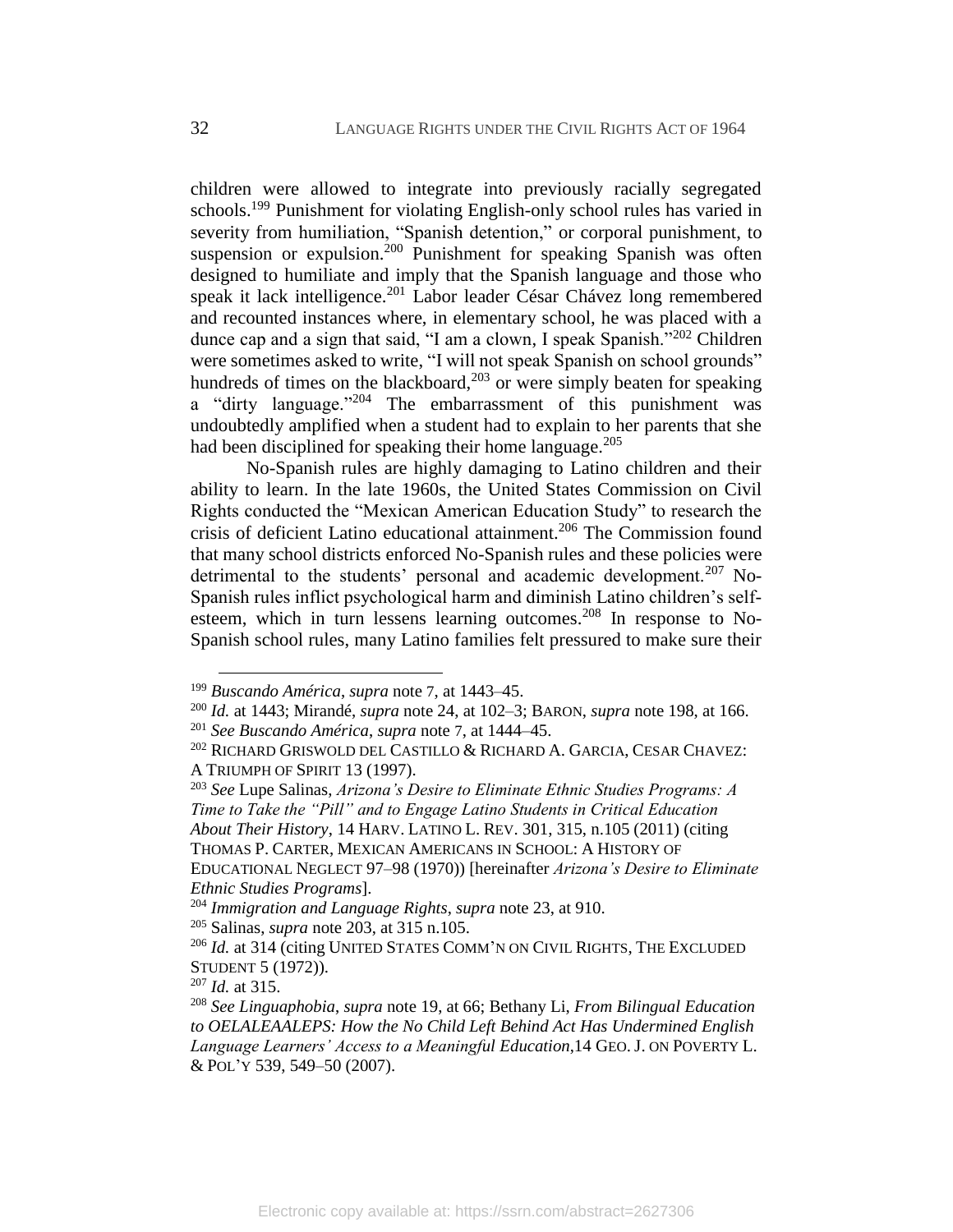children only spoke English.<sup>209</sup> This resulted in a loss of Spanish as a heritage language for many families, leading to a loss of identity, self-esteem, and ability to communicate with one's familial elders.<sup>210</sup> Due to the harmful impact of these policies, No-Spanish rules have been highly criticized and deemed an unfortunate racist relic of the past.<sup>211</sup>

However, despite widespread renouncement of the practice, No-Spanish public school rules have reemerged in the past two decades.<sup>212</sup> Even when the rules are termed "English-only" rather than specifying Spanish, these language rules have focused on Spanish-speaking Latinos and are for all practical purposes No-Spanish rules. $213$ 

The following three examples illustrate how English-only rules in schools are not race-neutral but are actually racially discriminatory and should be found to violate Title VI. These examples also demonstrate the need for Department of Education regulations addressing English-only school policies.

In 2005, Zach Rubio, a bilingual Latino 16-year-old in Kansas City, Kansas, was on a break at school when a schoolmate passing in the hall asked to borrow a dollar in Spanish.<sup>214</sup> Zach responded simply, "*No problema*."<sup>215</sup> A teacher overheard the conversation and sent Zach to the principal's office, where the principal ordered him to call his father and leave the school.<sup>216</sup> The principal told Zach, "If you want to speak Spanish, go back to Mexico."<sup>217</sup> Zach was suspended from school for speaking Spanish.<sup>218</sup>

More recently, in November  $2013$ ,  $2^{19}$  Amy Lacey, the principal at Hempstead Middle School in Hempstead, Texas, made an announcement over the intercom forbidding the entire school from speaking Spanish.<sup>220</sup>

<sup>209</sup> *See Immigration and Language Rights*, *supra* note [23,](#page-6-0) at 917.

<sup>210</sup> *Linguaphobia*, *supra* note [19,](#page-5-1) at 66–67.

<sup>211</sup> *See id.* at 65, 95–96; *Immigration and Language Rights*, *supra* note [23,](#page-6-0) at 292.

<sup>212</sup> *Buscando América*, *supra* note 7, at 1444.

<sup>213</sup> *See Linguaphobia*, *supra* note [19,](#page-5-1) at 65.

<sup>214</sup> Rubio v. Turner Unified Sch. Dist. No. 202, 453 F. Supp. 2d 1295, 1298 (D.

Kan. 2006); T.R. Reid, *Spanish At School Translates to Suspension*, WASH. POST (Dec. 9, 2005), http://www.washingtonpost.com/wp-

dyn/content/article/2005/12/08/AR2005120802122.html.

<sup>215</sup> Reid, *supra* note 214.

<sup>216</sup> *Id.*

<sup>217</sup> Amended Complaint at 1–2, *Rubio*, 453 F. Supp. 2d 1295 (No. 05-2522-KHV). <sup>218</sup> *Id.*

<sup>219</sup> David Edwards, *Texas Principal Bans Hispanic Students from Speaking Spanish to 'Prevent Disruptions*,*'* RAWSTORY (Dec. 4, 2013),

http://www.rawstory.com/rs/2013/12/04/texas-principal-bans-hispanic-studentsfrom-speaking-spanish-to-prevent-disruptions/.

<sup>220</sup> *Id.*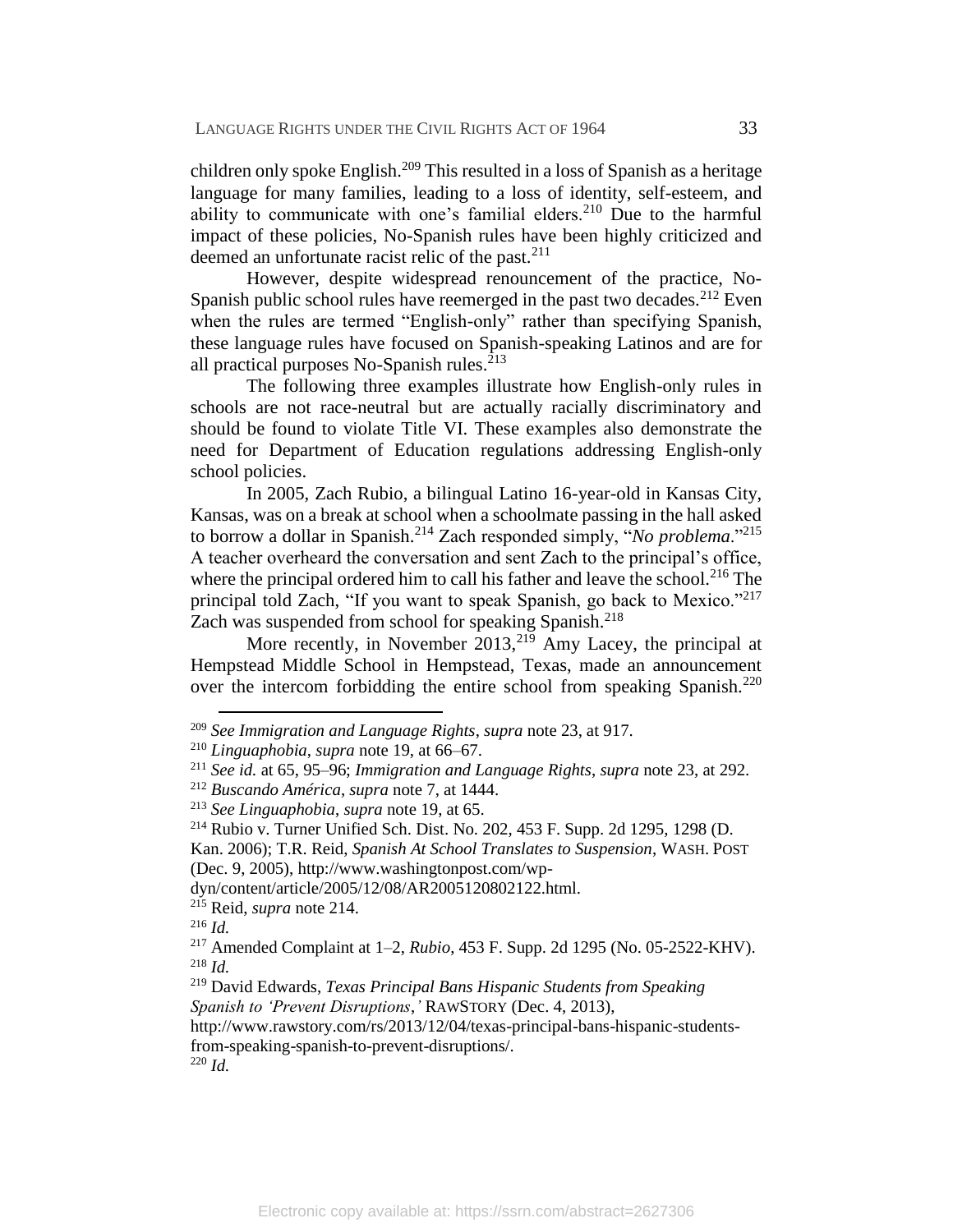Subsequently, teachers began to threaten students with punishment for speaking Spanish.<sup>221</sup> The effect on the Latino children was considerable. Some students felt that the principal's directive gave teachers and other students permission to discriminate against and harass them.<sup>222</sup> Children became afraid to speak their native tongue and risk getting disciplined.<sup>223</sup> One eighth grade student, Yedhany Gallegos, tried to explain to the principal that Spanish was her first language, and the principal responded by encouraging her to leave the school. $224$ 

More than half of the students in the Hempstead district are Latino and many speak Spanish.<sup>225</sup> As a result of these attacks on students' language, the principal was suspended.<sup>226</sup> Her suspension may have triggered a campaign to intimidate Latinos in the community.<sup>227</sup> After taking disciplinary action against Ms. Lacey, the district's superintendent, who is Latina, reported that strangers have watched and taken photos of her house; her yard was vandalized; and her garbage was searched.<sup>228</sup> Vandals also damaged the brakes of three Hempstead school busses.<sup>229</sup> These actions are a sign of the racial tensions related to the use of Spanish in this community.

No-Spanish rules have also been extended by public schools to regulate communication off school grounds. In 2007, the Esmeralda County School District in Nevada made a rule prohibiting students from speaking Spanish on a school bus that transported Latino students who lived in the small farming and ranching community of Esmeralda to Tonopah High School in neighboring Nye County.<sup>230</sup> The bus ride took approximately an hour and a half each way. $^{231}$  There were other buses that transported students between Esmeralda County and Nye County, but students were free to speak

 $\overline{a}$ <sup>221</sup> *Id.*

<sup>222</sup> *Id.*

<sup>223</sup> *Id.*

<sup>224</sup> *Id*.

<sup>225</sup> Lisa Gray*, Principal Who Told Kids Not to Speak Spanish Will Lose Job*, HOUSTON CHRON. (Mar. 19, 2014),<http://www.chron.com/news/education> /article/Principal-who-told-kids-not-to-speak-Spanish-will-5327528.php.

<sup>226</sup> *Id.*

<sup>227</sup> *Id.*

<sup>228</sup> *Id.*

<sup>229</sup> *Id.*

<sup>230</sup> Press Release, American Civil Liberties Union, *Nevada School District Agrees to Allow Students to Speak Spanish on Bus*, ACLU.ORG (Feb. 15, 2008), *available at* https://www.aclu.org/immigrants-rights/nevada-school-district-agrees-allowstudents-speak-spanish-bus.

<sup>231</sup> *Id.*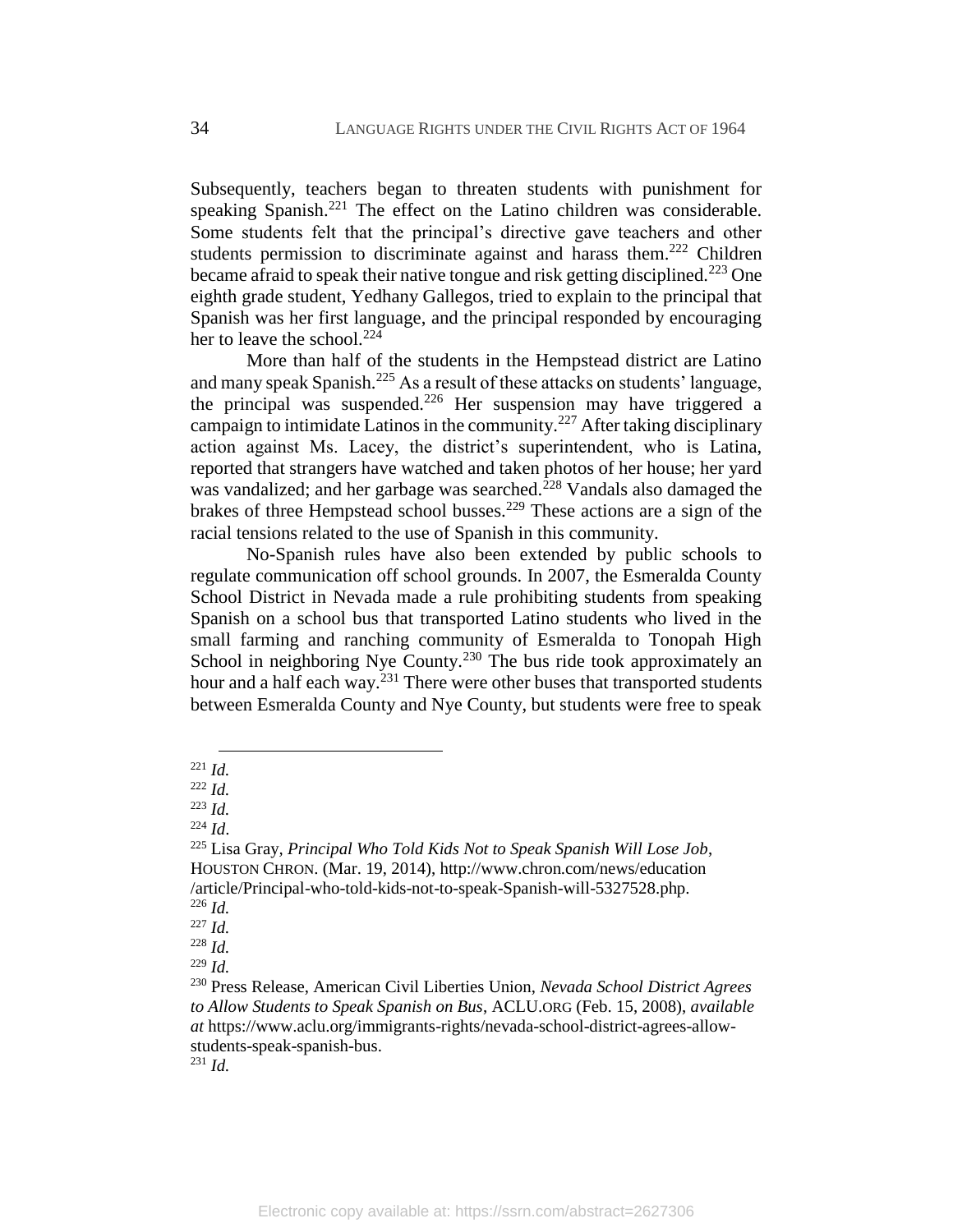any language of their choice on those routes.<sup>232</sup>

These stories show how English-only school rules are often not raceneutral and, instead, discriminate on both the basis of national origin and race. In the *Rubio* case, Zach was suspended for uttering "*no problema*" instead of "no problem." He was suspended on the basis of the Spanish vowel "a." Interestingly, the phrase "no problema" is not actually Spanish. Rather it is slang combining the English "no problem" and the Spanish "*no hay problema*."<sup>233</sup> This "Spanglish" phrase, as well as its even less grammatically correct, "no problemo," are commonly used by white Americans, often with anti-Hispanic sentiment.<sup>234</sup> However, it is unheard of, and difficult to imagine, that a non-Latino would be suspended or otherwise disciplined for saying "No problema." The racial and national origin animus against Latinos is obvious since Spanish was the only language targeted at that school. Further, the principal told Zach, "If you want to speak Spanish, go back to Mexico." This is a racist statement, one that is common toward Latinos. Zach is an American citizen by birth; he cannot go "back" to Mexico. He is not from Mexico. He is from the United States. This statement was a racial attack. In Hempstead Middle School, the principal focused only on the Spanish language, going so far as to yell over the intercom that Spanish is not permitted on school grounds. On the school buses in Esmeralda County, only the bus traveling to a farming community with a significant population of Latinos was subject to the language ban. These three different English-only school rules were clearly No-Spanish rules aimed at targeting Latino children.

These instances indicate that No-Spanish rules in public schools are not merely a historic relic. Along with constitutional First Amendment claims,<sup>235</sup> Title VI could be a vehicle to address such rules. Two types of Title VI violations are presented by English-only school rules: different treatment and hostile educational environment.<sup>236</sup> Different treatment claims arise when a student is subject to an adverse educational action or otherwise

<sup>232</sup> *Id.*

<sup>&</sup>lt;sup>233</sup> DAGNY TAGGART & CHARISSE SUTTON, SPANISH PHRASEBOOK 97, 114 (2015).

<sup>234</sup> Zentella, Ana Celia, *'José can you see': Latina Responses to Racist Discourse*, *in* BILINGUAL GAMES 52, 62 (Doris Sommer et al. eds., 2003) (discussing racialized use of "mock Spanish" by Anglo-Americans, including the phrase "no

problemo").

<sup>235</sup> *See* Scott J. Bent, *"If you want to Speak Spanish, Go Back to Mexico"?: A First Amendment Analysis of English-Only Rules in Public Schools*, 73 OHIO ST. L. J. 343 (2012).

<sup>236</sup> *See* Silva v. St. Anne Catholic School, 595 F. Supp. 2d 1171, 1182 (2009); Bryant v. Indep. Sch. Dist. No. I-38 of Garvin Cnty., Ok.*,* 334 F.3d 928, 934 (10th Cir. 2003).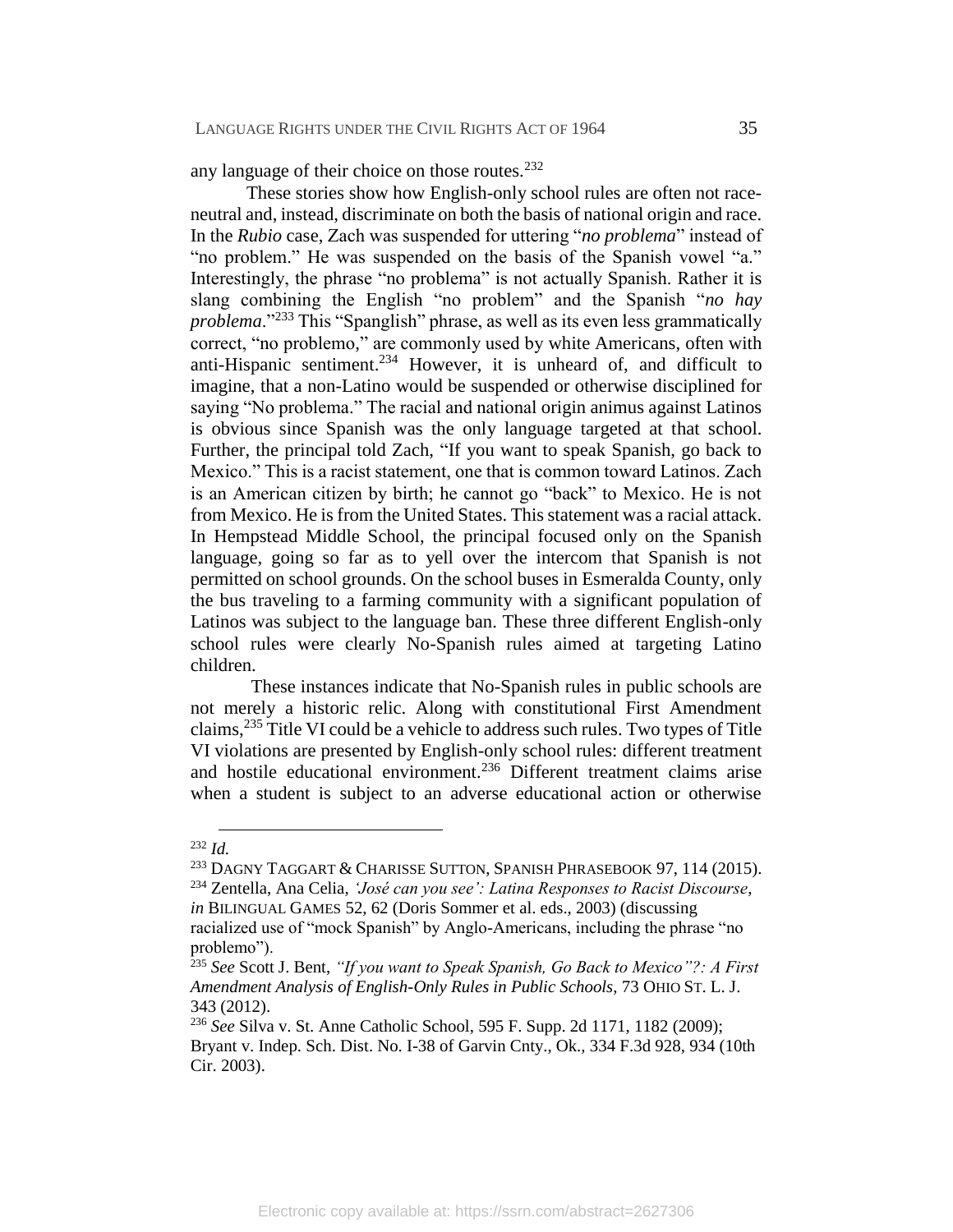deprived of the ability to participate in or benefit from the educational program or activity provided by the school.<sup>237</sup> This can occur, for example, when a Latino student is suspended from school for speaking Spanish. In such a case, to establish a *prima facie* case of discrimination under Title VI, the plaintiff must show that she is a member of a protected class; suffered an adverse action or deprivation; and that this adverse action or deprivation was taken because of race or national origin.<sup>238</sup>

The second type of potential Title VI action concerns hostile learning environment.<sup>239</sup> This applies when the actions taken by the school individually might not constitute a sufficient deprivation of participation or benefit but collectively the language-based national origin or racial harassment interferes with the student's ability to participate in or benefit from the educational program or activities provided by the school.<sup>240</sup> To prove a *prima facie* suit of hostile educational environment under Title VI, the plaintiff must show that she is part of a protected class; the harassment was implemented because of her race or national origin; the school actually knew or was deliberately indifferent to the harassment; and the harassment was so severe, pervasive, and offensive that the harassment denied plaintiff access to the educational benefits or opportunities provided by the school.<sup>241</sup>

The detrimental effect of No-Spanish rules on Latino students has long been recognized.<sup>242</sup> Not only are Latino students directly deprived of educational opportunities by having their education interrupted with discipline for speaking Spanish, English-only rules denigrate the culture and identity of Latino youth, instilling a sense of inferiority and fear.  $243$  Selfesteem, including cultural pride, and feelings of safety are vital for a child's academic success.<sup>244</sup> English-only school rules also encourage other expressions of race and national origin discrimination by administrators, teachers, and peers.<sup>245</sup> The ban on Spanish is not only a direct attack on a

<sup>237</sup> *See Silva*, 595 F. Supp. 2d at 1182.

<sup>238</sup> *Id.*

<sup>239</sup> *See, e.g.*, *Bryant*, 334 F.3d at 934.

<sup>240</sup> *Id.*

<sup>241</sup> *Id*.; Howard v. Feliciano 583 F. Supp. 2d 252 (D.P.R 2008); Rubio v. Turner Unified Sch. Dist. No. 202, 523 F. Supp. 2d 1242, 1251 (D. Kan. 2007).

<sup>&</sup>lt;sup>242</sup> *See supra* text accompanying note [208.](#page-33-0)

<sup>243</sup> *See Linguaphobia*, *supra* note [19,](#page-5-1) at 66–67.

<sup>244</sup> Michael John Weber, Note, *Immersed in an Educational Crisis: Alternative Programs for African-American Males*, 45 STAN. L. REV. 1099, 1104 n.33 (1993) (noting that, for racial minority students, the "connection between self-esteem, cultural pride, and academic achievement is widely accepted").

<sup>245</sup> *See, e.g.*, *supra* text accompanying notes 210–25.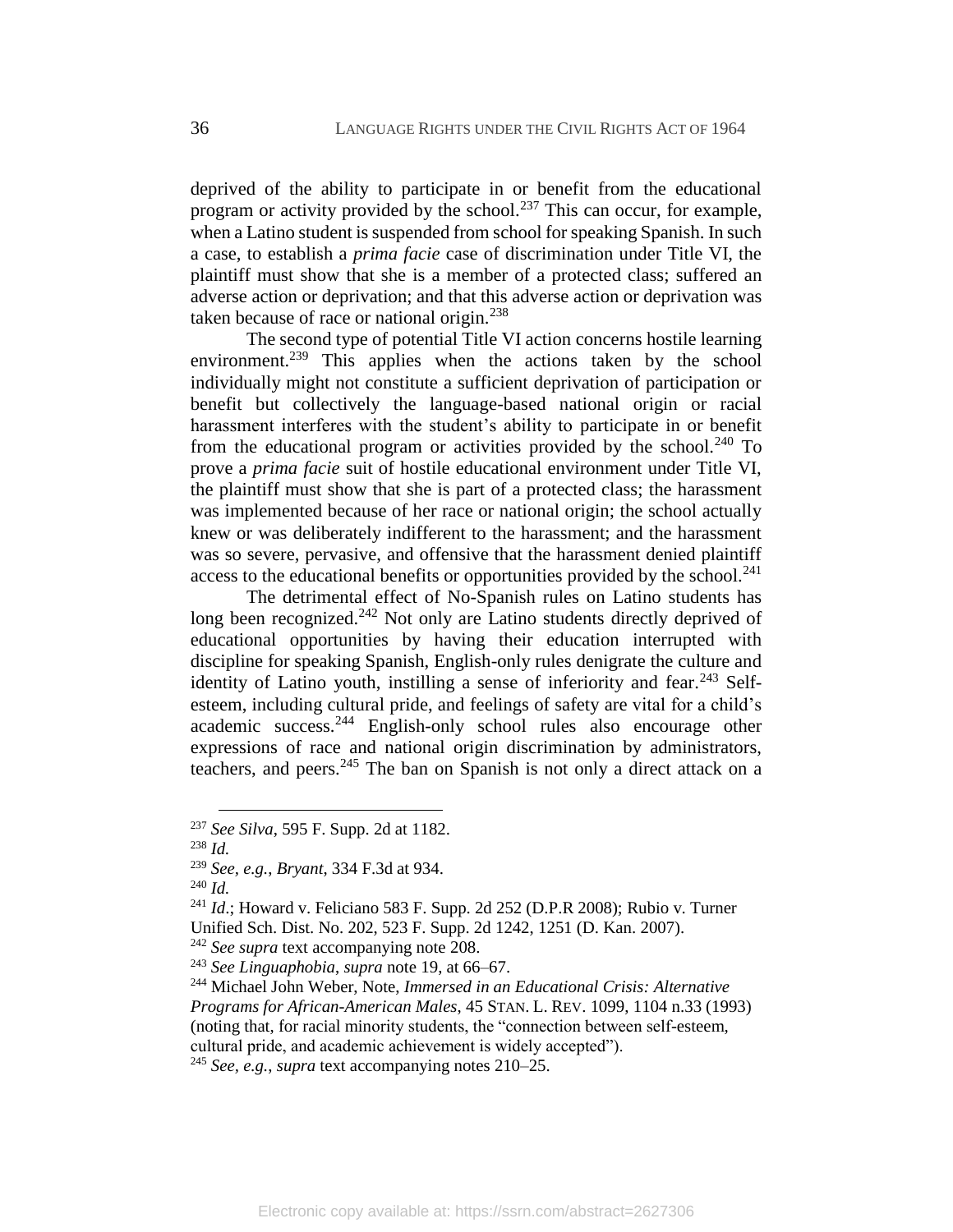central trait of the student's identity, but it also becomes a proxy and pretext for expressing racial prejudice against Latinos. Hurtful comments, such as "Go back to Mexico"<sup>246</sup> or telling a child she cannot touch a United States flag because they are not in Mexico,  $247$  are thrust upon American students of Latino descent in English-only schools. As in the 1950s and 1960s, Spanish today is still considered a "dirty" and lowly language by some school administrations. This is suggested by how some schools have equated any Spanish use with bullying.<sup>248</sup> A primary reason school administrators give for banning Spanish is a worry that foul, disrespectful, disruptive words will be used, even when there has been no factual basis for this concern.<sup>249</sup>

Currently, there are no federal regulations or guidelines directing schools' usage of English-only rules. The best practice would be to encourage a multicultural, multilingual environment that values diversity and prepares students for the realities of a multicultural and multilingual world where bilingualism and cross-cultural competence are valuable and profitable skills. However, as pedagogical determinations are usually made at the state and local level, $250$  at a minimum, the United States Department of Education should offer guidelines advising schools how to avoid Title VI violations. As a starting place, the guidelines could be modeled after the EEOC's Title VII "Speak-English-only rules." 251

As patterned after the EEOC's Title VII national origin compliance "Speak-English-only rules," English-only policies could only be established for a non-discriminatory purpose. Across the board bans on languages other than English (such as those that require only English to be spoken at all times on school premises) should be presumptively considered to violate Title VI. English-only rules should only be permissible if justified by educational necessity. Thus, it would be permissible to require that written or oral assignments be communicated in English, but a casual conversation between students during break time could not be subject to English-language restrictions. In evaluating whether to adopt an English-only rule, a school

<sup>246</sup> Amended Complaint at 7–8, *Rubio*, 453 F. Supp. 2d 1242 (D. Kan. 2007) (No. 05-2522-KHV).

<sup>247</sup> Silva v. St. Anne Catholic Sch., 595 F. Supp. 2d 1171, 1177 (D. Kan. 2009). <sup>248</sup> *Id.* at 1175 (school claimed its English-only rule was enacted to combat

bullying); L. Darnell Weeden, *English only Rules in Public Schools Should be Presumed Illegal*, 34 T. MARSHALL L. REV. 379, 381 (2009) (discussing how, "[i]n 2006, public school officials in Illinois required Latino students to put their signature on a contract stating that comments spoken in Spanish are presumed to involve bullying and subject a student to the penalty of suspension").

<sup>249</sup> Weeden, *supra* note 248, at 379–80, 382–83.

<sup>250</sup> *See* Regents of Univ. of Mich. v. Ewing, 474 U.S. 214, 226 (1985).

<sup>251</sup> 29 C.F.R. § 1606.7 (2012).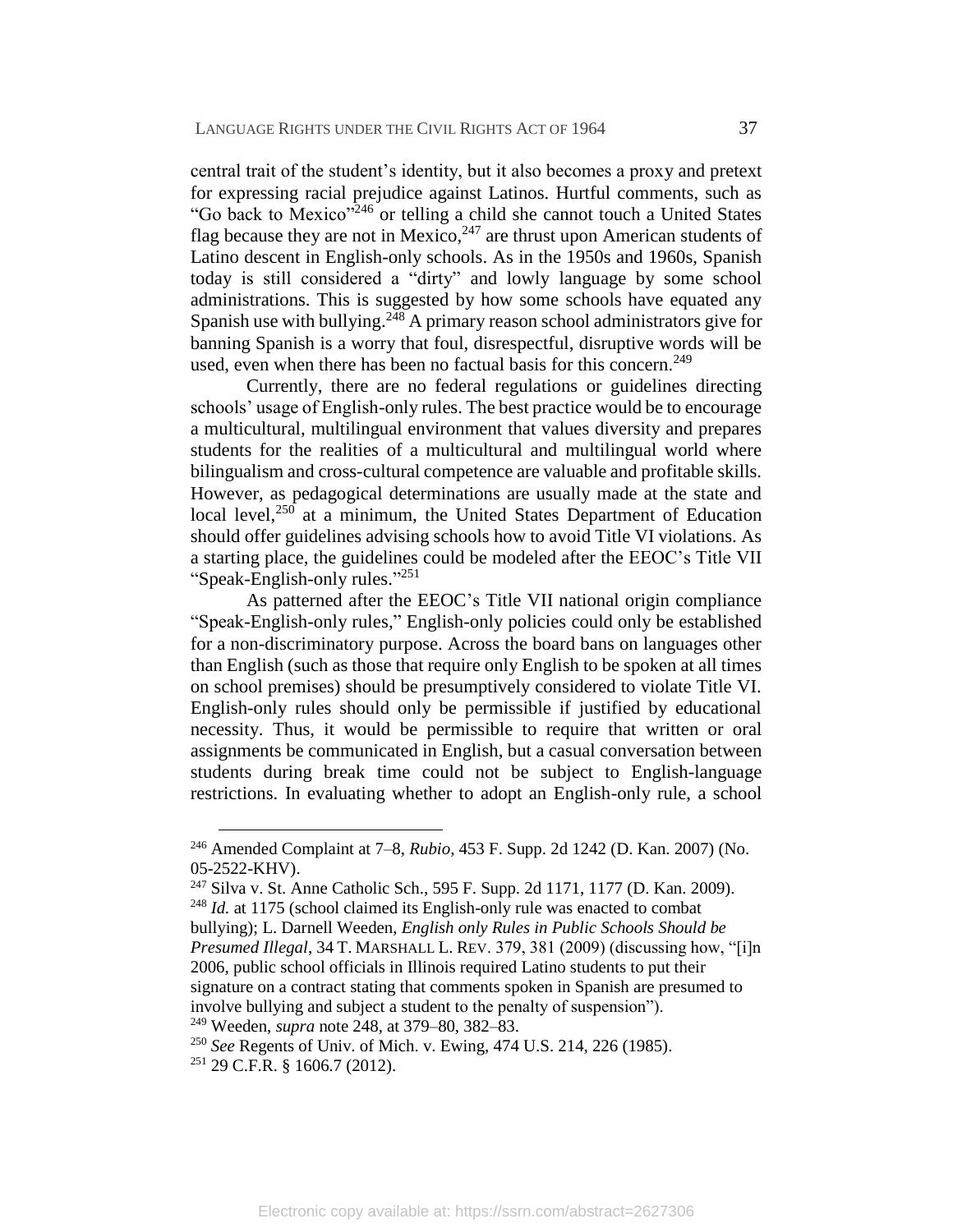district should weigh the educational justifications for the rule against possible discriminatory effects. Given the extensive racial history of language discrimination in schools, English-only policies in schools should be scrutinized closely to ensure that they do not advance discrimination or otherwise decrease the educational success of Latinos and other minority children.

#### **III. STRUCTURAL PROBLEMS WITH THE CIVIL RIGHTS ACT: LIMITED SUCCESS IN REDRESSING LANGUAGE DISCRIMINATION**

The Civil Rights Act of 1964 was drafted primarily to address blatant racism against African Americans, but it has been interpreted more liberally to tackle race and national origin discrimination against diverse groups.<sup>252</sup> One of the Act's significant steps toward racial equity has been its recognition that language discrimination can be a form of national origin or race discrimination. These language discrimination protections have outpaced legal protections under the United States Constitution, which has been slow to recognize the reality that language discrimination is often a method of or pretext for race, ethnic, or national origin discrimination. However, the Act has been ineffectual in redressing language inequity for at least three reasons.

First, the federal government has established regulations concerning language discrimination, but some states have been reluctant to follow these regulations.<sup>253</sup> Second, language protection under the Act has been inconsistent and incomplete<sup>254</sup> due to a variety of factors, including resistance to recognizing the relationship between race and language.<sup>255</sup> Finally, pursuant to the doctrine of constitutional avoidance, the Act has been utilized as an excuse not to reach constitutional rulings that could establish broader language-based protection for minorities.<sup>256</sup>

#### *A. State Resistance to Federal Regulations*

States have been reluctant to follow federal law and mandates with respect to language equality, as exemplified by their resistance to ensuring meaningful access to the courts for LEP persons. Title VI applies to state courts that receive federal financial assistance and, therefore, as discussed above, such courts are required to abide by Executive Order 13166 and the

<sup>252</sup> *See* Pedrioli, *supra* note [5](#page-3-0), at 99.

<sup>253</sup> *See infra* Part III A.

<sup>254</sup> *See infra* Part III B.

<sup>255</sup> *Id.*

<sup>256</sup> *See infra* Part III C.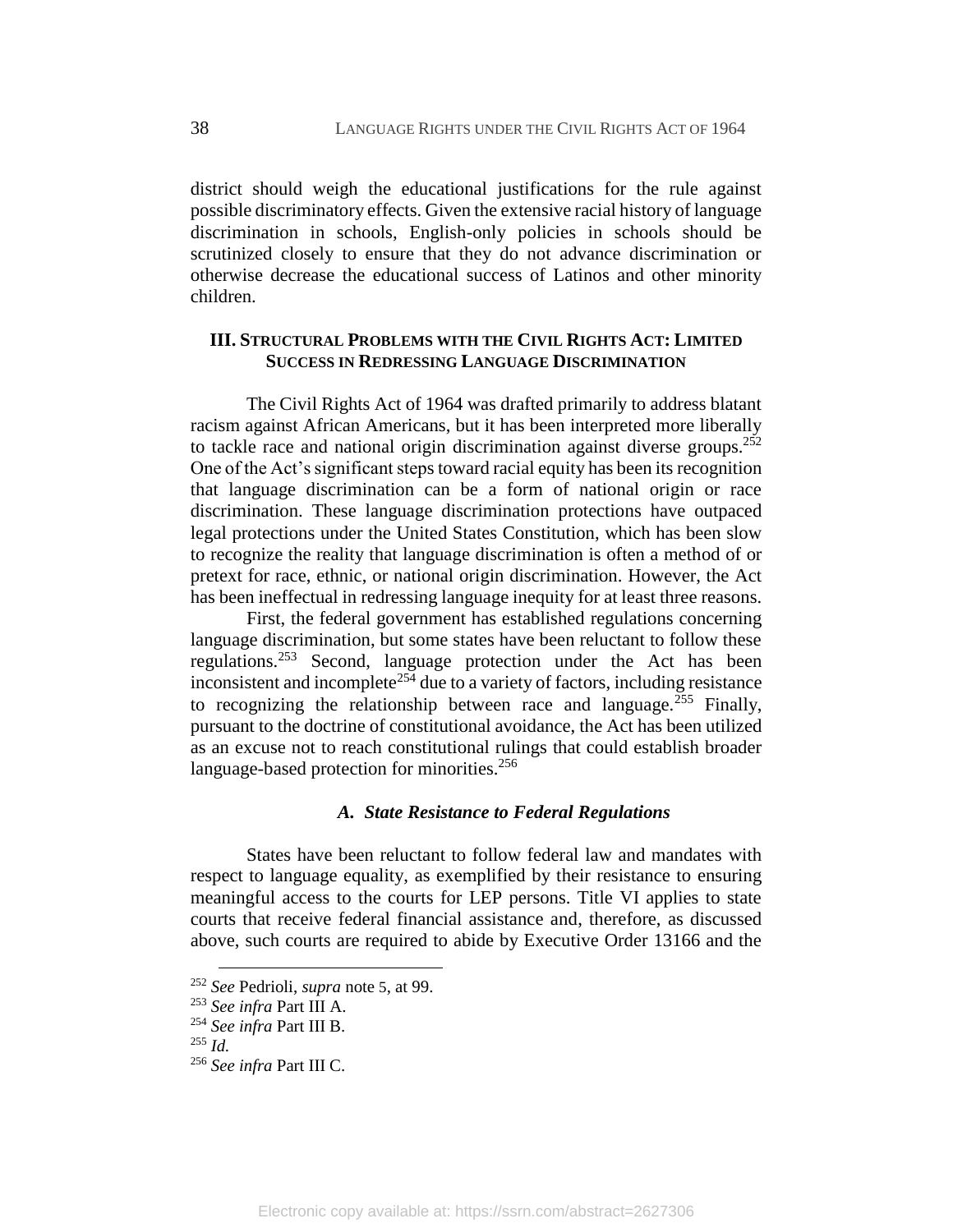DOJ's LEP Guidance by ensuring that their programs are available to LEP individuals.<sup>257</sup> Specifically, these state courts must provide interpretive services during all hearings, trials, and motions in which LEP individuals are present.<sup>258</sup> Courts cannot charge LEP individuals for interpretive services and must ensure that the provided interpreters are competent.<sup>259</sup>

Despite Title VI, Executive Order 13166, and the DOJ LEP regulations, LEP individuals continue to have limited access to and participation in the court system.<sup>260</sup> Without an interpreter, LEP litigants are too often unable to fully understand court proceedings, making it impossible for them to "obtain restraining orders to protect them from domestic violence, argue for custody of their children, successfully fight against their family's eviction, or compel employers to pay wages owed to them."<sup>261</sup> Further, LEP criminal defendants may not understand their own trials without an adequate interpreter.<sup>262</sup> Despite the serious consequences for LEP litigants who are forced to proceed without sufficient language interpretation, LEP litigants continue to face significant barriers when it comes to accessing the courtroom.<sup>263</sup> According to a recent study, approximately 46 percent of the states surveyed did not require that interpreters be provided in all civil cases; 80 percent fail to guarantee that the court will pay for interpreters; and 37 percent of the states that do provide interpreters fail to require the use of certified court interpreters.<sup>264</sup> Executive Order 13166 and the DOJ LEP regulations have made it clear that beneficiaries and participants of federally funded court programs and activities are entitled to interpretive services and that failure to provide such interpretation may constitute a violation of Title VI<sup>265</sup> However, this statute and its regulations have not been sufficiently

 $\overline{a}$ 

<sup>265</sup> *Id.* at 8.

<sup>257</sup> *See* Exec. Order No. 13166, 65 Fed. Reg. 50121 (Aug. 11, 2000); Guidance to Federal Financial Assistance Recipients Regarding the Title VI Prohibition Against National Origin Discrimination Against LEP Persons 67 Fed. Reg. 41455 (June 18, 2002).

<sup>258</sup> 67 Fed. Reg. 41455, 41471 (June 18, 2002).

<sup>259</sup> *Id.* at 41462, 41471.

<sup>260</sup> *See generally* BRENNAN CTR. REPORT*, supra* note [137.](#page-24-0)

<sup>261</sup> *Id.* at 3.

<sup>262</sup> *See id.*; *see also, e.g.,* Garcia v. State, 149 S.W.3d 135, 140 (Tex. Crim. App. 2004) (finding that the failure to provide an interpreter for a Spanish-speaking criminal defendant violated the Confrontation Clause of the Sixth Amendment because, "One of the most basic of the rights guaranteed by the Confrontation Clause is the accused's right to be present in the courtroom during his trial," and "[t]he right to be present includes the right to understand the testimony of the witnesses") (internal citations omitted)).

<sup>263</sup> BRENNAN CTR. REPORT*, supra* note [137,](#page-24-0) at 1.

 $^{264}$  *Id*.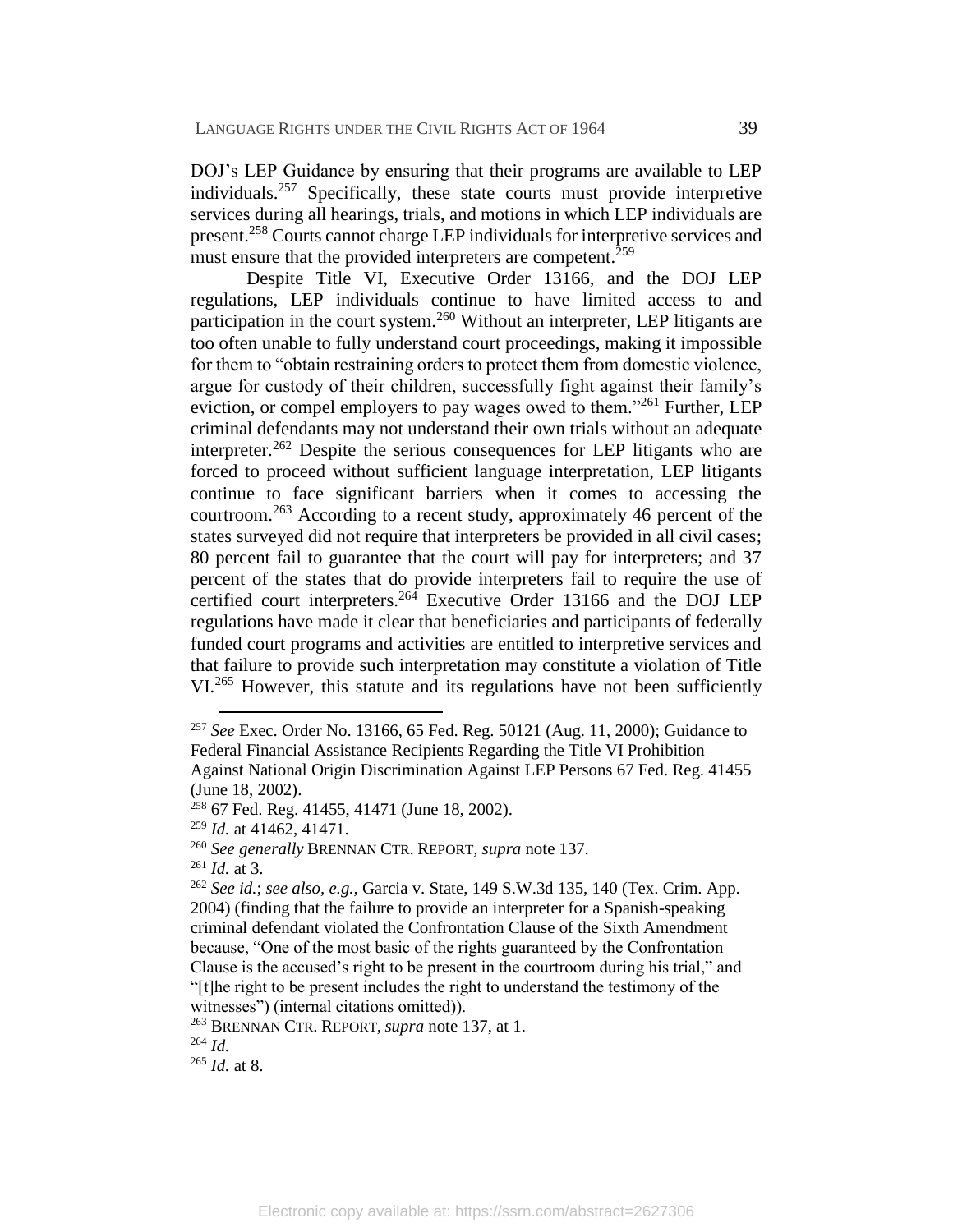enforced.<sup>266</sup> Title VI-compliant interpretation programs should be more actively enforced to ensure equal access to court facilities for all persons, irrespective of English-language ability.

State resistance to Title VI mandates which require that LEP people be provided interpretation and adequate access to the courts is striking because the Act was drafted as a direct response to state refusal to follow federal antidiscrimination law. In the 1950s and 1960s, despite the landmark decision in *Brown v. Board of Education*, <sup>267</sup> the hope of desegregation was "dulled by resistance [from Southern states] to any but minimal steps toward compliance."<sup>268</sup> The failure of states to desegregate their schools and public accommodations led to various sit-ins and protests throughout the South.<sup>269</sup> Unfortunately, several whites did not heed the message of nonviolence. As images of "white violence inflicted upon nonviolent black protestors" permeated every media outlet, Congress was pressured to respond by passing the Civil Rights Act of 1964 and the Voting Rights Act of 1965.<sup>270</sup> Congress's intention is manifest in the legislative history of the Civil Rights Act of 1964. Records of floor debates in the Senate reflect that "the overriding purpose of the legislation was to alleviate the manifest problems of society-wide discrimination against African Americans" that occurred despite federal law and orders to the contrary.<sup>271</sup>

The failure of state courts to follow federal antidiscrimination law and regulations concerning LEP language access is an indicator that there has been less progress in the past fifty years in the realm of civil rights than many might believe or hope. Recent events targeting Latinos in the Southwest are eerily reminiscent of race discrimination in the South in the 1960s.<sup>272</sup> The

<sup>266</sup> *Id.*

<sup>267</sup> 347 U.S. 483 (1954).

<sup>268</sup> DERRICK BELL, SILENT COVENANTS: *BROWN V. BOARD OF EDUCATION* AND THE UNFULFILLED HOPES FOR RACIAL REFORM 4 (2004).

<sup>&</sup>lt;sup>269</sup> JUAN PEREA ET AL., RACE AND RACES: CASES AND RESOURCES FOR A DIVERSE AMERICA 161–64 (2000).

<sup>270</sup> *Id.* at 164.

<sup>271</sup> *Ethnicity and Prejudice*, *supra* note [42,](#page-9-0) at 821.

<sup>272</sup> Lisa Gray, *Principal Who Told Kids Not to Speak Spanish Will Lose Job*, HOUSTON CHRONICLE (Mar. 19, 2014), http://www.chron.com/news /education/ article/Principal-who-told-kids-not-to-speak-Spanish-will-5327528.php (discussing how, at a majority-Latino middle school in Hempstead, Texas, Principal Amy Lacey ordered students to not speak Spanish; Lacey was suspended for her discriminatory behavior and it is suspected that her "suspension may have set off a campaign to intimidate Hispanics," including harassment of the district's Latina superintendent and the severing of brake lines of school buses). "A lot of this sounds like Mississippi in the 1950s and '60s," commented Augustin Pinedo,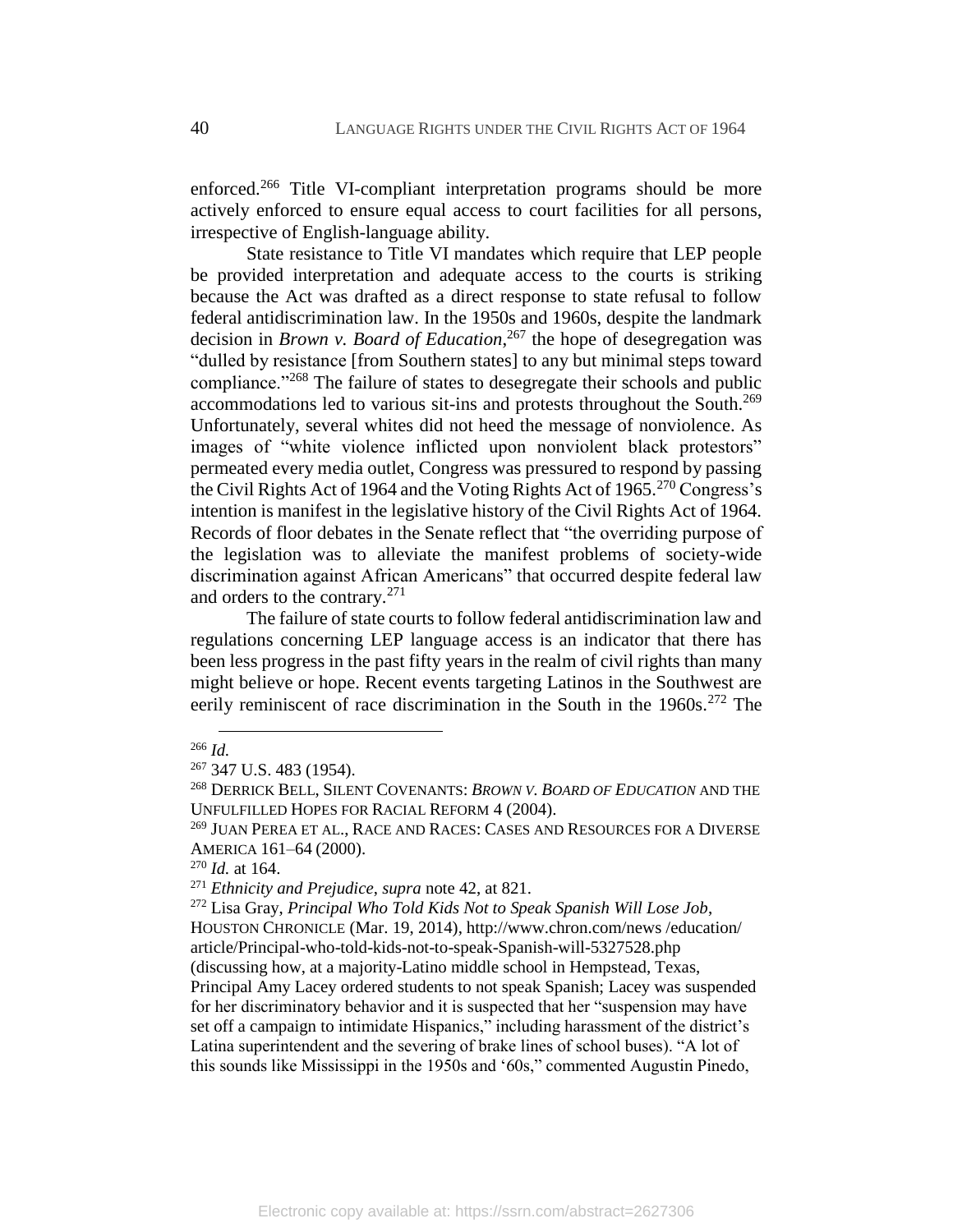Civil Rights Act of 1964 and its regulations can only be effective if they are enforced.

#### *B. Inconsistent & Incomplete Language Protection under the Act*

As outlined above, the Civil Rights Act of 1964 has been used to address language discrimination. However the treatment of such discrimination under the Act is inconsistent and incomplete. On one hand, the Act has been more forward thinking than other segments of law, such as constitutional jurisprudence, in recognizing the reality that native language is often a central constituent of national origin, and that discrimination on the basis of language can amount to national origin discrimination and possibly race discrimination.

The United States Supreme Court has not directly determined whether discrimination on the basis of language can constitute discrimination on the basis of national origin, race, or ethnicity under Equal Protection.<sup>273</sup> In *Hernandez v. New York*, a plurality opinion and the Court's most recent language discrimination case, the justices indicated a variety of views about the possible connection between language and race.<sup>274</sup> In a concurring opinion by Justice O'Connor joined by Justice Scalia, Justice O'Connor stated that "[n]o matter how closely tied or significantly correlated to race the explanation for a peremptory strike may be, the strike does not implicate the Equal Protection Clause unless it is based on race."<sup>275</sup> Justice Kennedy indicated the opposite view that "[i]t may well be, for certain ethnic groups and in some communities, that proficiency in a particular language, like skin color, should be treated as a surrogate for race under an equal protection analysis."<sup>276</sup> Currently, language restrictions and requirements are commonly subject to rational basis review, rather than the heightened scrutiny afforded restrictions based on race, ethnicity, and national origin.<sup>277</sup> Further, unlike causes of action under Title VI and Title VII,  $^{278}$  disparate impact claims are

director of the League of United Latin American Citizens Region 18. *Id.*

<sup>273</sup> *See* Josh Hill et al., *Watch Your Language! The Kansas Law Review Survey of Official-English and English-Only Laws and Policies,* 57 U. KAN. L. REV. 669, 708 (2009).

 $274$  Hernandez v. New York, 500 U.S. 352, 353 (1991) (plurality opinion).

 $^{275}$  *Id.* at 375 (O'Connor, J., concurring).

<sup>276</sup> *Id.* at 371 (Kennedy, J., plurality opinion).

<sup>277</sup> *See* Hill, *supra* note 273, at 209 (citing United States v. Arce, 997 F.2d 1123, 1127 (5th Cir. 1993) (holding that the constitutionality of the Jury Selection and Service Act's English-language requirement of § 1865(b) is subject to rational basis review)).

<sup>278</sup> *But see* Alexander v. Sandoval, 532 U.S. 275 (2001) (noting that although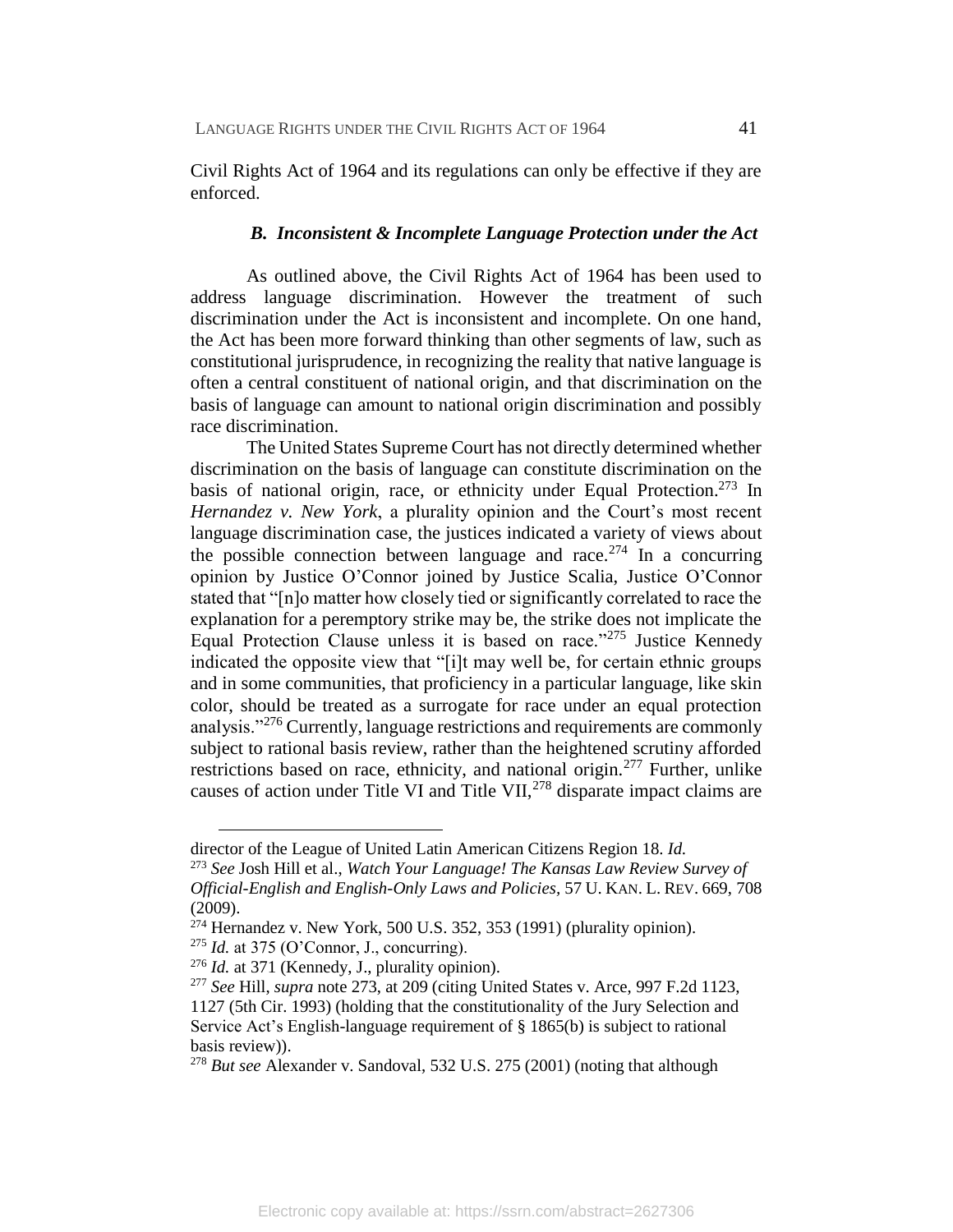not recognized under the Equal Protection Clause of the Fourteenth Amendment.<sup>279</sup> As such, language discrimination claims are generally more difficult to assert under the Constitution than under the Civil Rights Act of 1964. Therefore, the Act can be celebrated as a progressive advancement for language equity and, ultimately, racial justice.

On the other hand, the lack of explicit mention of language in the text of the statute or its legislative history has made language protections under the Act uncertain and subject to attack, criticism, and inconsistent treatment.<sup>280</sup> Language, as it relates to national origin, was only mentioned briefly in the Title VII *bona fide* occupation qualification exception context.<sup>281</sup> It does not appear that Congress gave much consideration to either the substance or scope of the term "national origin," much less to language, as the majority of legislative discussion of the Act focused on racial discrimination against African Americans.<sup>282</sup> It is not surprising that discussions of the meaning of national origin under the Civil Rights Act were "quite meager" since African Americans were overwhelmingly born in the United States, were native English speakers, and thus did not experience discrimination on the basis of national origin or language.<sup>283</sup>

With this backdrop, it is no surprise that antidiscrimination law is illequipped to deal with racial discrimination against Latinos. This is not to imply in any way that existing law sufficiently addresses racial discrimination against African Americans. Rather, it is an observation that the static development and interpretation of civil rights law under a black-white binary paradigm of race often leaves Latinos without sufficient legal recourse to address discrimination. Under the black-white paradigm, non-black minority groups can only seek legal redress to the extent to which they can successfully analogize their experience to that of African Americans.<sup>284</sup>

<sup>280</sup> Language discrimination is treated inconsistently under the CRA. For instance, although some courts have made the connection between language discrimination and national origin discrimination (see, for example, *Lau v. Nichols*, 414 U.S. 563 (1974), and *Sandoval v. Hagan*, 197 F.3d 484 (11th Cir. 1999), *rev'd sub nom Alexander v. Sandoval*, 532 U.S. 275 (2001)), other courts have not made the connection. *See, e.g.*, Garcia v. Spun Steak Co., 998 F.2d 1480 (9th Cir. 1993); Garcia v. Gloor, 618 F.2d 264 (5th Cir. 1980).

 $281$  110 Cong. Rec. 2550 (1964).

disparate impact claims are available under Title VI and Title VII, no private disparate impact right of action is recognized under Title VI).

 $279$  Washington v. Davis, 426 U.S. 229, 235, 237–39 (1976); McCleskey v. Kemp, 481 U.S. 279, 292–93 (1987).

<sup>282</sup> *Id.* at 2549–50; *see also Ethnicity and Prejudice*, *supra* not[e 42,](#page-9-0) at 821.

<sup>283</sup> Espinoza v. Farah Mfg. Co., 414 U.S. 86, 88–89 (1973).

<sup>284</sup> *See* Juan F. Perea, *The Black/White Binary Paradigm of Race: The "Normal*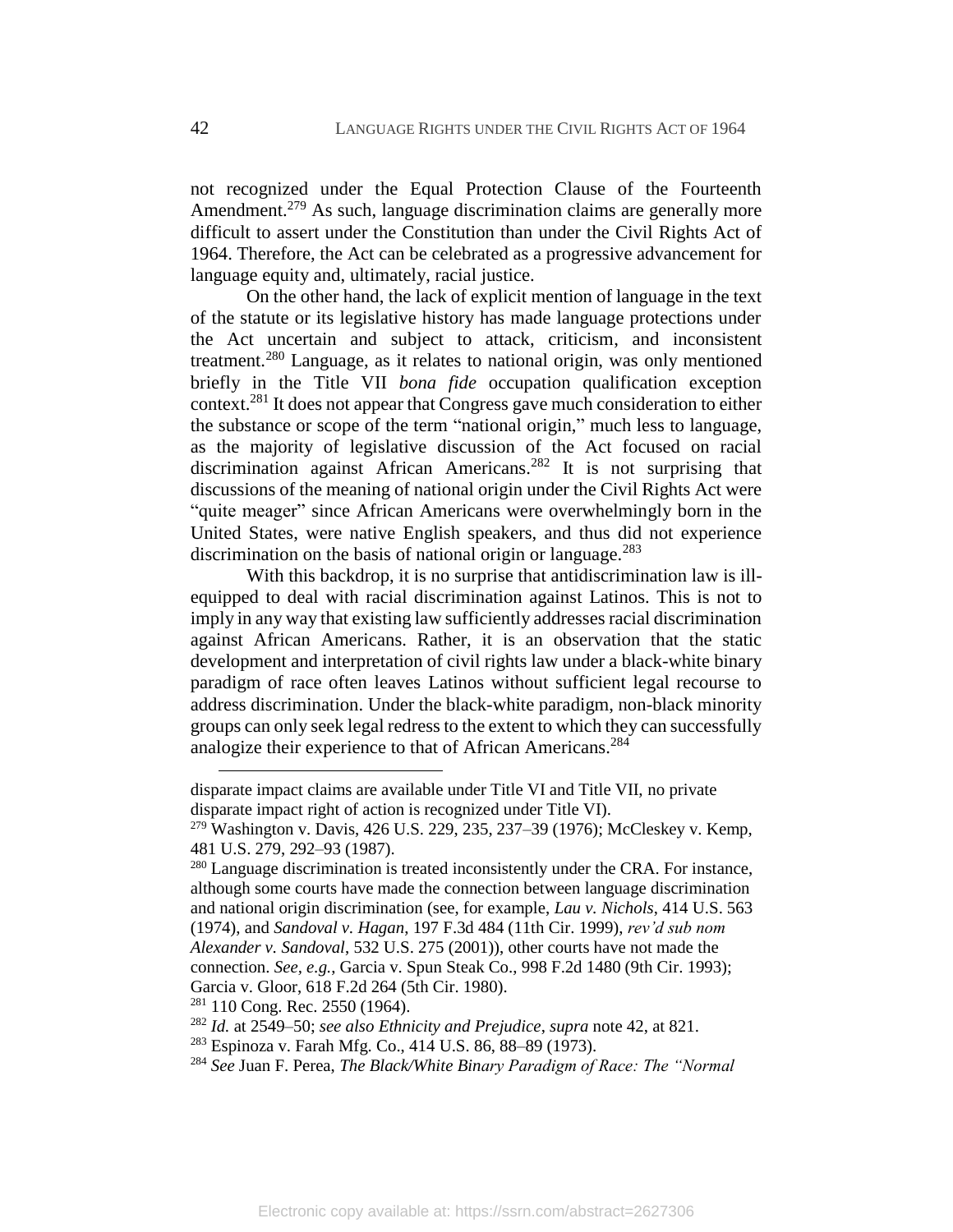Manifestations of racism against Latinos share some similarities with racism against African Americans, but there are two primary differences: language discrimination and perceived foreignness. Like African Americans, Latinos often experience racism based on skin color or phenotype, and they are the subject of derogatory racialized slurs. But unlike most discrimination against African Americans, discrimination against Latinos is expressed frequently in terms of language. Another principal expression of racism against Latinos is perceived foreignness; the assumption that, based on their race, minority persons are not "American" irrespective of how many generations of their families have lived in the United States or even whether they are indigenous to the land that is now part of the United States.<sup>285</sup> In the case of Latinos, the majority are native-born United States citizens.<sup>286</sup> In fact, many Chicanos never crossed the border, but rather the border crossed them as the result of the Mexican-American war in which the United States gained a third of its current land mass.<sup>287</sup>

By recognizing language discrimination primarily under the national origin provisions of the Act rather than its race provisions, the Act perpetuates this perceived-foreignness problem. It ignores the fact that many targets of language discrimination are native born, multigenerational, and even indigenous Americans. In doing so, the Act seems to signal that language discrimination is an immigrant problem or a problem that relates to one's foreign ancestry. It ignores the reality that, for many Latinos, language discrimination is race discrimination, <sup>288</sup> thereby overlooking one of the principal ways in which Latinos experience racism.

#### *C. Constitutional Avoidance*

Under the doctrine of constitutional avoidance, courts have used the Civil Rights Act of 1964 as a reason not to reach rulings that would establish constitutional protection for language minorities.<sup>289</sup> Although this is not a

*Science" of American Racial Thought*, 85 CAL. L. REV. 1213 (1997).

<sup>285</sup> *See* Richard Delgado et al., *Creating and Documenting a New Field of Legal Study*, 12 HARV. LATINO L. REV. 103, 107 (2009); Angela M. Banks, *The Curious Relationship Between "Self-Deportation" Policies and Naturalization Rates*, 16 LEWIS & CLARK L. REV. 1149, 1186 (2012).

<sup>286</sup> Amicus Briefs in *Grutter v. Bollinger*, *Brief of Puerto Rican Legal Defense and Education Fund et al. as Amici Curiae*, 14 BERKELEY LA RAZA L.J. 25, 32 (2003). <sup>287</sup> RICHARD DELGADO ET AL., LATINOS AND THE LAW: CASES AND MATERIALS 8 (2008); JOHN M. LIPSKI, VARIETIES OF SPANISH IN THE UNITED STATES 2 (2008). <sup>288</sup> *Buscando América*, *supra* note [7](#page-3-1), at 1431 (arguing that in many instances for Latinos, "language is inseparable from what we call 'race'").

<sup>289</sup> *See generally* LISA A. KLOPPENBERG, PLAYING IT SAFE: HOW THE SUPREME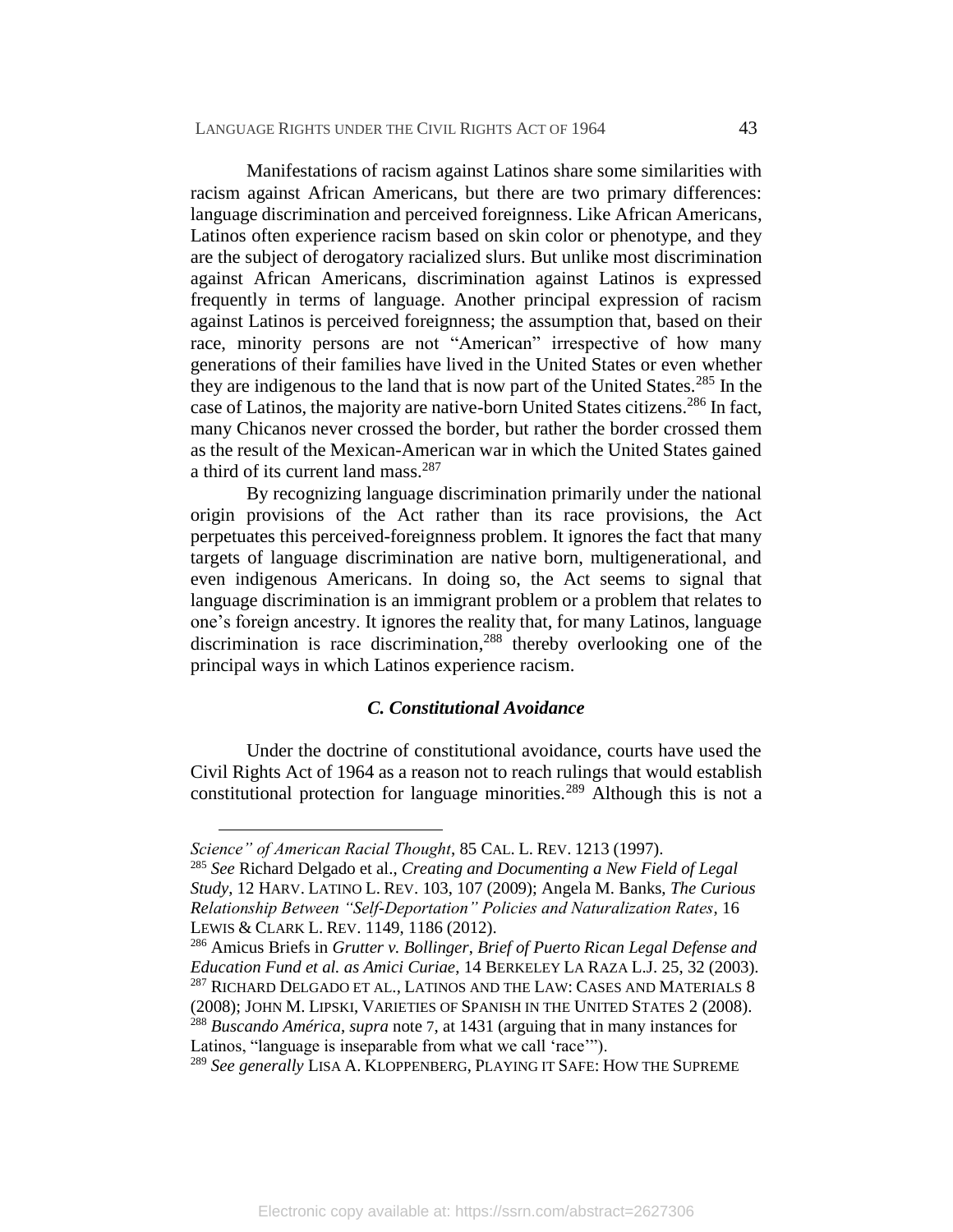fault of the Civil Rights Act itself, it is a way the statute interacts with constitutional judicial decision-making that reduces the effectiveness of the Act's protection against language discrimination. The doctrine of constitutional avoidance is a judicially created principle that a court should not reach a constitutional ruling if the matter could be decided on statutory grounds.<sup>290</sup> This approach was applied in *Lau v. Nichols*. <sup>291</sup> The United States Supreme Court's finding that the failure to provide LEP students of Chinese descent ESL instruction amounted to a violation of Title VI on the basis of national origin or race provided grounds for not reaching the plaintiffs' Fourteenth Amendment Equal Protection claims. Although a finding of a constitutional violation would not have necessarily directly benefited the *Lau* plaintiffs more than the Title VI ruling, it likely would have significantly advanced the rights of language minorities because Title VI and the other provisions of the Act are limited in their breadth of application and could be repealed by the legislature.

#### **CONCLUSION**

Fifty years after the enactment of the Civil Rights Act of 1964, this groundbreaking statute still remains significant in the struggle for racial justice. Despite some shortcomings and limitations, the Act has the potential to effectuate improved language equity and, in turn, greater racial equality. However, for this to be achieved we need to examine the racialized nature of English-language requirements with close scrutiny. Language is too often left out of the discussion of race and civil rights because it is deemed to be a legitimate, race-neutral basis upon which to discriminate. As this Article has argued, however, language is not race-neutral. It is race laden.

The Civil Rights Act of 1964 is often celebrated in retrospect. The Act's present glory might be how, in a colorblind era, its interpretation has taken a relatively realistic analysis of language discrimination by recognizing that English-language requirements can amount to national origin discrimination. This clear-sighted view of the reality of language

COURT SIDESTEPS HARD CASES AND STUNTS THE DEVELOPMENT OF THE LAW (2001) (see specifically the chapter entitled, *"The Court Avoids Scrutinizing 'Official English' Mandate"*).

<sup>290</sup> *See, e.g.*, Ashwander v. Tenn. Valley Auth., 297 U.S. 288, 347 (1936) (Brandeis, J., concurring) ("The Court will not pass upon a constitutional question although properly presented by the record, if there is also present some other ground upon which the case may be disposed of.").

 $^{291}$  Lau v. Nichols, 414 U.S. 563, 566 (1974).